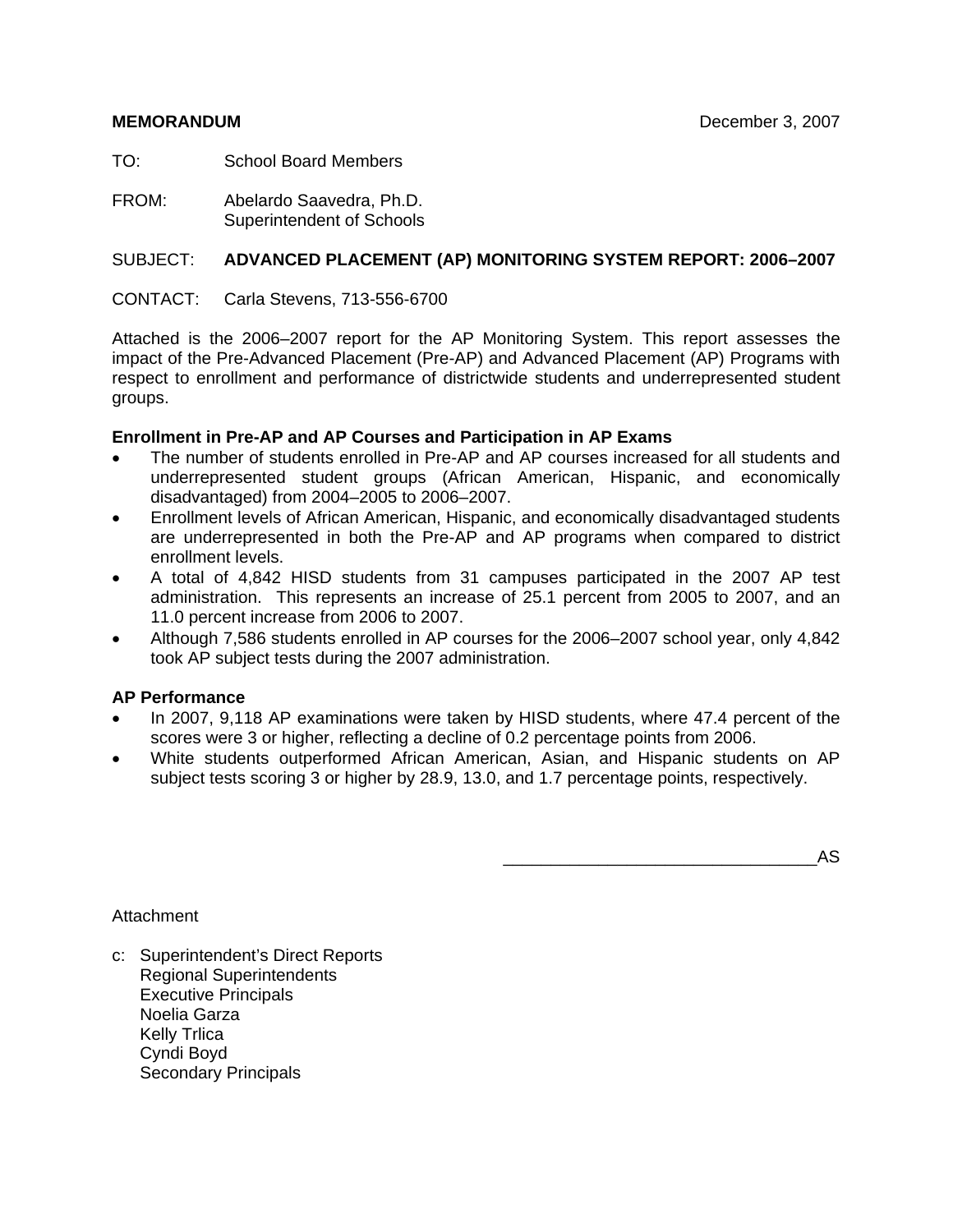

# Advanced Placement (AP) Monitoring System Report 2006-2007

**Department of Research and Accountability Houston Independent School District**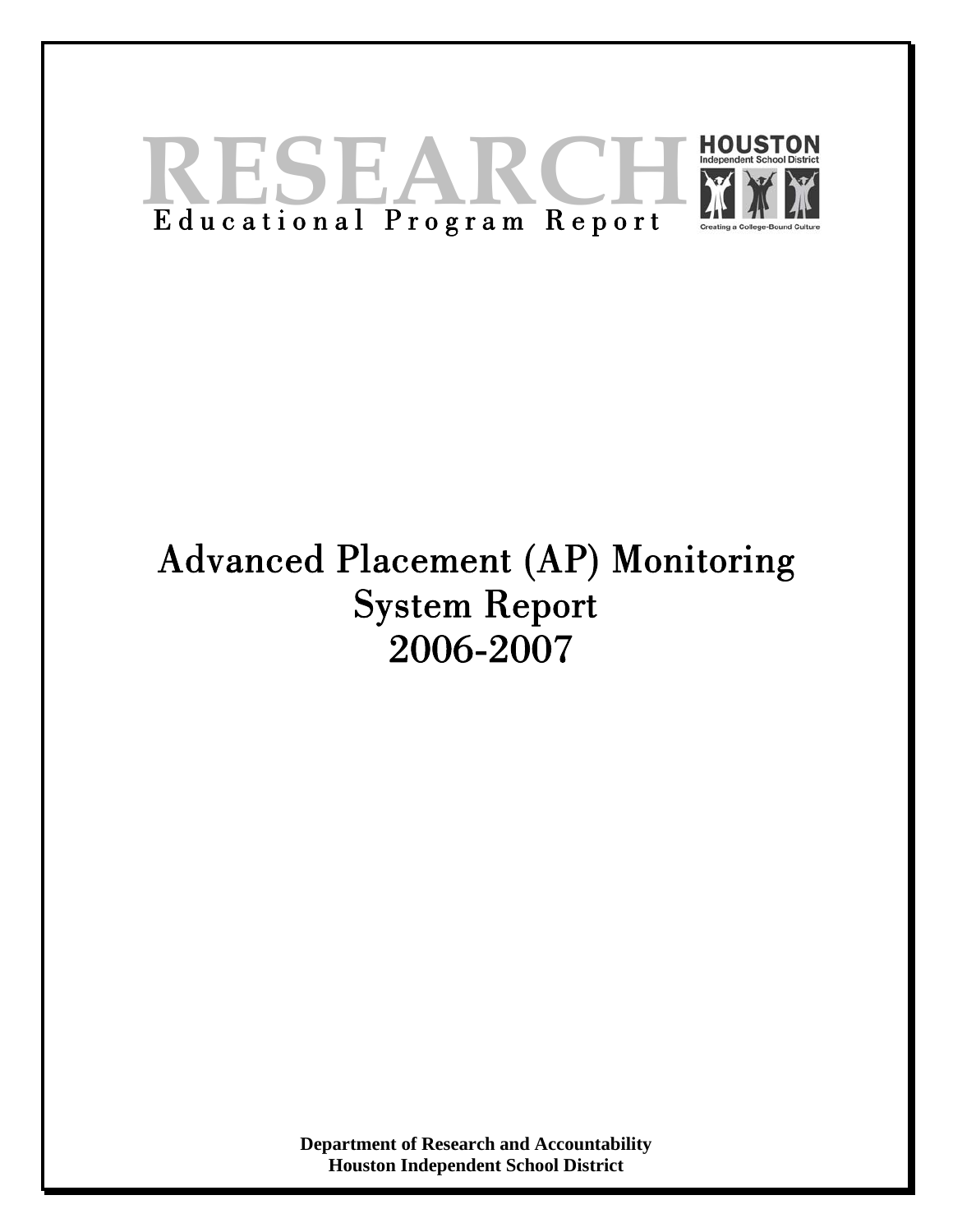

#### **2007 Board of Education**

**Manuel Rodríguez Jr.**  PRESIDENT

**Harvin C. Moore**  FIRST VICE PRESIDENT

 **Greg Meyers**  SECOND VICE PRESIDENT

**Arthur M. Gaines Jr. SECRETARY** 

**Natasha M. Kamrani**  ASSISTANT SECRETARY

 **Diana Dávila Kevin H. Hoffman Dianne Johnson Lawrence Marshall** 

**Abelardo Saavedra, Ph.D.**  SUPERINTENDENT OF SCHOOLS

# **Carla Stevens**

 ASSISTANT SUPERINTENDENT DEPARTMENT OF RESEARCH AND ACCOUNTABILITY

**Laurie Zimmerman, Ph.D.**  RESEARCH SPECIALIST

**Renmin Ye, Ed.D.**  APPLICATION SPECIALIST

**Harry M. Selig**  RESEARCH MANAGER

#### **Houston Independent School District**

Hattie Mae White Educational Support Center 4400 West 18th Street Houston, Texas 77092-8501

Website: www.houstonisd.org

It is the policy of the Houston Independent School District not to discriminate on the basis of age, color, handicap or disability, ancestry, national origin, marital status, race, religion, sex, veteran status, or political affiliation in its educational or employment programs and activities.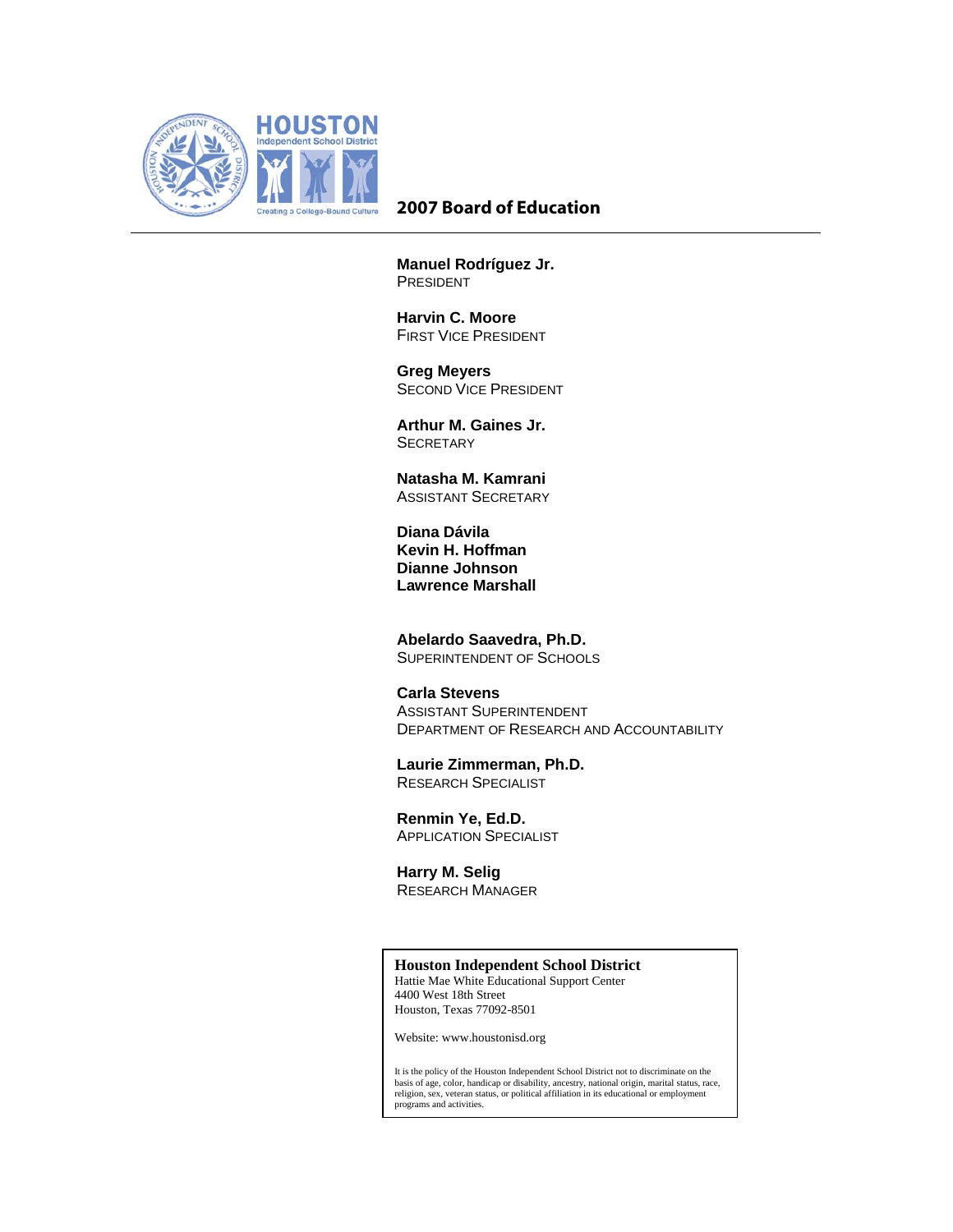#### **EXECUTIVE SUMMARY**

# **ADVANCED PLACEMENT (AP) MONITORING SYSTEM REPORT 2006–2007**

#### **Introduction**

#### **Program Description**

During the 2004–2005 school year, the Superintendent of Schools devised a one-hundredday plan that outlined specifications for implementing an Advanced Placement (AP) Monitoring System. The overall goal addressed by this component was to increase student achievement by continuing to raise academic expectations for all students. To accomplish this, the objectives were two-fold: first, increase the enrollment of minority students in Pre-Advanced Placement (Pre-AP) and AP courses and participation in AP examinations; second, develop a monitoring process to compare enrollment projections with actual enrollment and to measure the gaps in enrollment among underrepresented student groups.

The AP Program provides participating students with the opportunity to take college-level courses while still in high school and earn college credit, advanced placement, or both. Thirtyseven AP examinations, covering 22 subject areas, are administered in May at participating schools. Italian Language and Culture, Japanese Language and Culture, and Russian Language and Culture represent the newest courses offered. AP exams for Italian Language and Culture and Japanese Language and Culture will be delivered as Internet-based tests in 2007. The examination format consists of two sections, multiple-choice and free-response (problem-solving or essay). The exceptions are Studio Art, which consists of student-submitted portfolios, Music Theory, which includes a sight-singing task, and modern language exams, which include a performance section (College Board, AP Central, 2007a and 2006a).

Students who participate in the AP program have opportunities to study a particular subject in greater depth provided by highly qualified teachers. This experience may assist students in determining what educational path they may wish to pursue. By taking AP courses, students develop advanced skills sets and study habits that ultimately prepare them for college studies. Families may experience financial benefits if their child receives advanced placement, college credit or both (College Board, 2006b).

Other benefits afforded to students include opportunities that lead to scholarships or recognition. The Siemens Awards for Advanced Placement is a scholarship with an award ranging from \$2,000 to \$5,000 given to students (one male and one female) from each of the 50 states who have earned the most number of AP grades of 5 in eight exams (Biology, Calculus BC, Chemistry, Computer Science AB, Environmental Science, Physics C: Mechanics, Physics C: Electricity and Magnetism, and Statistics). In addition, the AP program offers a number of Scholar Awards to AP students who have shown outstanding achievement (College Board, AP Central, 2006c).

Each examination subject is graded on a scale of 1 (No recommendation) to 5 (Extremely well qualified). After the examinations have been administered in May, participating schools return all AP materials to the Educational Testing Service (ETS). Multiple-choice sections are scored by computer. The free-response section is typically scored using a three-step process: development of preliminary scoring standards, establishment of final scoring standards, and the reading (College Board, AP Central, 2004).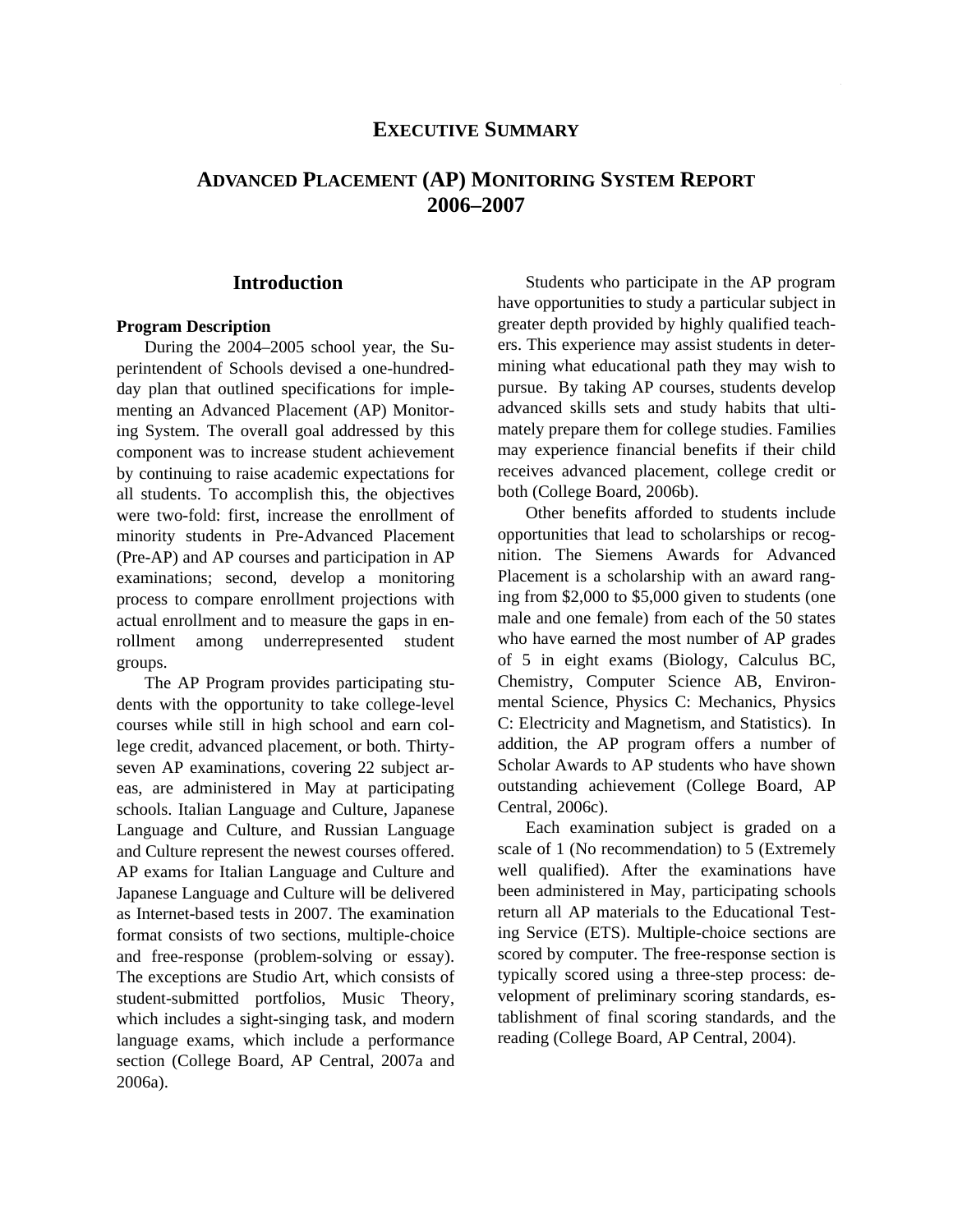#### **Key Findings**

- 1. What is the projected 2007–2008 Pre-AP and AP enrollment based on student enrollment for 2006–2007, 2005–2006, and 2004–2005?
- Projected 2007–2008 Pre-AP enrollments indicated increases for all students as well as African American, Asian, Hispanic, male, female, and economically disadvantaged students.
- A decline in Pre-AP enrollment for Native American and White students was projected for 2007–2008 by -4.35 and -8.10 percent.
- Projected 2007–2008 AP enrollments indicated increases for all students and all student groups, with the exception of Native American students for which the percent increase resulted in an enrollment comparable to 2006–2007.
- From 2004–2005 to 2006–2007, there was an increase in the actual Pre-AP and AP enrollment levels for all students.
- Although there was an overall increase in actual Pre-AP enrollment for all students, a decrease occurred for Asian, Native American, and White students when comparing 2005–2006 to 2006–2007.
- When comparing actual AP enrollment for 2005–2006 to 2006–2007, a decrease occurred for African American, Native American, male, and economically disadvantaged students.
- 2. What were the demographic characteristics of 2006–2007 HISD students enrolled in Pre-AP/AP courses compared to overall district enrollment?
- When comparing the differential of Pre-AP to district enrollment, there is an underrepresentation of African American, Hispanic, male, and economically disadvan-

taged students in the Pre-AP program (2.4, 2.2, 3.4, and 3.1 percentage points, respectively).

- When comparing the differential of AP to district enrollment, there is an underrepresentation of African American, Hispanic, male, and economically disadvantaged students in the AP program by 7.7, 10.8, 9.2, and 14.1 percentage points, respectively.
- When comparing the differential of Pre-AP and AP enrollment to the district enrollment, Asian, White, and female students are overrepresented.
- 3. What were the completion rates of 2006–2007 HISD students in AP courses?
- Eighty-four percent of the students completed AP courses for the 2006–2007 academic year.
- The percentage of students completing AP courses by student group ranged from 80.0 percent for Hispanic students to 93.3 percent for Asian students.
- 4. What was the level of participation for 2006–2007 HISD students in the AP subject tests?
- A total of 4,842 HISD students from 31 campuses participated in the 2007 AP test administration. This represents an increase of 25.1 percent over the past three years, and a 11.0 percent increase over the previous year.
- Although 7,586 students enrolled in at least one AP course for 2007, only 4,842 took AP subject tests.
- For juniors and seniors, the participation rate increased from 16.0 percent and 14.7 percent in 2006 to 17.7 percent and 17.2 percent in 2007.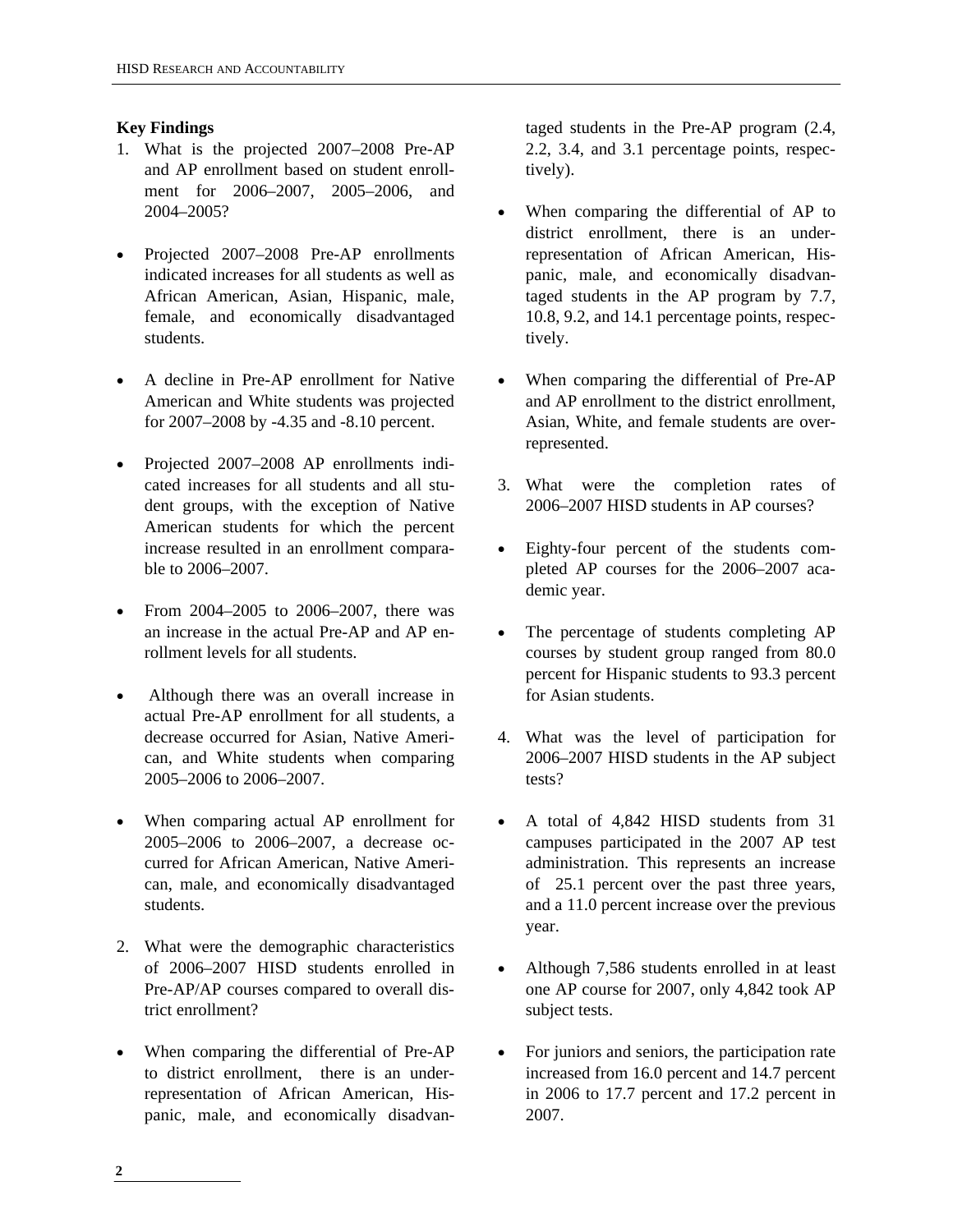- Among the ethnic groups, Native Americans and Asians comprised the lowest percentages of 2007 AP test-takers (0.1 percent and 13.6 percent, respectively).
- Males comprised a lower percentage of 2007 AP test-takers compared to females, (40.5 percent and 59.5 percent, respectively).
- When comparing the percentages of AP testtakers from 2005 to 2007, there was a decline in participation among Native American, Asian, White, and economically disadvantaged students.
- Participation in taking AP exams variedly markedly by campus. The number of students taking AP exams ranged from 3 at Eastwood Academy to 920 at Bellaire.
- 5. During 2006–2007, what were the mean scores of HISD students on the AP subject tests?
- For 2007, mean scores ranged from 2.06 in Art History to 4.81 in Chinese Language and Culture.
- For 2007, HISD students exceeded the global mean scores for 17 out of 33 subject examinations.
- When comparing AP subject tests for 2006 and 2007, mean scores increased in 18 out of 31 AP subject examinations where five or more students were tested.
- 6. What percentage of students in HISD scored a 3 or better on AP subject tests for the May 2007 administration?
- For the 2006–2007 school year, 9,118 AP examinations were taken by HISD students, where 47.4 percent of the scores were 3 or higher. This represents a slight decline from the previous year when 47.6 percent of the scores were 3 or above.
- The percentage of scores that were a 3 or higher by high school campus where 5 or more students were tested ranged from 0.0 percent at Jesse Jones and Kashmere High Schools to 82.6 percent at Bellaire High School.
- 7. How has participation and performance on AP subject tests progressed from 1997 to 2007?
- Although participation in the AP program has increased from 897 students in 1997 to 4,842 students in 2007, district mean scores have decreased by 0.61 points over the same time period.
- When examining AP subject test performance from 1997 to 2007, increases in the mean score occurred for 12 examinations and decreases in the mean scores occurred for 20 out of 32 examinations where five or more students were tested.
- When examining AP subject test performance in science from 1997 to 2007, decreases in the mean scores occurred for Biology, Chemistry, Physics C: Electricity and Magnetism, and Physics C: Mechanics.
- Computer Science AB, Macroeconomics, Music Theory, and Spanish Language represent the subject areas for which a mean score of at least at 3.0 was maintained from 1997–2007 where five or more students tested.
- 8. For 2007, what was the number of AP Scholar Award Recipients?
- For 2007, there was a total of 763 AP Scholar Award recipients from 19 campuses.
- There were 325 AP Scholars, 141 AP Scholars with Honor, 298 AP Scholars with Distinction, and 76 National AP Scholars.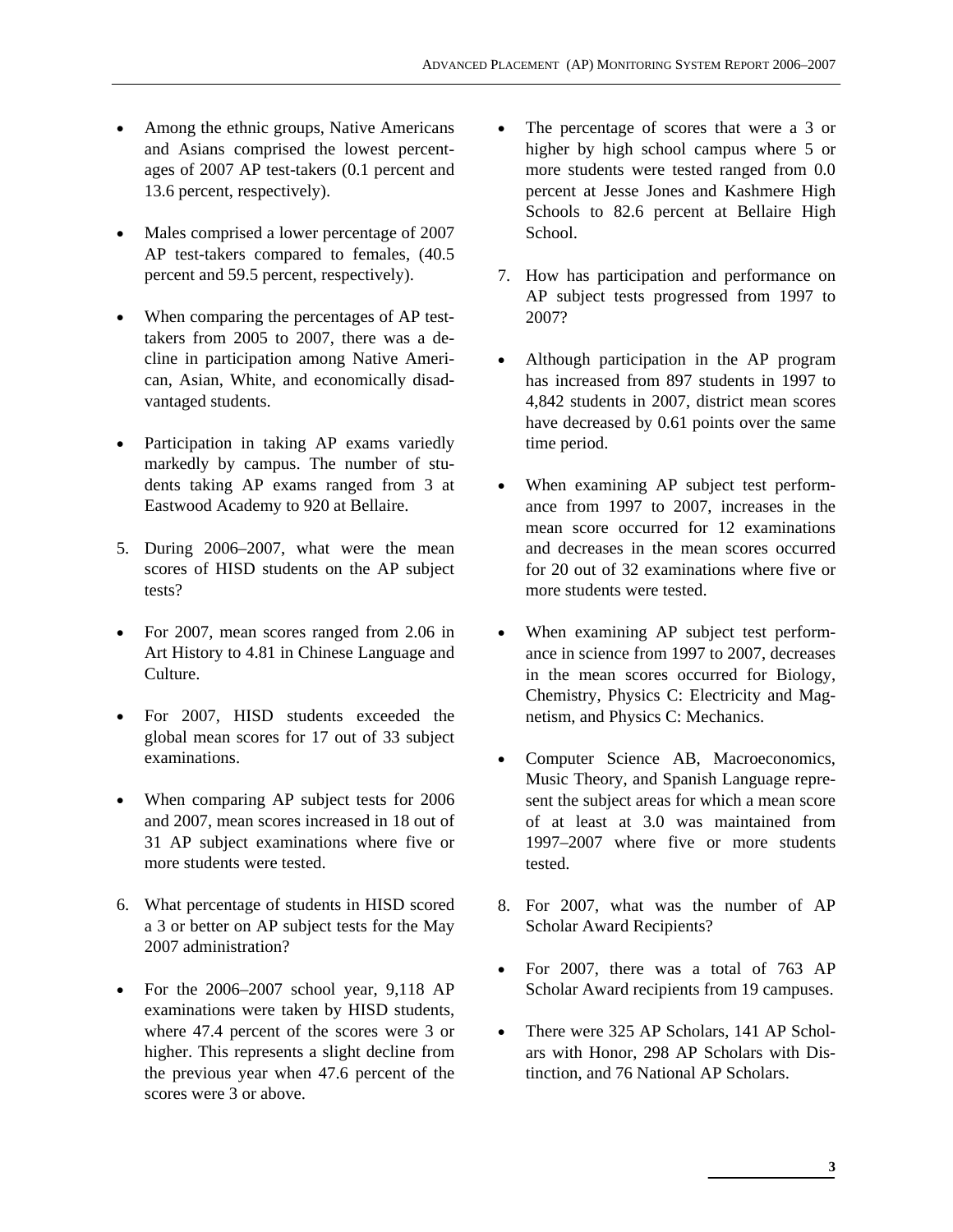• Bellaire, Michael E. DeBakey High School for Health Professions, High School for Performing and Visual Arts (HSPVA), and Westside had the greatest number of students who were AP Scholar recipients, and were the only campuses where students earned the designation of National AP Scholar.

#### **Recommendations**

- 1. Continue to identify successful efforts to promote participation and performance among students, especially minorities and males, by providing information to students and parents about the benefits of the AP program, which includes scholarships, recognition, and college credit/advanced placement.
- 2. To increase student achievement, continue to provide adequate and relevant professional development opportunities, especially in the area of science. Additionally, strengthen the curriculum in middle school so that students

have a strong educational foundation not only academically, but also with regard to the development of higher order thinking skills and time management skills.

- 3. On the campus level, monitor the students enrolled in AP courses and the students who subsequently take the AP subject examinations.
- 4. In order to promote equity and excellence, consideration should be given to creating opportunities for students to take prerequisite math and science courses so that those showing ability or motivation in tenth grade have the necessary foundation to be successful and meet course requirements.
- 5. For campuses with low participation and performance rates, focus on the development of vertical teams (elementary, middle, and high school) so that student preparation is strengthened prior to taking AP courses and monitor the rigor of the courses.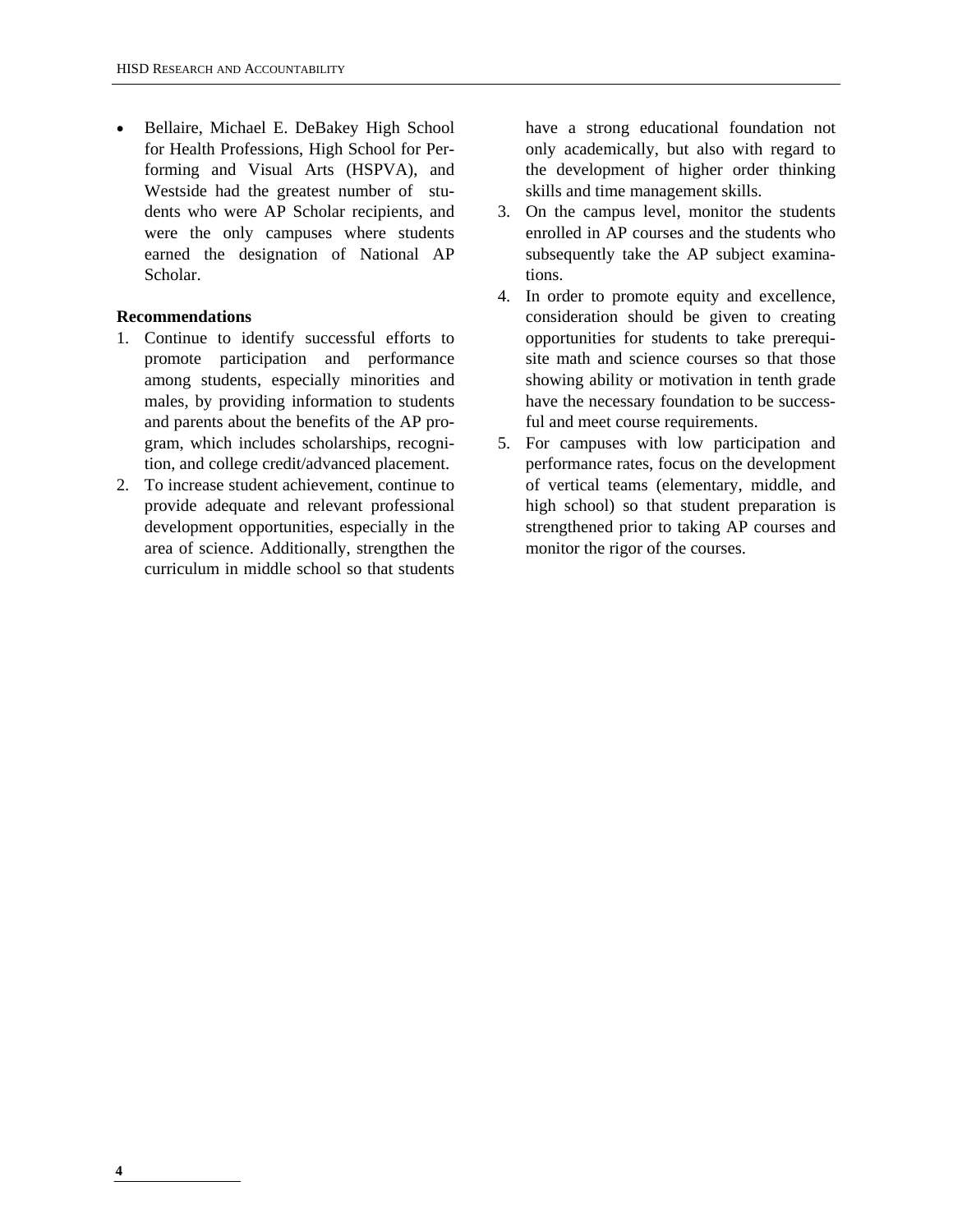# **ADVANCED PACEMENT (AP) MONITORING SYSTEM REPORT 2006–2007**

#### **Introduction**

During the 2004–2005 school year, the Superintendent of Schools devised a onehundred-day plan that outlined specifications for implementing an AP Monitoring System. The overall goal addressed by this component was to increase student achievement by continuing to raise academic expectations for all students. To accomplish this, the objectives were two-fold: first, increase the enrollment of minority students in Pre-Advanced Placement and Advanced Placement courses and participation in Advanced Placement examinations; second, develop a monitoring process to compare enrollment projections with actual enrollment and to measure the gaps in enrollment among underrepresented student groups.

The philosophy of the Houston Independent School District (HISD) fosters equity and excellence in education by offering open enrollment that enables all motivated students to participate in Pre-Advanced Placement (Pre-AP) and Advanced Placement (AP) courses (Houston Independent School District, 2007). Similarly, the College Board and the Advanced Placement Program encourage equitable access.

#### **Program Description**

The AP Program provides participating students with the opportunity to take collegelevel courses while still in high school and earn college credit, advanced placement, or both. Thirty-seven examinations, covering 22 subject areas, are administered in May at participating schools. Italian Language and Culture, Japanese Language and Culture, and Russian Language and Culture represent the newest courses offered. AP exams for Italian Language and Culture and Japanese Language and Culture will be delivered as Internet-based tests in 2007. The examination format consists of two sections, multiple-choice and free-response (problem-solving or essay). The exceptions are Studio Art, which consists of student-submitted portfolios; Music Theory, which includes a sight-singing task; and modern language exams, which include a performance section (College Board, AP Central, 2007a and 2006a).

For the 2007–2008 school year, schools must have courses labeled as "AP" authorized through the College Board AP Course Audit process. This audit process will ensure that quality courses meeting "AP" requirements are being offered, and that colleges and universities have a venue to review authorized courses offered by secondary schools (College Board, AP Central, 2007b). For the 2007–2008 school year, HISD has 390 authorized courses at 30 high schools.

Students who participate in the AP program have opportunities to study a particular subject in greater depth provided by highly qualified teachers. This experience may assist students in determining what educational path they may wish to pursue. By taking AP courses, students develop advanced skills sets and study habits that ultimately prepare them for college studies. Families may experience financial benefits if their child receives advanced placement, college credit or both (College Board, AP Central, 2006b).

Other benefits afforded to students include opportunities that lead to scholarships or recognition. The Siemens Awards for Advanced Placement is a scholarship with an award ranging from \$2,000 to \$5,000 given to two students (one male and one female) from each of the 50 states who have earned the most number of AP grades of 5 in eight exams (Biology, Calculus BC, Chemistry, Computer Science AB, Environmental Science, Physics C: Mechanics, Physics C: Electricity and Magnetism, and Statistics). (College Board, AP Central, 2006c).

The AP program also offers a number of Scholar Awards to AP students who have shown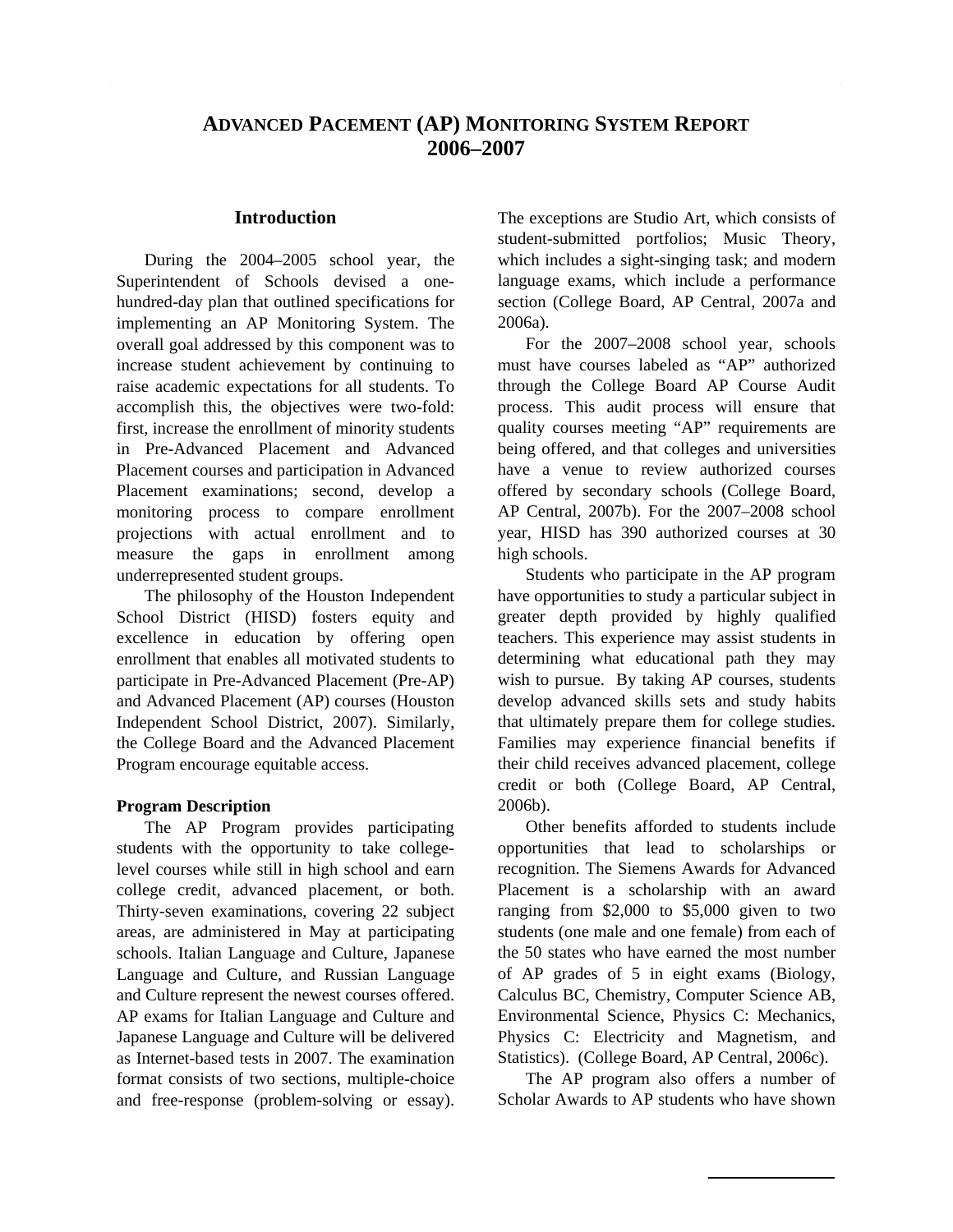outstanding achievement. Students receive an award certificate, and this achievement is acknowledged on any grade report that is sent to colleges the following fall. There are four different levels. These include the following:

- 1. AP Scholar–granted to students who receive grades of 3 or higher on three or more AP exams.
- 2. AP Scholar with Honor–granted to students who receive an average grade of at least 3.25 on all AP exams taken, and grades of 3 or higher on four or more of these exams.
- 3. AP Scholar with Distinction–granted to students who receive an average grade of at least 3.5 on all AP exams taken, and grades of 3 or higher on five or more of these exams.
- 4. National AP Scholar–granted to students in the United States who receive an average grade of at least 4 on all AP exams taken, and grades of 4 or higher on eight or more of these exams (College Board, AP Central, 2007d).

In addition, teachers involved in the AP program benefit from professional development opportunities such as workshops and Summer Institutes. Furthermore, experienced AP teachers may be selected to become "Readers" for the AP exams or Workshop Consultants. Teachers also receive support from AP through on-line materials, publications, conferences, and consultants (College Board, AP Central, 2006d).

#### **Scoring**

Each examination subject is graded on a scale of 1 (No recommendation) to 5 (Extremely well qualified). Typically, scores of 3 or above qualify a student to receive advanced placement, college credit, or both. After the examinations have been administered in May, participating schools return all AP materials to the Educational Testing Service (ETS). Multiplechoice sections are scored by computer. The free-response section is typically scored using a three-step process: development of preliminary scoring standards, establishment of final scoring standards, and the reading. AP examinations may be compared from one year to another through equating (College Board, AP Central, 2004).

#### **Program Costs and Funding Source**

The AP examination fee was \$83 per exam for the 2006–2007 school year. The College Board provides a \$22 fee reduction per exam for students in financial need that qualify so that the final costs is \$53 per exam if the school waives its \$8 administrative fee. In addition to the College Board fee reduction, the State of Texas provides a \$48 subsidy for each examination so that the final exam costs for qualified students totals \$5. For students in public school who do not qualify for the College Board fee reduction, the State of Texas funds \$30 per AP exam, making the final cost \$45 if schools forgo their \$8 administrative fee (College Board, AP Central, 2007c).

In 1993, the Texas Legislature adopted the Advanced Placement/International Baccalaureate (IB) Incentive Program. One facet of the law provides for campus awards up to \$100 for each student who scored either a 3 or better on at least one AP examination or a 4 or above on an IB examination. Campus awards are used for academic enhancement purposes, and campuses earning the funds determine how the funds are to be used (Texas Education Agency, 2007a).

A second facet of the law provides teacher training reimbursements of up to \$450 per teacher for teachers completing the approved five-day AP summer institutes. The reimbursement includes not only high school teachers, but also middle school teachers (Texas Education Agency, 2007b).

For the 2006–2007 school year, a total of \$609,600 was allocated from Title II for AP Strategies.

#### **Admission**

The philosophy of HISD is based on excellence and equity which offers open enrollment that enables all motivated students to participate in Pre-AP and AP courses (Houston Independent School District, 2007).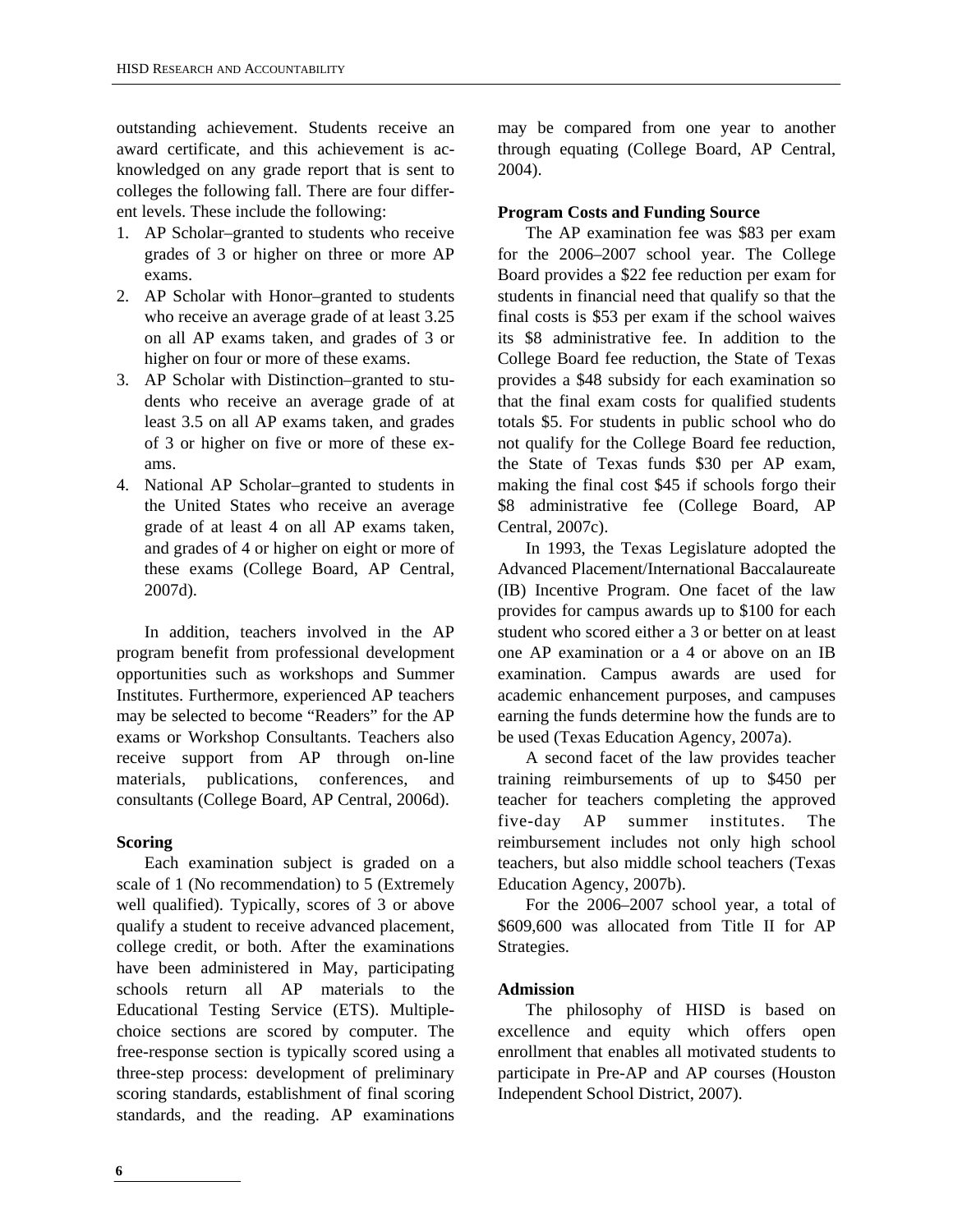During the 2004–2005 school year, HISD implemented the *Advanced Placement Initiative*. It is the first public school district in the nation to require students to take more demanding Pre-AP and AP courses. There are two components. Since Pre-AP courses provide the foundation necessary to prepare students for the AP college level courses, the first component of the Advanced Placement Initiative begins by scheduling all sixth and seventh grade students for Pre-AP Language Arts and Reading. For eighth grade students, a roster was created to default students into Pre-AP English who passed the previous years TAKS exam. It is important to emphasize that an open enrollment policy exists in the district, and by creating rosters in no way excludes any student from participating. Additionally, instruction was provided by teachers who have completed the College Board Pre-AP English training (Houston Independent School District, 2007).

The second component incorporates the philosophy of open enrollment to all motivated students to participate in AP courses and further uses students' tenth grade scores from the PSAT to default students into AP courses where they demonstrate strengths and for which they have completed prerequisite courses (Houston Independent School District, 2007).

#### **Curriculum**

Pre-AP classes are aligned with the College Board Advanced Placement course curriculum objectives. These classes provide a foundation that prepares students for taking AP courses. The AP curriculum consists of university level courses that have been developed by the College Board. Students are encouraged to take AP exams after completing AP courses. Successful completion of AP exams gives students the possibility of receiving advanced placement and/ or college credit. AP course offerings vary at every campus (Houston Independent School District, 2007).

#### **Purpose**

The purpose of this report was to assess the impact of the AP program on the educational opportunities available to HISD students by addressing the following research questions:

- 1. What is the projected 2007–2008 Pre-AP and AP enrollment based on student enrollment for 2006–2007, 2005–2006, and 2004–2005?
- 2. What were the demographic characteristics of 2006–2007 HISD students enrolled in Pre-AP/AP courses compared to overall district enrollment?
- 3. What were the completion rates of 2006–2007 HISD students in AP courses?
- 4. What was the level of participation for 2006–2007 HISD students in the AP subject tests?
- 5. During 2006–2007, what were the mean scores of HISD students on the AP subject tests?
- 6. What percentage of students in HISD scored a 3 or better on AP subject tests for the May 2007 administration?
- 7. How has participation and performance on AP subject tests progressed from 1997 to 2007?
- 8. For 2007, what was the number of AP Scholar Award Recipients?

#### **Methods**

#### **Data Limitations**

Due to issues related to mobility, the unduplicated count of students taking AP courses by campus will not equal the unduplicated count of students taking AP courses for the district. More specifically, a student may attend more than one campus during an academic year. If the student enrolled in AP courses at two campuses, then each campus will count that student as taking at least one AP course; however, districtwide, the student will not be counted twice.

To provide disaggregated student level demographic information, the College Board AP electronic database was matched to the Public Education Information Management System (PEIMS) database. Since the PEIMS database reflects a snapshot taken on the last Friday in October, those students who were not present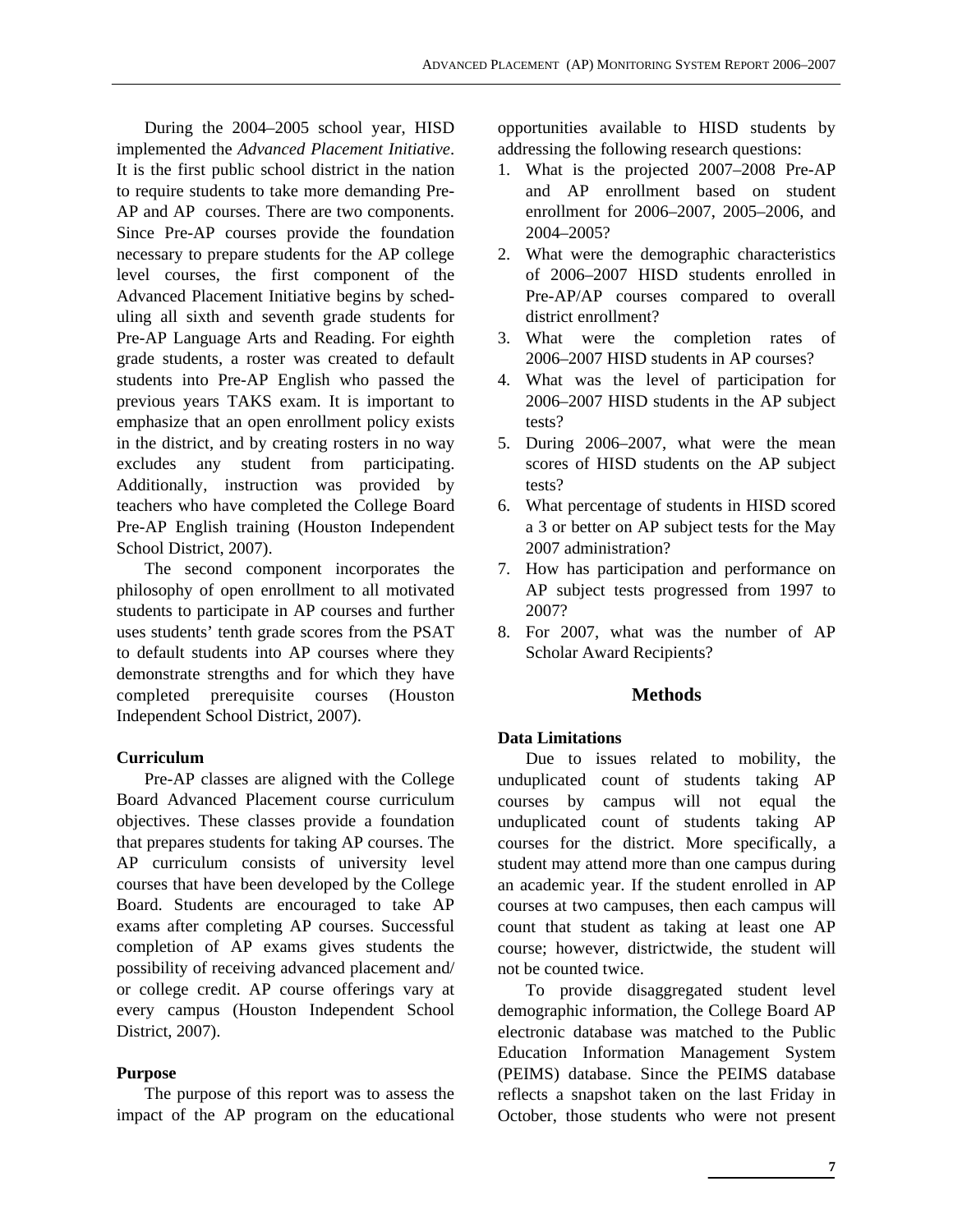would not be included in the database. There was a total of 20 students taking AP exams who could not be matched to PEIMS.

Students who were identified as enrolled in Pre-AP or AP courses were required to be active students and to have at least one conduct mark and/or grade recorded. Economic status was extracted from the PEIMS database. If a student could not be matched to PEIMS, then they were included in the analysis, but their economic status was stated as "missing."

#### **Data Collection and Analysis**

Test performance for 2007, along with demographic information supplied by students, was reported to HISD for each participating campus by the College Board via printed reports and an electronic database. The 2007 global scores for test performance by subject were extracted from the 2007 College Board Report. These data, together with enrollment data from PEIMS, were analyzed. State level data, including the number of AP subject tests taken along with the percentage of scores that were 3 or above, were extracted from the 2007 College Board Report. Participation rates for juniors and seniors were calculated by dividing the number of students tested by the PEIMS snapshot of fall enrollment for the same group. Participation rates for juniors and seniors were calculated across the district and by school. AP Scholar Awards were extracted from the 2007 College Board School Rosters.

The number of students eligible to complete AP courses consists of those enrolled in the second semester of a two-semester course and/or those enrolled in a one semester course. Completion percentages are based on the number eligible to complete and the number completing.

Course completion was determined by counting those students who received a semester average grade of 70 or higher for the second semester (Part B) of a two-semester course or receiving a 70 or higher for a one-semester course. Once this was computed, it was divided by the total number of students who were eligible to complete.

AP examinations were linked to corresponding AP courses by student. Some counts may be imprecise because data required to match students to each database were not available. Additionally, completion rates and subsequent testing were based on the 2006–2007 school year. Therefore, a student was required to complete the course within the school year and test in the spring of 2007 to be considered as taking the course with the corresponding exam.

Mean test scores by gender, race/ethnicity, and economic status for AP subjects were analyzed by comparing mean and differential scores. For race/ethnicity, the number of Hispanic students combines the total populations for the Chicano/Mexican, Puerto Rican, and Other Hispanic racial/ethnic categories. When examining differential scores, White students were used as a reference group because White students typically outperform minority students on standardized tests. To determine the percentage of students who scored 3 or above on AP subject tests by race/ethnicity, the total number of tests scoring a 3 or higher was divided by the total number of tests taken for each ethnic category.

The projected enrollment was calculated by averaging the proportional increase or decrease in the actual enrollment over the 3-year period and multiplying the 2006–2007 actual enrollment by the average increase or decrease (percent) to arrive at a 2007–2008 enrollment projection.

#### **Results**

#### **What is the projected 2007–2008 Pre-AP and AP enrollment based on student enrollment for 2006–2007, 2005–2006, and 2004–2005?**

**Tables 1** and **2** depict actual Pre-AP and AP enrollment data for 2004–2005, 2005–2006, and 2006–2007, as well as the projected enrollment for the 2007–2008 school year by gender and student group. Pre-AP enrollment encompasses grades 6–12, while AP enrollment consists of grades 9–12. The projected enrollment was calculated by averaging the proportional increase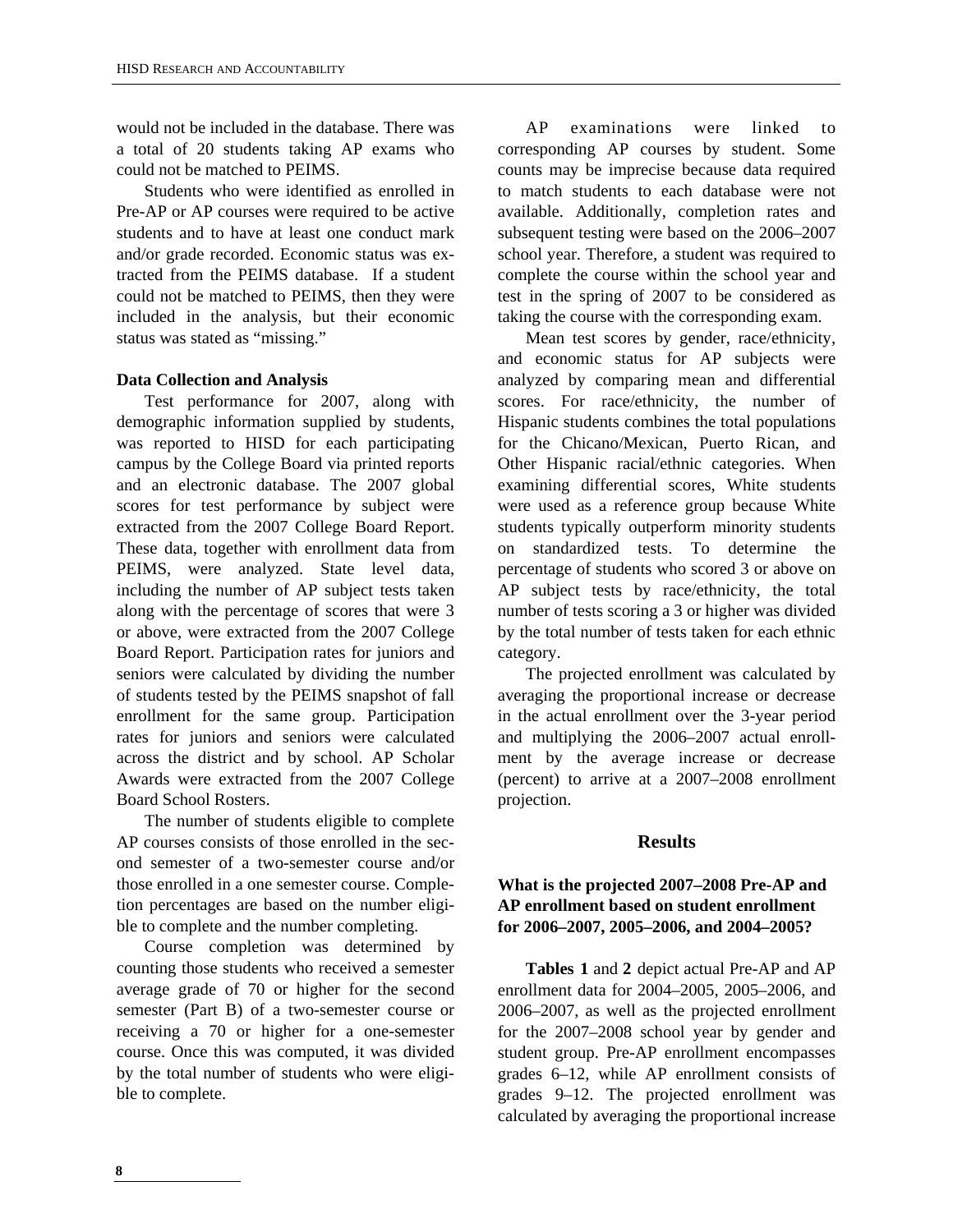or decrease in the actual enrollment over the 3 year period and multiplying the 2006–2007 actual enrollment by the average increase or decrease (proportional) to arrive at a 2007–2008 enrollment projection. Other factors, such as policy decisions, may ultimately impact projected enrollments, but these factors were not taken into account. For example, Pre-AP and AP enrollment figures may increase by a larger factor for all student groups because of the implementation of the *Advanced Placement Initiative,* or by a smaller factor if overall district enrollment decreases.

Over the past three years, there has been an increase in the number of students enrolled in Pre-AP courses (see Table 1). Projected

enrollments for 2007–2008 mirror this trend with overall increases in the total number of Pre-AP participants. Alternatively, the number of Asian, Native American, and White students has declined when comparing 2005–2006 enrollment to 2006–2007 by 1.7, 19.5, and 9.1 percent, respectively. A decline was projected for 2007–2008 Pre-AP enrollment for Native American and White students enrolled in Pre-AP courses by -4.35 and -8.10 percent.

A similar trend is apparent for students enrolled in AP courses when comparing 2005–2006 to 2006–2007 enrollments; there was an overall increase in student enrollment (see Table 2). However, there was a decline in enrollment for African American, Native American,

Table 1. HISD Pre-AP Enrollment and Projected Enrollment (Grades 6–12) by Race/Ethnicity, Gender and Economic Status (unduplicated)

|                         | 2004-2005 | 2005-2006 | 2006–2007 | <b>Average Proportional</b><br><b>Change</b> | Projected<br>2007-2008 |
|-------------------------|-----------|-----------|-----------|----------------------------------------------|------------------------|
|                         |           |           |           |                                              |                        |
| <b>All Students</b>     | 29.347    | 33,743    | 38.271    | 14.20                                        | 43,705                 |
| <b>African American</b> | 7.992     | 10.492    | 11.125    | 18.66                                        | 13.201                 |
| Asian                   | 1.948     | 2.024     | 1.990     | 1.11                                         | 2,012                  |
| <b>Hispanic</b>         | 13,663    | 15,884    | 20,304    | 22.04                                        | 24,779                 |
| <b>Native American</b>  | 37        | 41        | 33        | $-4.35$                                      | 32                     |
| White                   | 5,707     | 5,302     | 4,819     | $-8.10$                                      | 4.429                  |
| <b>Male</b>             | 13.206    | 15.678    | 18,009    | 16.79                                        | 21,033                 |
| Female                  | 16,141    | 18.065    | 20,262    | 12.04                                        | 22,702                 |
| Econ. Disadv.           | 19.193    | 22.288    | 25,771    | 15.88                                        | 29,863                 |
| Missing Econ. Disadv.   | $\theta$  | 1,013     | 1,175     |                                              |                        |

| Table 2. HISD AP Enrollment and Projected Enrollment (Grades 9–12) by Race/Ethnicity, Gender |
|----------------------------------------------------------------------------------------------|
| and Economic Status (unduplicated)                                                           |

|                         | 2004-2005 | 2005-2006 | 2006–2007 | <b>Average Proportional</b><br><b>Change</b> | <b>Projected</b><br>2007-2008 |
|-------------------------|-----------|-----------|-----------|----------------------------------------------|-------------------------------|
|                         |           |           |           |                                              |                               |
| <b>All Students</b>     | 6.703     | 7.529     | 7.586     | 6.54                                         | 8,082                         |
| <b>African American</b> | 1.699     | 1,931     | 1,825     | 4.08                                         | 1,900                         |
| Asian                   | 687       | 748       | 780       | 6.58                                         | 831                           |
| <b>Hispanic</b>         | 2.790     | 3,156     | 3.198     | 7.22                                         | 3.429                         |
| <b>Native American</b>  | 9         | 10        | 9         | 0.56                                         | 9                             |
| White                   | 1,518     | 1,684     | 1,774     | 8.14                                         | 1,918                         |
| <b>Male</b>             | 2.722     | 3.123     | 3.105     | 7.08                                         | 3.325                         |
| Female                  | 3,981     | 4.406     | 4.481     | 6.19                                         | 4,758                         |
| Econ. Disadv.           | 3.665     | 4.064     | 3.731     | 1.35                                         | 3.781                         |
| Missing Econ. Disadv.   | $\theta$  | 78        | 53        |                                              |                               |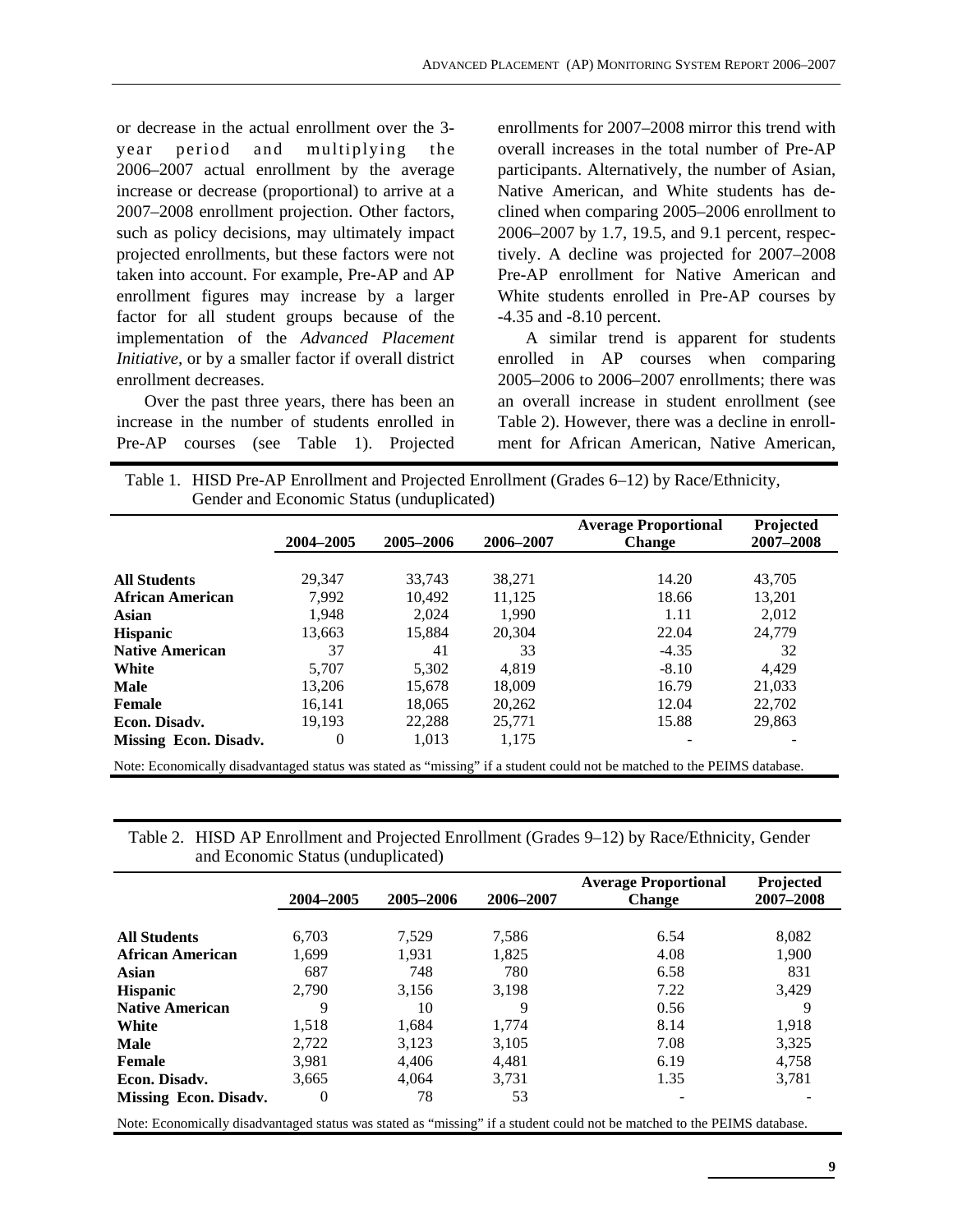males, and economically disadvantaged students by 5.5, 10.0, 0.6, and 8.2 percent, respectively. Based on the percent change, increases were projected for all students and all students groups for enrollment in AP courses.

#### **What were the demographic characteristics of 2006–2007 HISD students enrolled in Pre-AP/ AP courses compared to overall district enrollment?**

An important component of the AP Monitoring System was to measure the gaps in enrollment among underrepresented student groups. To accomplish this, Pre-AP and AP enrollment was compared to enrollment in the

district by gender and student group. Ultimately, the demographic composition of students enrolled in the Pre-AP and AP program should reflect the composition of the district. **Tables 3**  and **4** show a comparison of Pre-AP and AP student demographics to the district for the 2006–2007 academic year. Percentages may not add up to 100 percent due to rounding. A total of 38,271 students enrolled in Pre-AP courses (grades 6–12) and 7,586 students enrolled in AP courses (grades 9–12). Of the 38,271 Pre-AP students, 29.1 percent were African American, 5.2 percent were Asian, 53.1 percent were Hispanic, and 12.6 percent were White. The percentage of Native American students enrolled in Pre-AP and AP classes was comparable to the

|                                           |        |               | <b>District</b> |               |                     |
|-------------------------------------------|--------|---------------|-----------------|---------------|---------------------|
|                                           |        | <b>Pre-AP</b> | $6 - 12$        |               |                     |
|                                           | N      | $\frac{0}{0}$ | N               | $\frac{6}{9}$ | <b>Differential</b> |
| <b>All Students</b>                       | 38,271 |               | 89,467          |               |                     |
| <b>African American</b>                   | 11,125 | 29.1          | 28.224          | 31.5          | $-2.4$              |
| Asian                                     | 1.990  | 5.2           | 3.100           | 3.5           | 1.7                 |
| <b>Hispanic</b>                           | 20.304 | 53.1          | 49,455          | 55.3          | $-2.2$              |
| <b>Native American</b>                    | 33     | 0.1           | 73              | 0.1           | 0.0                 |
| White                                     | 4.819  | 12.6          | 8.615           | 9.6           | 3.0                 |
| <b>Male</b>                               | 18,009 | 47.1          | 45,151          | 50.5          | $-3.4$              |
| <b>Female</b>                             | 20,262 | 52.9          | 44.316          | 49.5          | 3.4                 |
| <b>Economically Disadvantaged</b>         | 25,771 | 67.3          | 62.969          | 70.4          | $-3.1$              |
| <b>Missing Economically Disadvantaged</b> | 1,175  | 3.1           | $\theta$        | 0.0           | 3.1                 |

Note: Economically disadvantaged status was stated as "missing" if a student could not be matched to the PEIMS database.

Table 4. Comparison of AP Student Demographics to the District, 2006–2007 (unduplicated)

|                                                                                                                          |       | $\mathbf{\underline{AP}}$ | <b>District</b><br>$9 - 12$ |      |                     |  |  |  |
|--------------------------------------------------------------------------------------------------------------------------|-------|---------------------------|-----------------------------|------|---------------------|--|--|--|
|                                                                                                                          | N     | $\frac{0}{0}$             | N                           | $\%$ | <b>Differential</b> |  |  |  |
| <b>All Students</b>                                                                                                      | 7,586 |                           | 47,696                      |      |                     |  |  |  |
| <b>African American</b>                                                                                                  | 1,825 | 24.1                      | 15,186                      | 31.8 | $-7.7$              |  |  |  |
| <b>Asian</b>                                                                                                             | 780   | 10.3                      | 1,874                       | 3.9  | 6.4                 |  |  |  |
| Hispanic                                                                                                                 | 3,198 | 42.2                      | 25,280                      | 53.0 | $-10.8$             |  |  |  |
| <b>Native American</b>                                                                                                   | 9     | 0.1                       | 44                          | 0.1  | 0.0                 |  |  |  |
| White                                                                                                                    | 1,774 | 23.4                      | 5,312                       | 11.1 | 12.3                |  |  |  |
| <b>Male</b>                                                                                                              | 3.105 | 40.9                      | 23,905                      | 50.1 | $-9.2$              |  |  |  |
| Female                                                                                                                   | 4,481 | 59.1                      | 23.791                      | 49.9 | 9.2                 |  |  |  |
| <b>Economically Disadvantaged</b>                                                                                        | 3,731 | 49.2                      | 30.169                      | 63.3 | $-14.1$             |  |  |  |
| <b>Missing Economically Disadvantaged</b>                                                                                | 53    | 0.7                       | $\theta$                    | 0.0  | 0.7                 |  |  |  |
| Note: Economically disadvantaged status was stated as "missing" if a student could not be matched to the PEIMS database. |       |                           |                             |      |                     |  |  |  |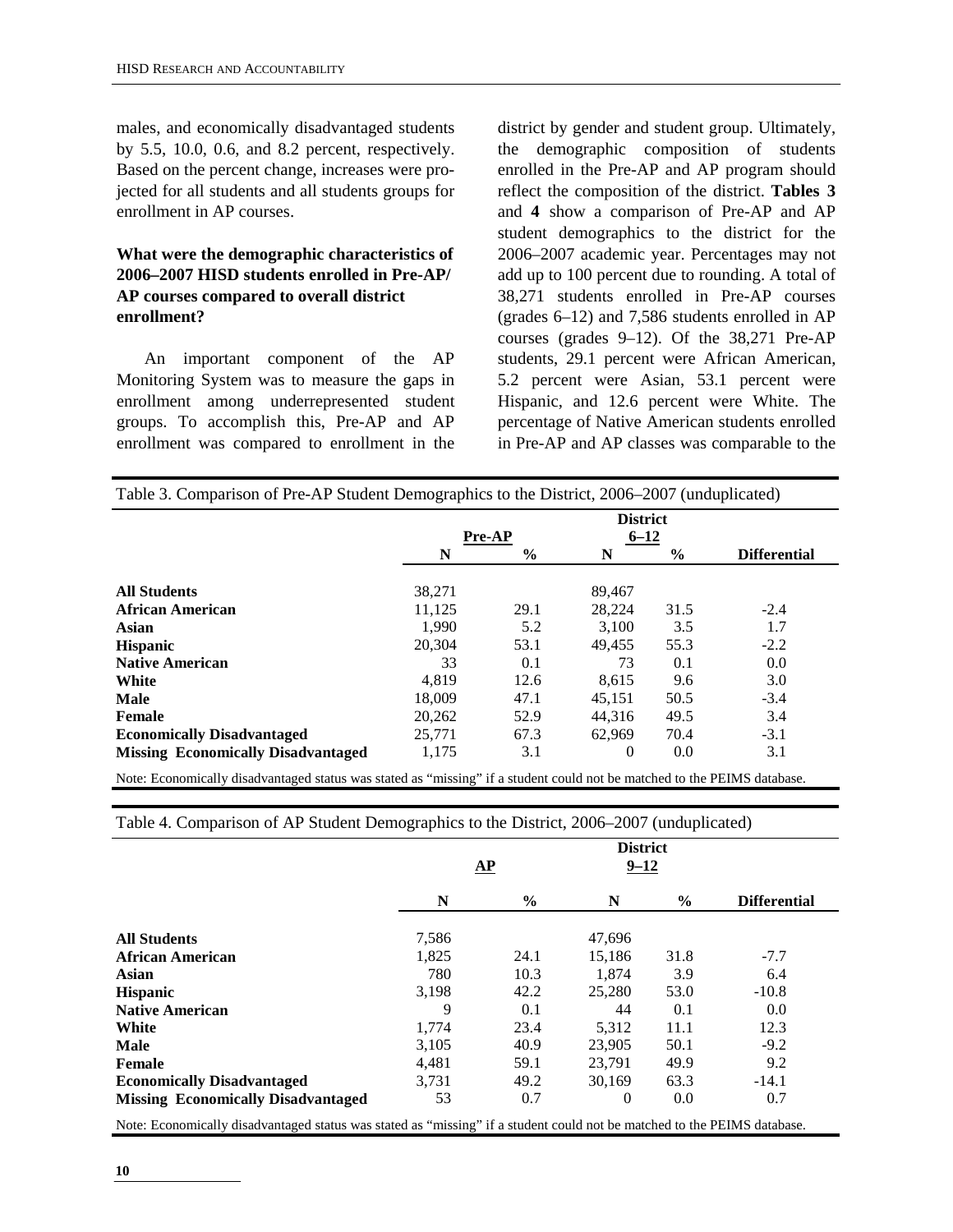district enrollment. Regarding gender, the percentage of females enrolled in Pre-AP classes (52.9 percent) exceeded the percentage of males (47.1 percent). The predominant racial/ethnic groups for the AP program consisted of Hispanic (42.2 percent) and African American (24.1 percent) students. Enrollment of female students exceeded male students (59.1 percent and 40.9 percent respectively).

When comparing the differential of Pre-AP enrollment to the district enrollment by gender and student group, an under-representation occurs for African American, Hispanic, male and economically disadvantaged students (2.4, 2.2, 3.4, and 3.1 percentage points, respectively). A similar pattern emerges when comparing the differential of AP enrollment to the district by gender and student group. African American, Hispanic, male, and economically disadvantaged students are under represented by 7.7, 10.8, 9.2 and 14.1 percentage points, respectively. When comparing the differential of Pre-AP and AP enrollment to the district enrollment, Asian, White, and female students were overrepresented.

**Table 5** compares the number and percentage of students enrolled in the Pre-AP and AP program by grade level to that of the district. The highest levels of Pre-AP enrollment occurred in sixth (67.0 percent), seventh (64.4 percent), and eighth grades (60.5 percent), reflecting the implementation of the *AP Initiative*. As part of the *AP Initiative*, all sixth

and seventh grade students were scheduled for Pre-AP Language Arts and Reading classes. Rosters of eighth grade students who passed the previous years TAKS were created to ensure that students were automatically enrolled in Pre-AP English. Since HISD continues to endorse the open enrollment policy for all Pre-AP and AP courses, creating a roster would in no way preclude any student from participating. When comparing the overall district enrollment (grades 6–12) to Pre-AP enrollment, 42.8 percent of the students in the district were enrolled in at least one Pre-AP class. The highest levels of AP enrollment occurred in grades 12 (28.7 percent) and 11 (26.5 percent). Overall, only 15.9 percent of the students in the district (grades 9–12) were enrolled in at least one AP class.

### **What were the completion rates of 2006–2007 HISD students in AP courses?**

During the 2006–2007 school year, the percentages of students completing AP courses districtwide and by campus were analyzed. **Table 6** summarizes the number of students enrolled in AP courses districtwide, the number eligible to complete, the number completing, and the percent completing disaggregated by student group. The number of students eligible to complete AP courses consists of those enrolled in the second semester of a two-semester course and/or those enrolled in a one semester course. Completion percentages are based on the number of stu-

|              |                   | <b>District</b> | % District        |                   | <b>District</b>   | % District        |
|--------------|-------------------|-----------------|-------------------|-------------------|-------------------|-------------------|
|              | <b>Pre-AP</b>     | Enrollment      | <b>Enrollment</b> | <b>AP</b>         | <b>Enrollment</b> | <b>Enrollment</b> |
| Grade        | <b>Enrollment</b> | $(6-12)$        | $(Pre-AP)$        | <b>Enrollment</b> | $(9-12)$          | (AP)              |
| 6            | 9,458             | 14,118          | 67.0              |                   |                   |                   |
| 7            | 9.082             | 14.101          | 64.4              |                   |                   |                   |
| 8            | 8.202             | 13,552          | 60.5              | 81                |                   |                   |
| 9            | 3.896             | 16,010          | 24.3              | 196               | 16,010            | 1.2               |
| 10           | 3.590             | 12,159          | 29.5              | 1,931             | 12,159            | 15.9              |
| 11           | 2.741             | 10,192          | 26.9              | 2.698             | 10,192            | 26.5              |
| 12           | 1,302             | 9.335           | 13.9              | 2,680             | 9.335             | 28.7              |
| <b>Total</b> | 38,271            | 89,467          | 42.8              | 7,586             | 47,696            | 15.9              |

Table 5. Comparison of Pre-AP and AP Course Enrollment, and Percent of District Enrolled, by Grade

Note: There were 81 eighth grade students enrolled in AP Spanish Language classes.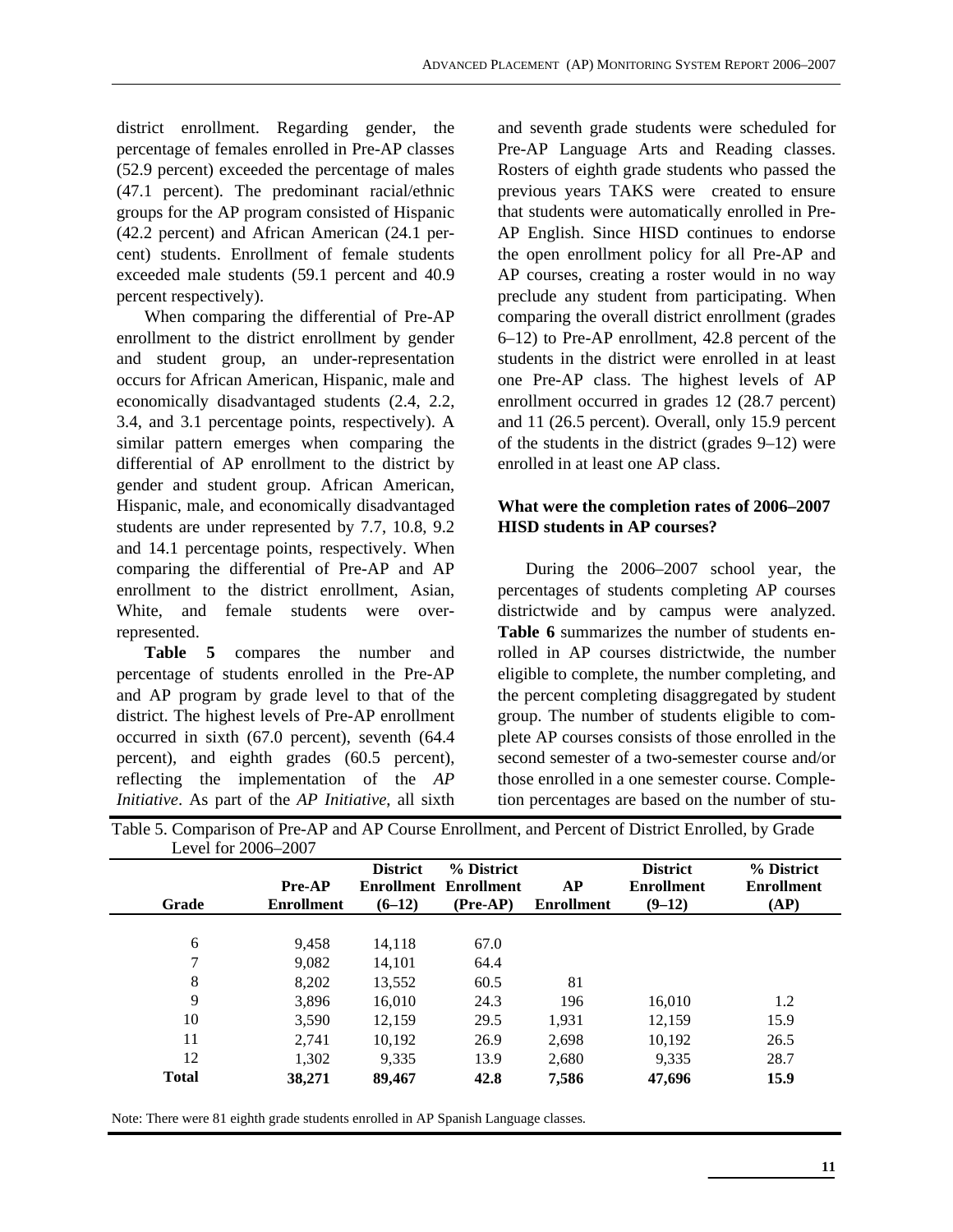|                                    |            | $#$ Eligible to |                |              |
|------------------------------------|------------|-----------------|----------------|--------------|
|                                    | # Enrolled | Complete        | $#$ Completing | % Completing |
|                                    |            |                 |                |              |
| <b>All Students</b>                | 24,581     | 13,185          | 11.074         | 84.0         |
| <b>African American</b>            | 5,127      | 2.724           | 2,198          | 80.7         |
| Asian                              | 3,409      | 1,845           | 1,722          | 93.3         |
| <b>Hispanic</b>                    | 9,442      | 4.964           | 3,970          | 80.0         |
| <b>Native American</b>             | 35         | 20              | 18             | 90.0         |
| White                              | 6,568      | 3,632           | 3,166          | 87.2         |
| <b>Male</b>                        | 10.291     | 5,497           | 4,656          | 84.7         |
| Female                             | 14.290     | 7,688           | 6.418          | 83.5         |
| <b>Economically Disadvantaged</b>  | 10.952     | 5.733           | 4.644          | 81.0         |
| <b>Missing Econ. Disadvantaged</b> | 88         | 74              | 52             | 70.3         |

|  |  |  |  | Table 6. AP Course Completion by Race/Ethnicity, Gender, and Economic Status, 2006–2007 (duplicated) |  |  |  |  |  |
|--|--|--|--|------------------------------------------------------------------------------------------------------|--|--|--|--|--|
|--|--|--|--|------------------------------------------------------------------------------------------------------|--|--|--|--|--|

Note: The number of students eligible to complete AP courses consists of those enrolled in the second semester of a twosemester course and/or those enrolled in a one semester course. Completion percentages are based on the number eligible to complete and the number completing. Economically disadvantaged status was stated as "missing" if a student could not be matched to the PEIMS database.

dents eligible to complete and the number completing. Since students may have been enrolled in more than one AP class, the number taking reflects duplicated student counts. Districtwide, a total of 24,581 students enrolled in AP courses and 13,185 or 84.0 percent of those enrolled completed the course. The percentage of students completing AP courses by student group ranged from 80.0 percent for Hispanic students to 93.3 percent for Asian students. A summary of the completion rates by campus and disaggregated by student group is provided in **Appendix A**. Out of 29 high schools, the enrollment in AP classes for all students ranged from 113 at Mirabeau B. Lamar to 4,173 at Bellaire High School. Completion rates for all students ranged from 18.6 percent at Challenge Early College High School to 99.2 percent at Bellaire High School.

Albert S. Johnston, Sidney Lanier, and Jane Long Middle Schools had eighth grade students enrolled in AP Spanish Language classes during the 2006–2007 academic year. These schools are included in Appendix A. Enrollment ranged from 46 for Long Middle School to 63 for Johnston Middle School. All of the students at Johnston Middle School completed the AP courses.

**Table 7** summarizes the correspondence between AP Examinations and AP courses completed for high school students during the 2006–2007 school year. Districtwide, 63.1 percent of the students completed AP courses and took the corresponding AP examination. Regarding race/ethnicity, only 42.6 percent of African American students completed AP courses and took the corresponding AP examination. Alternatively, 81.5 percent of Asian students completed AP courses and took the corresponding AP examination. Regarding gender, the percentage of males slightly exceeded the percentage of females that completed the AP course and took the corresponding AP examination (63.4 percent and 62.9 percent, respectively). Approximately 61 percent of students who were classified as economically disadvantaged completed the AP course and subsequently took the corresponding AP examination. Districtwide, 46.2 percent of the students who took the corresponding AP exam scored a 3 or higher.

#### **What was the level of participation for 2006–2007 HISD students in AP subject tests?**

#### **Districtwide Participation**

During the 2006–2007 school year, a total of 4,842 students participated in taking AP examinations, which included 28 students who were not yet in ninth grade, 1,187 freshmen/ sophomores, 1,801 juniors, 1,607 seniors, and 219 with an unspecified grade level. For the 2006–2007 school year, 30 high schools and one middle school participated.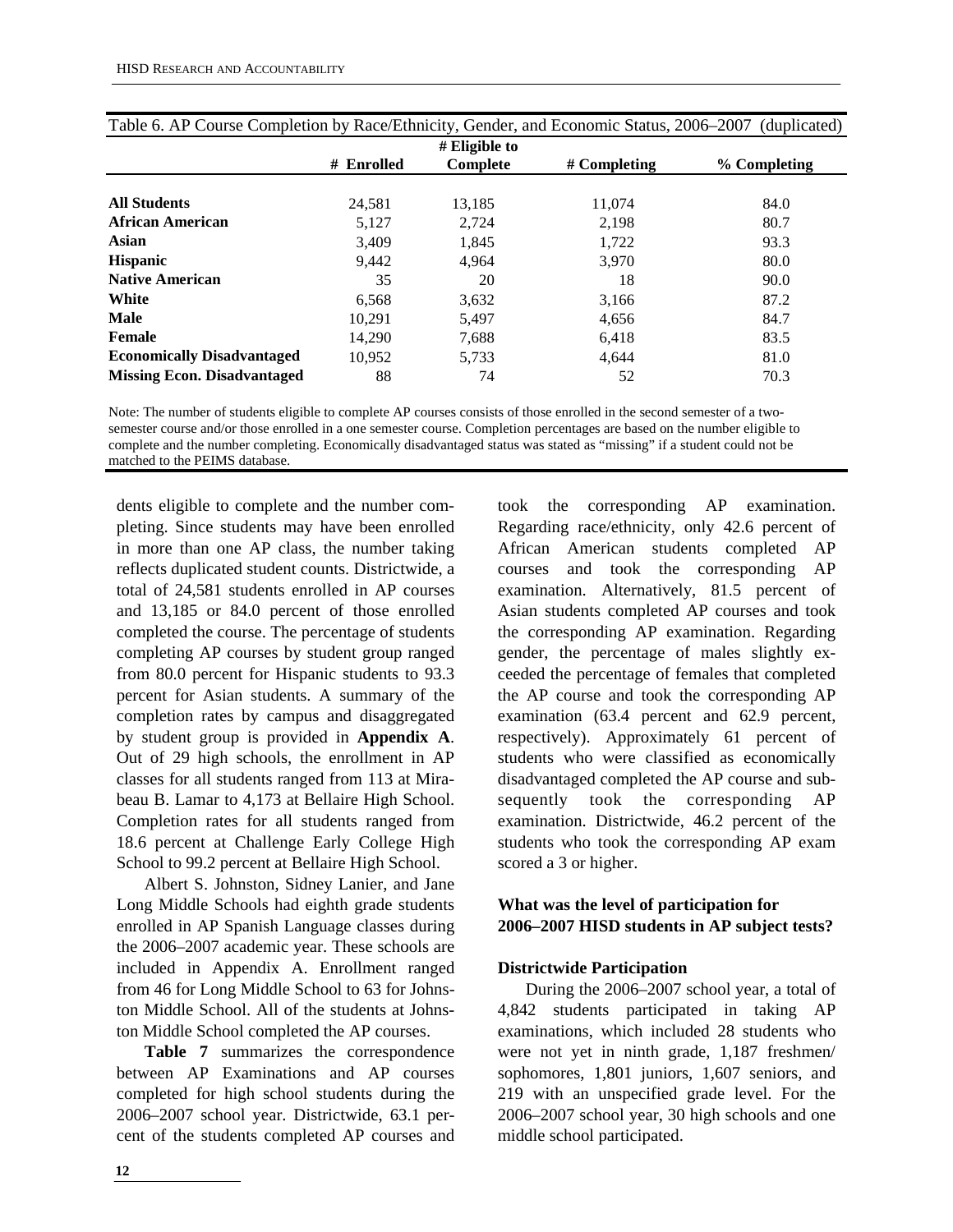|                                    |                                       |                                   | % Completing                                      |       |                                            |
|------------------------------------|---------------------------------------|-----------------------------------|---------------------------------------------------|-------|--------------------------------------------|
|                                    | <b>AP Courses</b><br><b>Completed</b> | # Taking<br>Corresponding<br>Exam | <b>Course and Taking</b><br>Corresponding<br>Exam |       | <b>Examination with</b><br>scores of $3-5$ |
|                                    |                                       |                                   |                                                   | N     | $\frac{6}{9}$                              |
| <b>All Students</b>                | 11.074                                | 6,986                             | 63.1                                              | 3,226 | 46.2                                       |
| <b>African American</b>            | 2,198                                 | 937                               | 42.6                                              | 170   | 18.1                                       |
| Asian                              | 1.722                                 | 1,403                             | 81.5                                              | 1.001 | 71.3                                       |
| <b>Hispanic</b>                    | 3,970                                 | 2,441                             | 61.5                                              | 554   | 22.7                                       |
| <b>Native American</b>             | 18                                    | 12                                | 66.7                                              | 8     | 66.7                                       |
| White                              | 3,166                                 | 2,193                             | 69.3                                              | 1,493 | 68.1                                       |
| <b>Male</b>                        | 4,656                                 | 2,950                             | 63.4                                              | 1,531 | 51.9                                       |
| Female                             | 6.418                                 | 4,036                             | 62.9                                              | 1,695 | 42.0                                       |
| <b>Economically Disadvantaged</b>  | 4,644                                 | 2,827                             | 60.9                                              | 639   | 22.6                                       |
| <b>Missing Econ. Disadvantaged</b> | 52                                    | 31                                | 59.6                                              | 15    | 48.4                                       |

| Table 7. AP Course Completion with Corresponding Examination by Race/Ethnicity, Gender, and |  |  |
|---------------------------------------------------------------------------------------------|--|--|
| Economic Status, 2006–2007                                                                  |  |  |

Note: A completed course was based on a passing grade for the second semester of a two-semester course and/or those enrolled in a one semester course. Students who could not be matched were excluded from the analysis (only 6,986 exams could be matched from a total of 9,118). Economically disadvantaged status was stated as "missing" if a student could not be matched to the PEIMS database.

**Table 8** summarizes the levelof participation and performance for HISD from 1997 through 2007. For juniors and seniors, the level of participation increased from 3.9 percent and 4.6 percent in 1997 to 17.7 percent and 17.2 percent in 2007. Over the past eleven years, the number of participants, total exams, and the total exams scoring 3 or higher, have increased. Alternatively, the percentage of students scoring 3 or higher decreased from 68.3 percent in 1997 to 47.4 percent in 2007. The number of participating schools has remained fairly constant since 2004 with at least 31 campuses. Middle College for Technology and Careers closed in 2007, and therefore, the number of campuses dropped from 32 in 2006 to 31 in 2007. Since 2005, campus totals have included one middle school, Johnston.

#### **Participation by Gender, Race/Ethnicity, and Economic Status**

**Table 9** compares the gender, racial/ethnic composition, and economic status of HISD AP test-takers from 2005 to 2007. Over the past three years, the number of students taking AP tests increased from 3,872 to 4,842, representing

| Table 8. Summary of Participation and Performance on AP Exams, 1997–2007 |                |                                             |                |                                           |                                     |                              |                                         |                                   |                                   |
|--------------------------------------------------------------------------|----------------|---------------------------------------------|----------------|-------------------------------------------|-------------------------------------|------------------------------|-----------------------------------------|-----------------------------------|-----------------------------------|
| Year                                                                     | <b>Juniors</b> | $%$ of<br><b>District</b><br><b>Juniors</b> | <b>Seniors</b> | % of<br><b>District</b><br><b>Seniors</b> | <b>Total Test-</b><br><b>Takers</b> | <b>Total</b><br><b>Exams</b> | <b>Total</b><br><b>Exams</b><br>$3 - 5$ | $%$ of<br><b>Exams</b><br>$3 - 5$ | # of<br><b>Schools</b><br>in HISD |
| 1997                                                                     | 357            | 3.9                                         | 434            | 4.6                                       | 897                                 | 1,526                        | 1,043                                   | 68.3                              |                                   |
| 1998                                                                     | 442            | 4.9                                         | 465            | 4.6                                       | 1.025                               | 1,889                        | 1,320                                   | 69.9                              |                                   |
| 1999                                                                     | 456            | 4.8                                         | 657            | 6.7                                       | 1,240                               | 2,278                        | 1,437                                   | 63.1                              |                                   |
| 2000                                                                     | 698            | 7.4                                         | 917            | 11.4                                      | 1.756                               | 3.402                        | 2.076                                   | 61.0                              | 22                                |
| 2001                                                                     | 860            | 9.4                                         | 945            | 11.9                                      | 1,968                               | 3,769                        | 2,160                                   | 57.3                              | 23                                |
| 2002                                                                     | 1.114          | 11.6                                        | 937            | 12.1                                      | 2,403                               | 4,724                        | 2,774                                   | 58.7                              | 27                                |
| 2003                                                                     | 1.091          | 11.4                                        | 1,091          | 13.1                                      | 2,723                               | 5,351                        | 3,233                                   | 60.4                              | 24                                |
| 2004                                                                     | 1,292          | 13.2                                        | 1.142          | 13.7                                      | 3.246                               | 6.068                        | 3,297                                   | 54.3                              | 31                                |
| 2005                                                                     | 1.449          | 13.8                                        | 1,291          | 14.0                                      | 3,872                               | 7,188                        | 3,539                                   | 49.2                              | 31                                |
| 2006                                                                     | 1,629          | 16.0                                        | 1,374          | 14.7                                      | 4,363                               | 8,120                        | 3,862                                   | 47.6                              | 32                                |
| 2007                                                                     | 1,801          | 17.7                                        | 1.607          | 17.2                                      | 4,842                               | 9,118                        | 4,323                                   | 47.4                              | 31                                |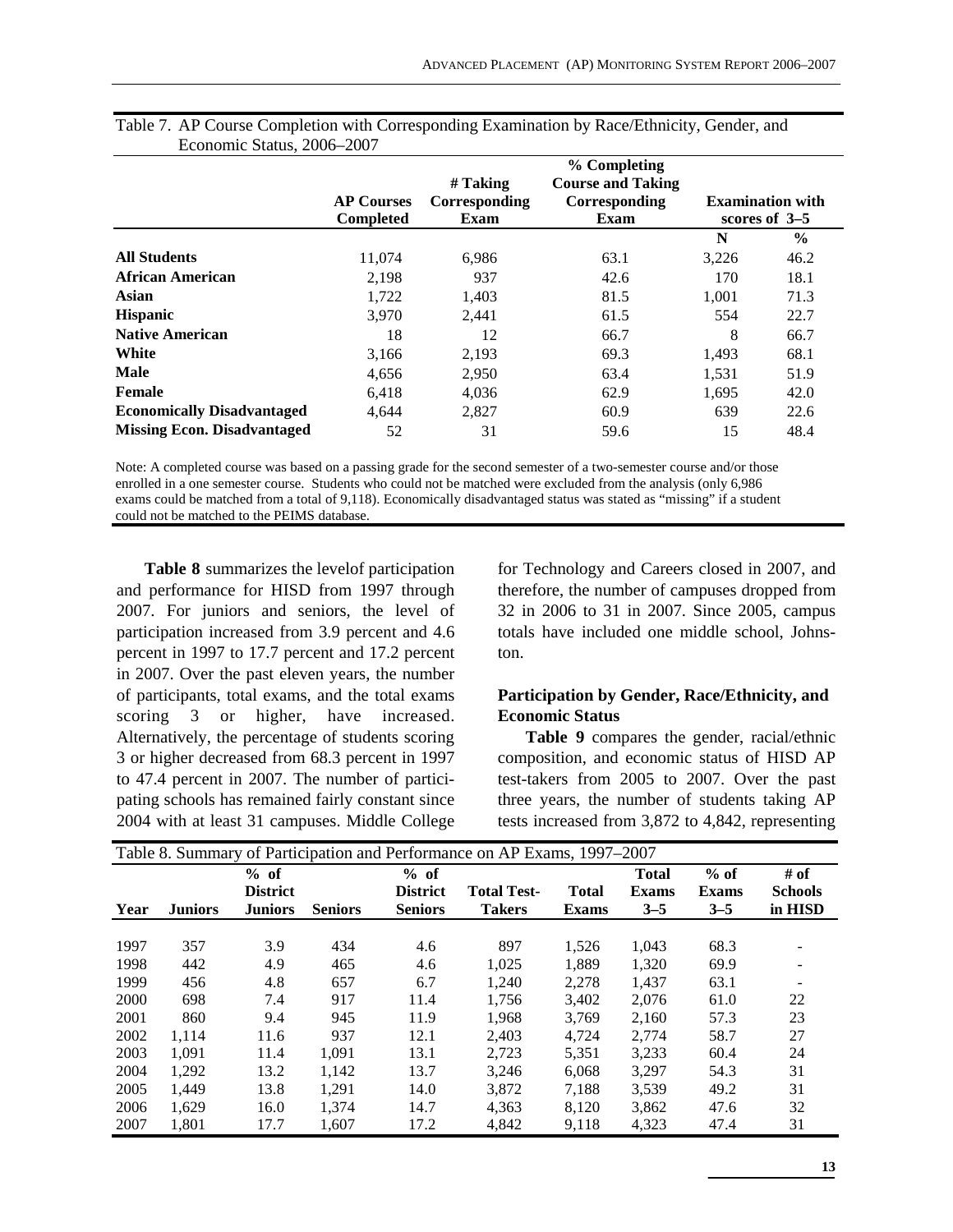|                    | 2006–2007    |               |               |                            |             |                 |                           |               |                  |
|--------------------|--------------|---------------|---------------|----------------------------|-------------|-----------------|---------------------------|---------------|------------------|
| <b>Test-Takers</b> | <b>Total</b> | Female        | <b>Male</b>   | <b>African</b><br>American | Asian       | <b>Hispanic</b> | <b>Native</b><br>American | White         | Econ.<br>Disadv. |
| 2005<br>Percent    | 3,872        | 2,285<br>59.0 | 1,587<br>41.0 | 553<br>14.3                | 547<br>14.1 | 1.657<br>42.8   | 11<br>0.3                 | 896<br>23.1   | 1.949<br>50.3    |
| 2006<br>Percent    | 4.363        | 2.574<br>59.0 | 1.789<br>41.0 | 689<br>15.8                | 609<br>14.0 | 1.791<br>41.0   | 6<br>0.1                  | 988<br>22.6   | 2,250<br>51.6    |
| 2007<br>Percent    | 4.842        | 2,881<br>59.5 | 1,961<br>40.5 | 763<br>15.8                | 657<br>13.6 | 2.091<br>43.2   | 0.1                       | 1,085<br>22.4 | 2,394<br>49.4    |

Table 9. Comparison of HISD AP Test-Takers by Gender, Race/Ethnicity, and Economic Status,

Note: For 2007, 107 students did not state their ethnicity and 132 indicated "other," and economic status was not available for 45 students. For 2006, 165 students did not state their ethnicity, 115 indicated "other," and economic status was not available for 87. For 2005, 107 students did not state their ethnicity, 101 indicated "other," and economic status was not available for 65.

a 25.1 percent increase. Moreover, participation increased by 11.0 percent from 2006 to 2007. The percentage of female participants was higher than males from 2005 to 2007. Among Native American, Asian, White and economically disadvantaged test-takers, the percentage of participation decreased by 0.2, 0.5, 0.7, and 0.9 percentage points, respectively over the past three years. Alternatively, the percentage of participation for African American and Hispanic students increased by 1.5 and 0.4 percentage points from 2005 to 2007. Since one of the

district's objectives was to increase underrepresented student group enrollment in test participation, the data indicate that this objective has been met for African American and Hispanic students; however, the proportion of African American students is still underrepresented when looking at the percentage taking AP courses and the percentage of African American students enrolled in high school.

**Figure 1** compares the percent of AP testtakers with scores of 3 or higher on at least one AP test by race/ethnicity from 2005–2007. For



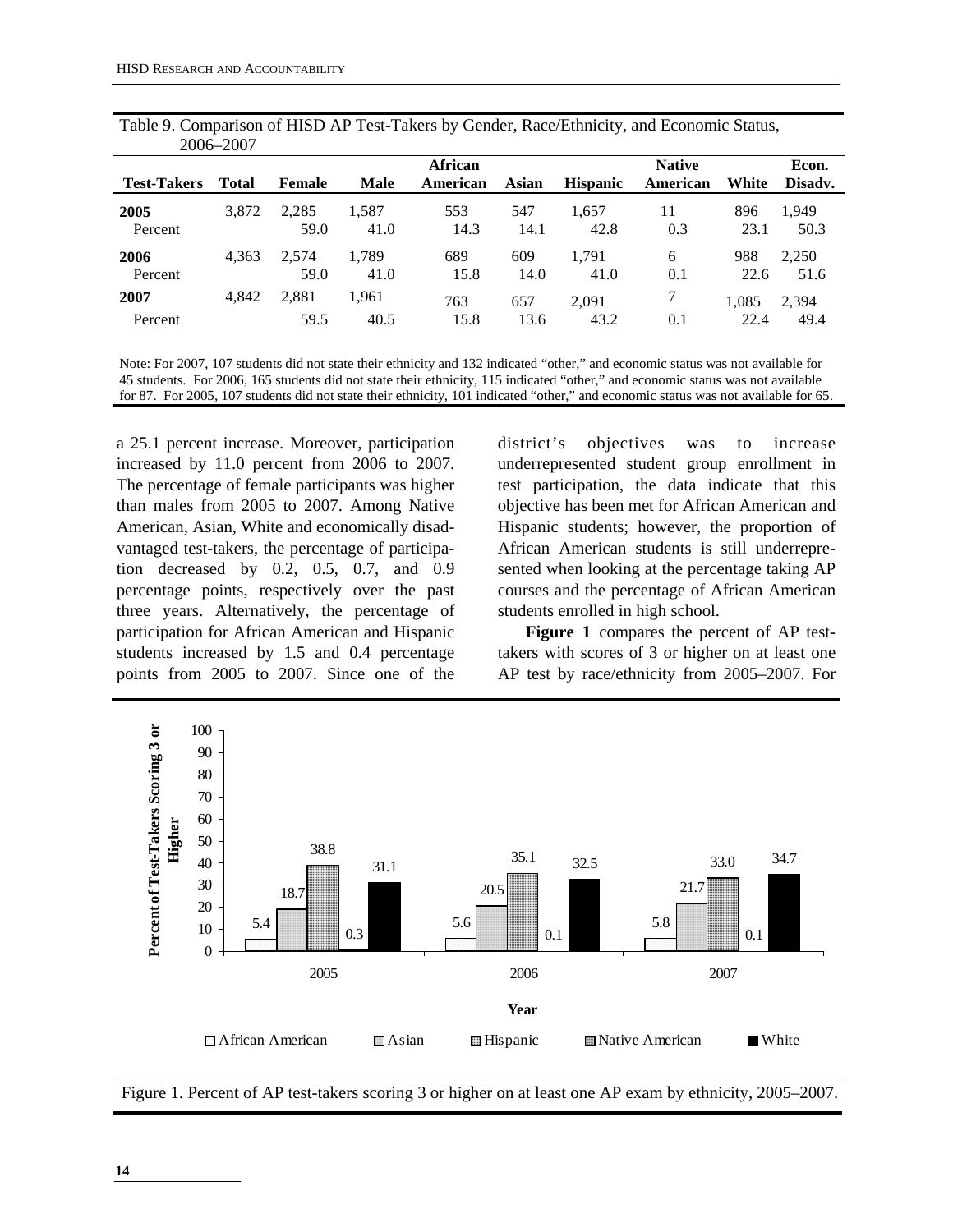2007, the percentage of students attaining a score of 3 or above on at least one AP test ranged from 0.1 percent for Native Americans to 34.7 percent for White students. The percentage of students scoring 3 or higher ranged from 0.1 percent for Native Americans to 35.1 percent for Hispanics for 2006. Similarly, the percentage of students scoring 3 or higher in 2005 on at least one AP exam ranged from 0.3 percent for Native Americans to 38.8 percent for Hispanics. For 2005 and 2006, Hispanic students outperformed all other racial/ethnic groups, while White students outperformed all other racial/ethnic groups for 2007. Over the past three years, the percentage of African American, Asian, and White students scoring 3 or more on at least one AP exam increased by 0.4, 3.0, and 3.6 percentage points, respectively. Alternatively, performance for Hispanic and Native American students decreased by 5.8 and 0.2 percentage points, respectively.

#### **Participation by Schools**

A total of 30 high schools had students taking Advanced Placement examinations for the 2006–2007 school year. **Table 10** presents the participation of those students that took at least one AP exam based on grade level enrollment. There was considerable variation among the high schools with regard to participation, with sophomores reflecting the lowest levels (8.5 percent) and juniors with the highest levels (17.7 percent). For tenth grade students, percentages ranged from 0.0 percent at Jesse Jones, Kashmere, and Evan Worthing High Schools to 41.3 percent at Carnegie Vanguard High School. For juniors, the percentage was highest for Carnegie Vanguard High School with 65.8 percent. Eastwood Academy (0.0 percent) had the lowest participation rates for juniors. With regard to seniors, Michael DeBakey High School for Health Professions had the highest participation rates with 82.1 percent. The lowest participation rates, 2.0 percent, were found at Eastwood Academy. The schools with the highest participation levels, Carnegie Vanguard and DeBakey were both Magnet schools that required testing as a basis for matriculation.

| $\sigma$ and $\sigma$ and $\sigma$ and $\sigma$ and $\sigma$<br>エレいい                                  |                  |                          |                  |  |  |  |
|-------------------------------------------------------------------------------------------------------|------------------|--------------------------|------------------|--|--|--|
|                                                                                                       |                  | % of Enrollment by Grade |                  |  |  |  |
| <b>School</b>                                                                                         | $10^{\text{th}}$ | $11^{\text{th}}$         | $12^{\text{th}}$ |  |  |  |
| Austin                                                                                                | 2.7              | 17.7                     | 16.3             |  |  |  |
| Bellaire                                                                                              | 25.0             | 40.5                     | 48.0             |  |  |  |
| Carnegie                                                                                              | 41.3             | 65.8                     | 48.0             |  |  |  |
| Challenge                                                                                             | 25.2             | 27.2                     | 2.5              |  |  |  |
| Chavez                                                                                                | 11.1             | 23.1                     | 20.9             |  |  |  |
| Davis                                                                                                 | 0.7              | 23.1                     | 16.8             |  |  |  |
| DeBakey                                                                                               | 3.8              | 40.6                     | 82.1             |  |  |  |
| Eastwood                                                                                              | 2.8              | 0.0                      | 2.0              |  |  |  |
| Furr                                                                                                  | 1.3              | 15.7                     | 13.0             |  |  |  |
| Houston                                                                                               | 8.9              | 14.1                     | 12.9             |  |  |  |
| <b>HSLECJ</b>                                                                                         | 1.5              | 32.4                     | 20.7             |  |  |  |
| <b>HSPVA</b>                                                                                          | 14.7             | 32.8                     | 50.6             |  |  |  |
| Jones                                                                                                 | 0.0              | 15.0                     | 15.2             |  |  |  |
| Jordan                                                                                                | 6.2              | 8.3                      | 9.9              |  |  |  |
| Kashmere                                                                                              | 0.0              | 7.4                      | 4.5              |  |  |  |
| Lamar                                                                                                 | 0.4              | 0.8                      | 7.1              |  |  |  |
| Lee                                                                                                   | 2.2              | 14.1                     | 16.4             |  |  |  |
| Madison                                                                                               | 10.7             | 22.9                     | 13.8             |  |  |  |
| Milby                                                                                                 | 9.6              | 17.3                     | 16.2             |  |  |  |
| Reagan                                                                                                | 11.1             | 15.9                     | 13.9             |  |  |  |
| Scarborough                                                                                           | 4.0              | 8.0                      | 7.3              |  |  |  |
| Sharpstown                                                                                            | 5.9              | 11.6                     | 9.2              |  |  |  |
| Sterling                                                                                              | 8.8              | 11.2                     | 3.1              |  |  |  |
| Waltrip                                                                                               | 0.9              | 14.9                     | 4.3              |  |  |  |
| Washington                                                                                            | 5.3              | 9.0                      | 5.9              |  |  |  |
| Westbury                                                                                              | 6.4              | 12.4                     | 10.4             |  |  |  |
| Westside                                                                                              | 34.9             | 34.1                     | 35.4             |  |  |  |
| Wheatley                                                                                              | 1.0              | 7.5                      | 18.1             |  |  |  |
| Worthing                                                                                              | 0.0              | 12.7                     | 8.7              |  |  |  |
| Yates                                                                                                 | 1.5              | 8.0                      | 5.4              |  |  |  |
| <b>HISD</b>                                                                                           | 8.5              | 17.7                     | 17.2             |  |  |  |
| Note: Only high school participation is reflected. Grade<br>level was not specified for 219 students. |                  |                          |                  |  |  |  |

#### Table 10. Participation of Sophomores, Juniors, and Seniors in AP Tests

#### **During 2006–2007, what were the mean scores of HISD students on the AP subject tests?**

**Table 11** compares the mean scores by subject for HISD students with the mean scores of global test-takers. The global data reflect totals for both public and private school students. The subject examinations for HISD are reported only in areas where five or more students were tested. As a result, the number of students taking the examination may appear different from the overall total and/or from the school total. For 2007, Studio Art: 3-D Design was the only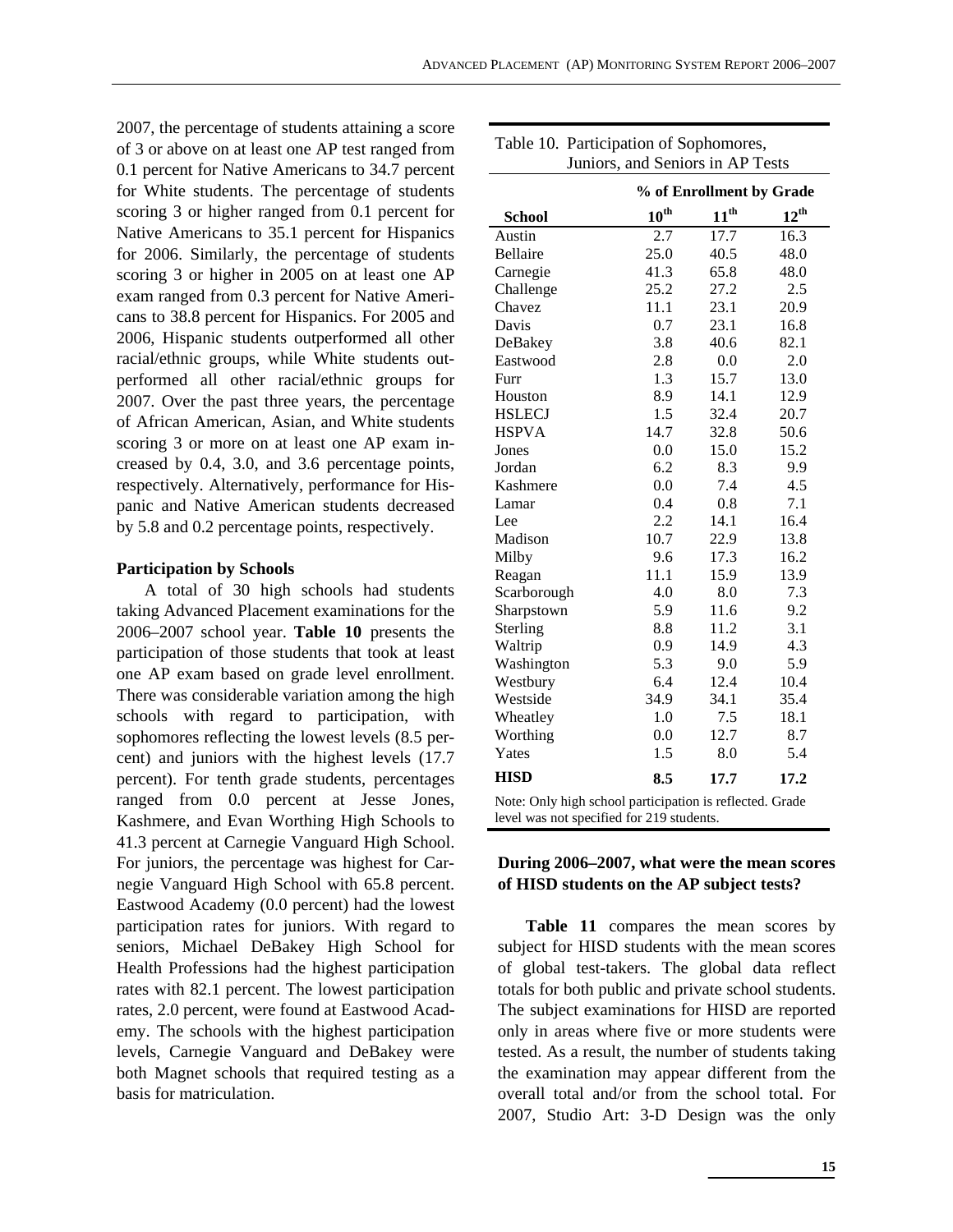Table 11. Global Mean Scores Compared to

| <b>HISD</b>                                                                                                     |                   |      |        |               |
|-----------------------------------------------------------------------------------------------------------------|-------------------|------|--------|---------------|
|                                                                                                                 |                   | HISD |        | <b>Global</b> |
| <b>Subject</b>                                                                                                  | 2007 <sub>N</sub> | 2006 | 2007   | 2007          |
| Art: History                                                                                                    | 54                | 3.54 | 2.06   | 2.88          |
| Art: Studio                                                                                                     | 18                |      |        |               |
| Drawing                                                                                                         |                   | 2.94 | 3.11   | 3.05          |
| Art: Studio 2-D                                                                                                 | 20                | 3.56 | 3.75   | 3.06          |
| Design                                                                                                          |                   |      |        |               |
| Art: Studio 3-D                                                                                                 | $\overline{0}$    |      |        | 2.90          |
| Design                                                                                                          |                   |      |        |               |
| <b>Biology</b>                                                                                                  | 357               | 3.04 | 2.69   | 3.04          |
| Calculus AB                                                                                                     | 526               | 2.70 | 2.60   | 2.94          |
| Calculus BC                                                                                                     | 179               | 3.74 | 3.91   | 3.71          |
| Chemistry                                                                                                       | 104               | 3.00 | 2.78   | 2.79          |
| Chinese Lang.                                                                                                   | 68                |      | 4.81   | 4.70          |
| & Culture                                                                                                       |                   |      |        |               |
| Comp. Sci. A                                                                                                    | 58                | 3.00 | 3.22   | 2.84          |
| Comp. Sci AB                                                                                                    | 10                | 3.00 | 3.00   | 3.38          |
| Econ. Micro                                                                                                     | 56                | 3.31 | 3.68   | 3.04          |
| Econ. Macro                                                                                                     | 429               | 3.06 | 3.13   | 2.80          |
| <b>English</b>                                                                                                  | 1,447             | 2.06 | 2.22   | 2.85          |
| Lang.&Comp.                                                                                                     |                   |      |        |               |
| Eng. Lit. &                                                                                                     | 1,019             | 2.30 | 2.39   | 2.87          |
| Comp.                                                                                                           |                   |      |        |               |
| Environmental<br>Science                                                                                        | 178               | 2.12 | 2.45   | 2.66          |
| European Hist.                                                                                                  | 30                | 3.44 | 3.53   | 2.84          |
| French: Lang.                                                                                                   | 61                | 2.55 | 2.31   | 2.82          |
| French: Lit.                                                                                                    | 13                | 1.90 | 2.69   | 3.30          |
| German: Lang.                                                                                                   | 19                | 4.07 | 3.84   | 3.24          |
| Gov. Politics                                                                                                   |                   |      |        |               |
| U.S.                                                                                                            | 668               | 2.19 | 2.41   | 2.67          |
| Gov. Politics                                                                                                   |                   |      |        |               |
| Comparative                                                                                                     | $\mathbf{1}$      | *    | *      | 2.92          |
| Human Geog.                                                                                                     | 175               | 3.64 | 2.61   | 2.58          |
| Italian                                                                                                         | $\mathbf{1}$      | *    | $\ast$ | 2.67          |
| Language                                                                                                        |                   |      |        |               |
| Japanese Lang.                                                                                                  |                   |      |        |               |
| & Culture                                                                                                       | 5                 |      | 3.40   | 3.48          |
| Latin: Vergil                                                                                                   | 1                 | 2.62 | *      | 3.00          |
| Latin: Lit.                                                                                                     | 11                | 1.00 | 2.82   | 2.65          |
| Music Theory                                                                                                    | 46                | 3.49 | 3.72   | 2.97          |
| Phys. B                                                                                                         | 193               | 2.39 | 2.96   | 2.88          |
| Phys.C: Elec &                                                                                                  | 20                | 4.16 | 3.85   | 3.53          |
| Magnetism                                                                                                       |                   |      |        |               |
| Phys. C: Mech.                                                                                                  | 43                | 3.71 | 2.95   | 3.35          |
| Psychology                                                                                                      | 139               | 3.26 | 3.83   | 3.09          |
| Spanish: Lang                                                                                                   | 726               | 3.95 | 3.27   | 3.12          |
| Spanish: Lit.                                                                                                   | 66                | 2.81 | 2.95   | 2.83          |
| <b>Statistics</b>                                                                                               | 155               | 2.79 | 2.70   | 2.80          |
| <b>U.S. History</b>                                                                                             | 1,227             | 2.30 | 2.11   | 2.75          |
| World History                                                                                                   | 995               | 2.17 | 2.28   | 2.72          |
| *Scores not reported for less than 5 students.<br>AP Subjects with highest levels of participation are in bold. |                   |      |        |               |
|                                                                                                                 |                   |      |        |               |

subject examination in which HISD students did not participate.

In 2007, students in HISD scored a mean of 3 or higher on a five-point scale on 15 of the 33 AP subject examinations where five or more students were tested. Typically, a score of 3 qualifies a student to receive advanced placement or college credit. HISD students exceeded the global mean scores for 17 out of 33 subject examinations. These included: Art: Studio Drawing, Art: Studio 2-D Design, Calculus BC, Chinese Language and Culture, Computer Science A, Economics: Macro, Economics: Micro, European History, German: Language, Human Geography, Latin Literature, Music Theory, Physics B, Physics C: Electricity and Magnetism, Psychology, Spanish: Language, and Spanish: Literature. Mean scores ranged from 2.06 in Art:History to 4.81 in Chinese Language and Culture. English Language and Composition, English Literature and Composition, and U.S. History represented the three subject tests taken by the highest number of students (1,447, 1,019, and 1,227, respectively); however, mean scores for these exams were lower than the global mean scores by -0.63, -0.48, and –0.64, respectively. Advanced Placement tests characterized by having fewer than 10 participants included: Art: Studio 3-D Design, Government Politics: Comparative, Italian Language, Latin: Vergil, and Japanese Language and Culture.

For 2006, students in HISD scored a mean of 3 or higher on 17 of 32 AP subject examinations where five or more students were tested. Mean scores ranged from 1.00 in Latin: Literature to 4.16 in Physics C: Electricity and Magnetism. When comparing AP subject tests for 2006 and 2007, mean scores increased in 18 out of 31 AP subject examinations where five or more students were tested.

#### **Performance and Gender/Ethnicity**

**Appendix B** summarizes the differential in AP subject test scores for HISD students by gender and race/ethnicity for 2007. When examining the differential in AP subject test scores by gender, males outperformed females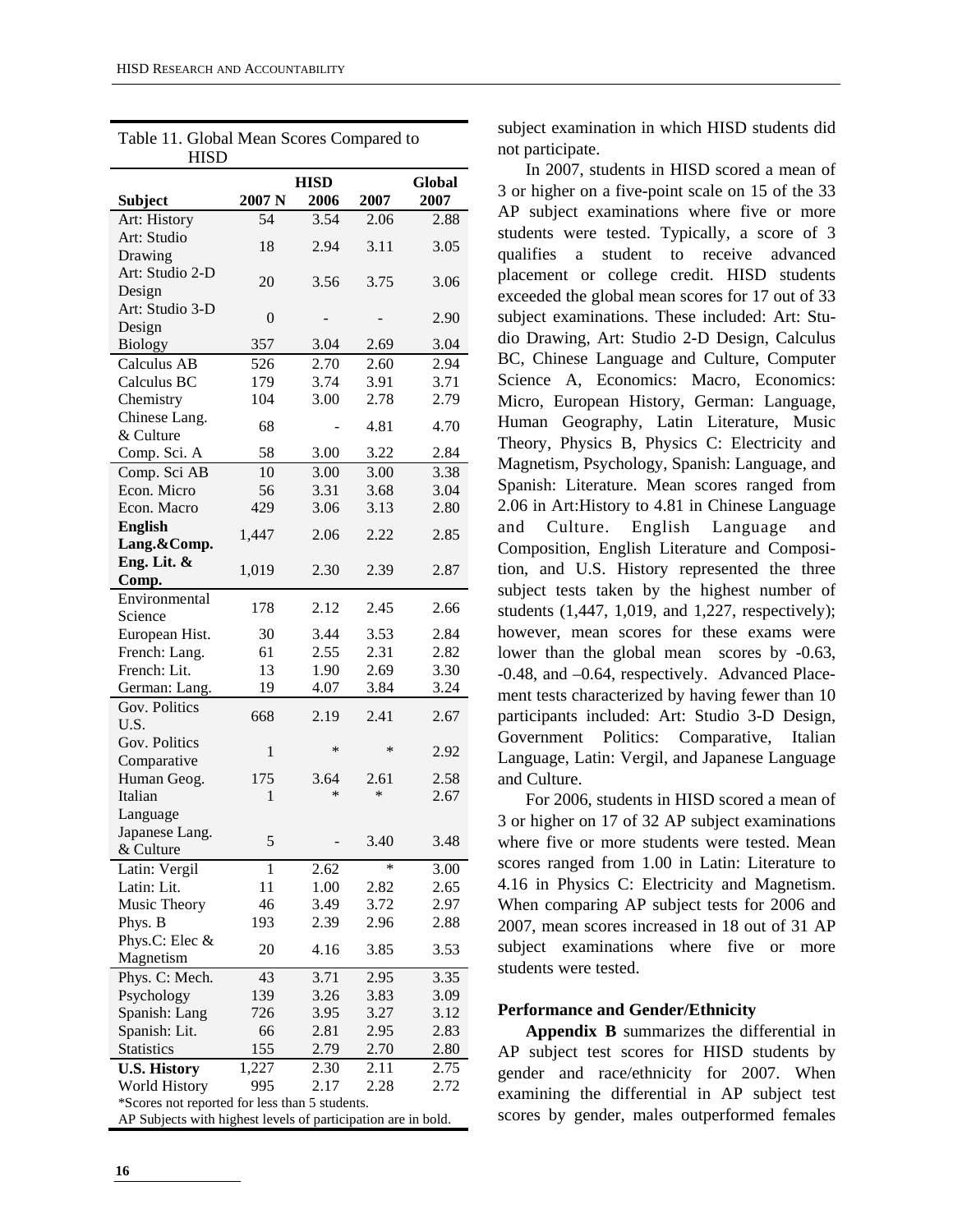on 20 of the 29 subjects for which both groups participated with at least five or more students in 2007. The mean differential ranged from –0.93 in Art: Studio Art Drawing to 0.75 in Calculus AB.

When examining the racial/ethnic differential between White and African American students, White students outperformed African American students in all 17 subject tests for which both groups participated in 2007. The mean differential ranged from 0.06 points in Spanish Language to 2.67 points in Physics C: Mechanics. When examining the differential between White students and Hispanic students, Hispanic students outperformed White students by 0.45 points in the Spanish Language test. White students outperformed Hispanic students on 24 out of 26 subject tests for which both groups participated. The mean differential between White and Hispanic students ranged from –0.45 points in Spanish Language to 2.46 in Chemistry.

**Figure 2** compares the percentage of AP tests with scores of 3 or more by race/ethnicity and gender based upon the total number of AP tests taken for 2006 and 2007. When examining gender, 52.2 percent of males and 43.9 percent of females scored 3 or higher on the total number of AP subject tests in 2007. In 2007, males exceeded the performance of females by 8.3 percentage points. When comparing 2006 to 2007, the percentage of females scoring 3 or higher on AP tests decreased from 44.8 to 43.9 percent. This may in part be related to the 14.6 percent increase in the number of AP exams taken by females, as well as their disproportionate participation when compared to males.

When examining gender, 51.0 percent of the males and 44.8 percent of the females scored 3 or higher on the total number of AP subject tests in 2006. In 2006, males exceeded the performance of females by 6.2 percentage points. When comparing 2006 to 2007, the percentage of males scoring 3 or higher on AP tests increased from 51.0 percent to 52.2 percent.

Regarding race/ethnicity, the percentages of students attaining a score of 3 or above ranged from 17.7 percent for African Americans to 71.6 percent for Asians in 2007. The percentages scoring 3 or higher ranged from 17.4 percent for African Americans to 69.6 percent for Whites for 2006. Comparing 2006 to 2007, the percent-



 $2006 \equiv 2007$ 

Figure 2. Percentage of AP tests scoring three or higher by race/ethnicity and gender, 2006 and 2007.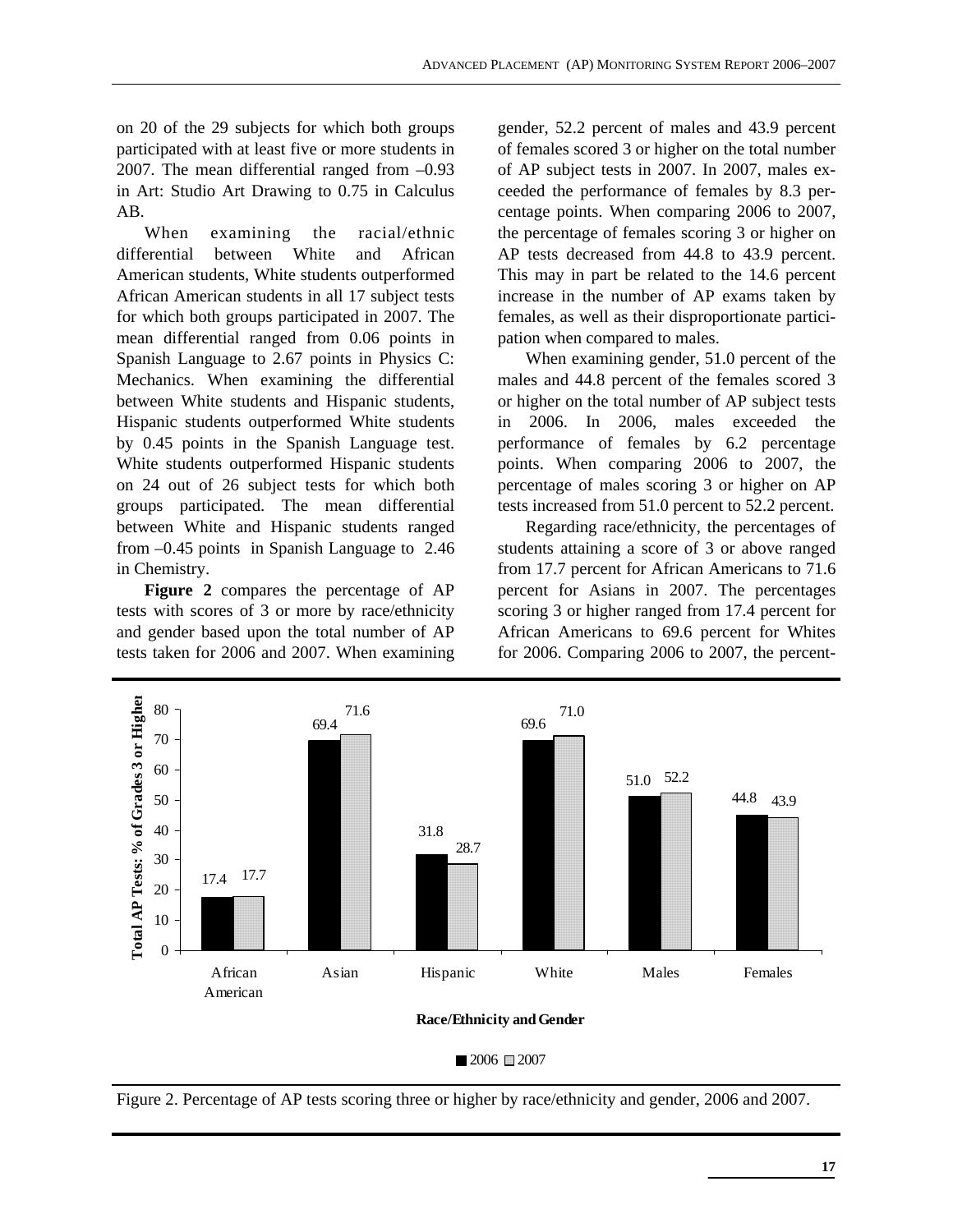age of African American, Asian, and White students scoring 3 or higher increased by 0.3, 2.2 and 1.4 percentage points, respectively. Alternatively, the percentage of Hispanic and students scoring 3 or higher declined by 3.1 percentage points.

#### **What percentage of students in HISD scored a 3 or better on AP subject tests for the May 2007 administration?**

**Table 12** summarizes the number of AP testtakers, the number of AP tests taken and the percentage of total examinations for which participants scored a 3 or higher by campus. Typically, a score of 3 qualifies a student to receive advanced placement and/or college credit. For the 2007 school year, a total of 4,842 students took 9,118 AP exams. Out of the total 9,118 exams taken, 47.4 percent of the scores were 3 or higher. This represents a slight decrease from the previous school year when 47.6 percent of the scores were 3 or above. When comparing district performance to that of the state, Texas AP test-takers outperformed district students by only 0.1 percentage point for those exams scored at 3 or higher. However, global AP test-takers outperformed HISD AP test-takers by 11.9 percentage points.

The number of students taking AP exams ranged from 3 at Eastwood Academy to 920 at Bellaire High School. For 2007, the number of AP tests taken ranged from 7 at Eastwood Academy to 2,501 at Bellaire High School. The percentage of scores that were a 3 or higher by high school campus ranged from 0.0 percent at Jesse Jones and Kashmere High Schools to 82.6 percent at Bellaire High School. At the state level, 47.5 percent of the AP scores were 3 or above, and seven campuses exceeded the state percentage in 2007. There were ten campuses where fewer than 10 percent of the scores were 3 or above.

Measures of AP success have typically focused on the percentage of students scoring 3 or higher. Although still used, this metric may be inflated, for example, by allowing only top students to test or participate in the AP program.

| Table 12. Number of Test-Takers, AP Exams |                             |              |               |  |  |  |
|-------------------------------------------|-----------------------------|--------------|---------------|--|--|--|
| Taken and Percentage of Exams             |                             |              |               |  |  |  |
|                                           | Scoring 3–5 by Campus, 2007 |              |               |  |  |  |
|                                           | N of                        |              | $%$ of        |  |  |  |
|                                           | <b>Students</b>             | N of         | <b>Exams</b>  |  |  |  |
|                                           | <b>Taking AP</b>            | <b>Exams</b> | <b>Scored</b> |  |  |  |
| <b>School</b>                             | <b>Exams</b>                | Taken        | $3 - 5$       |  |  |  |
| <b>High Schools</b>                       |                             |              |               |  |  |  |
| Austin                                    | 154                         | 236          | 8.9           |  |  |  |
| Bellaire                                  | 920                         | 2,501        | 82.6          |  |  |  |
| Carnegie                                  | 132                         | 254          | 62.2          |  |  |  |
| Challenge                                 | 56                          | 63           | 54.0          |  |  |  |
| Chavez                                    | 341                         | 578          | 20.6          |  |  |  |
| Davis                                     | 141                         | 175          | 28.6          |  |  |  |
| DeBakey                                   | 211                         | 462          | 70.8          |  |  |  |
| Eastwood                                  | 3                           | 7            | $\ast$        |  |  |  |
| Furr                                      | 59                          | 102          | 17.6          |  |  |  |
| Houston                                   | 189                         | 301          | 2.7           |  |  |  |
| <b>HSLECJ</b>                             | 93                          | 143          | 41.3          |  |  |  |
| <b>HSPVA</b>                              | 180                         | 400          | 69.3          |  |  |  |
| Jones                                     | 57                          | 87           | 0.0           |  |  |  |
| Jordan                                    | 77                          | 113          | 2.7           |  |  |  |
| Kashmere                                  | 16                          | 23           | 0.0           |  |  |  |
| Lamar                                     | 67                          | 67           | 80.6          |  |  |  |
| Lee                                       | 126                         | 257          | 14.4          |  |  |  |
| Madison                                   | 249                         | 301          | 6.0           |  |  |  |
| Milby                                     | 206                         | 358          | 29.1          |  |  |  |
| Reagan                                    | 149                         | 223          | 11.2          |  |  |  |
| Scarborough                               | 44                          | 61           | 14.8          |  |  |  |
| Sharpstown                                | 92                          | 168          | 21.4          |  |  |  |
| Sterling                                  | 57                          | 63           | 1.6           |  |  |  |
| Waltrip                                   | 79                          | 159          | 28.9          |  |  |  |
| Washington                                | 48                          | 82           | 35.4          |  |  |  |
| Westbury                                  | 131                         | 226          | 11.9          |  |  |  |
| Westside                                  | 777                         | 1,457        | 52.4          |  |  |  |
| Wheatley                                  | 63                          | 99           | 1.0           |  |  |  |
| Worthing                                  | 48                          | 63           | 3.2           |  |  |  |
| Yates                                     | 46                          | 58           | 1.7           |  |  |  |
| Middle School                             |                             |              |               |  |  |  |
| <b>Johnston Middle</b>                    | 31                          | 31           | 77.4          |  |  |  |
| <b>HISD</b>                               | 4,842                       | 9,118        | 47.4          |  |  |  |
| Texas                                     | 135,130                     | 246,096      | 47.5          |  |  |  |
| Global                                    | 1,464,254                   | 2,533,431    | 59.3          |  |  |  |
|                                           |                             |              |               |  |  |  |

Source: 2007 College Board Report.

\*Scores are not reported for less than 5 students.

Alternatively, another measure involves centering on the participation in AP exams by school, without looking at the level of performance. This latter measure does examine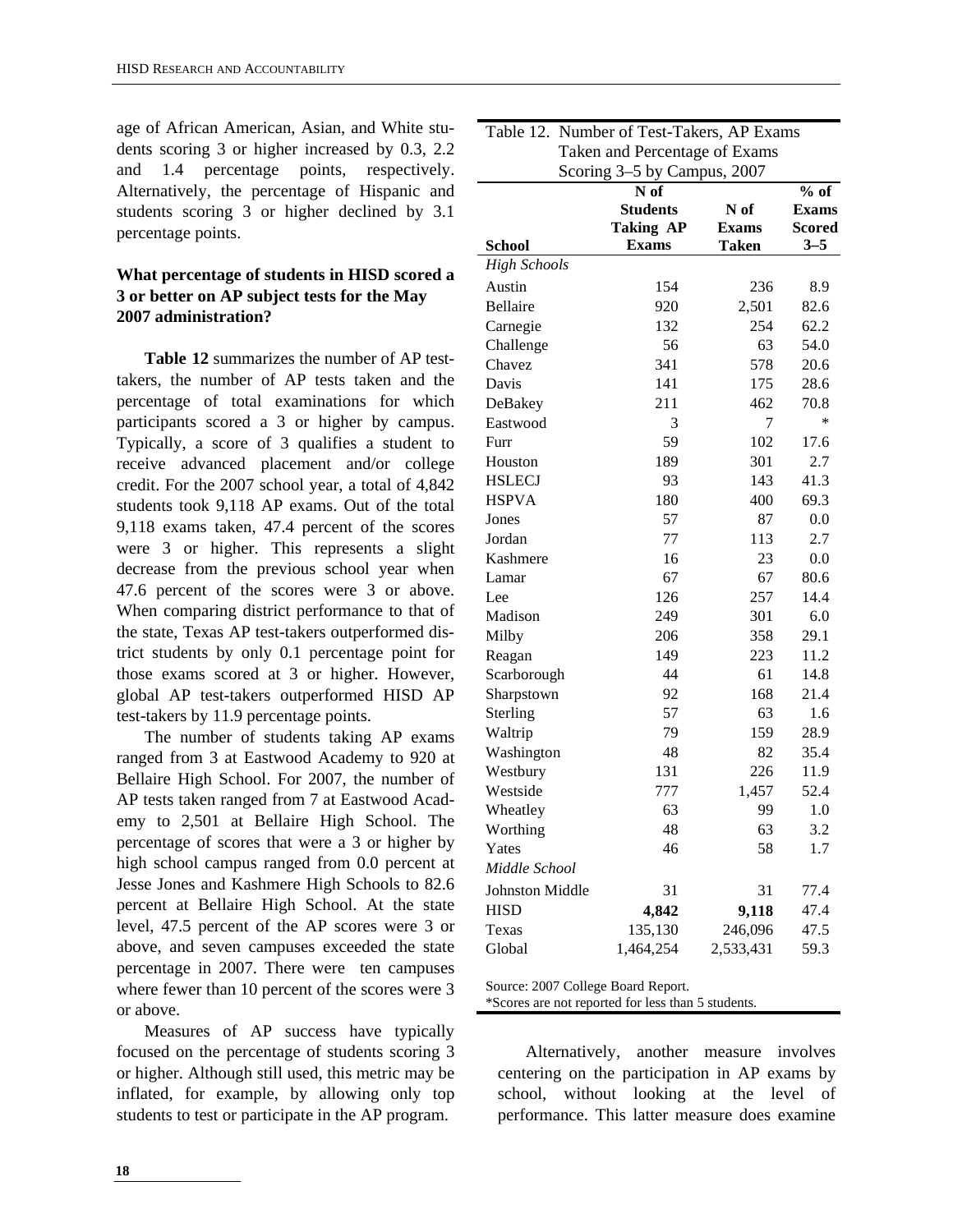equity with regard to access to AP courses and testing, but without taking into account the actual performance of the students, the level of excellence cannot be measured (College Board, AP Central, 2005). Therefore, a new measure of equity and excellence has been put forth by the College Board. It is calculated by taking the "percentage of students in a total population (school, district, state, etc.), who had a least one AP experience resulting in an exam score of 3 or higher" (College Board, AP Central, 2005).

**Appendix C** summarizes 2007 AP performance based on the percentage of students enrolled in grades 10, 11, and 12 scoring 3 or higher on at least one AP exam by campus and the graduating class summary. For the former performance measure, students were required to score a 3 or higher during the 2007 AP administration. Alternatively, the graduating class summary shows the percentage by campus of twelfth grade students that scored 3 or higher at any point in their high school tenure. For tenth grade students, percentages ranged from 0.0 percent at Eastwood Academy, Ebbert Furr, High School for Law Enforcement and Criminal Justice (HSLECJ), Jones, Kashmere, James Madison, George Scarborough, Ross Sterling, Phillis Wheatley, Worthing, and Jack Yates High Schools, to 41.7 percent at DeBakey High School. For eleventh grade students, percentages ranged from 0.0 percent at Eastwood, Furr, HSLECJ, Jones, Barbara Jordan, Kashmere, Sterling, and Yates High Schools to 62.1 percent at DeBakey High School. For twelfth grade students, percentages ranged from 0.0 percent at Eastwood, Furr, HSLECJ, Jones, Kashmere, Sterling, Wheatley, Worthing, and Yates High Schools, to 73.0 percent at DeBakey High School.

College Board summary data indicate that 90.2 percent of the graduating senior class attending DeBakey High School scored 3 or higher on at least one AP subject exam at some point in their high school tenure. Alternatively, none of the graduating seniors attending Eastwood, Furr, HSLECJ, Sterling, Wheatley, or Yates High Schools met this measure.

#### **How has participation and performance on AP subject tests progressed from 1997 to 2007?**

**Appendix D** summarizes the mean AP subject test scores from 1997–2007. Comparisons were made for subject tests that included at least three years of test data. Data from 2007 were compared to data from 1997, if scores were available for those years. If not, the differences were calculated by subtracting the year in which data were first available from the final year of data. Overall, scores have fluctuated slightly with mean score increases occurring in 12 examinations and decreases occurring in 20 out of 32 examinations. Differences ranged from -1.87 points in Statistics to 2.13 points in Psychology. Decreases in the mean scores occurred for four of the AP subject tests related to the area of science. These included: Biology (-0.69), Chemistry (-0.51), Physics C: Electricity & Magnetism (-0.70), and Physics C: Mechanics (- 1.26). Computer Science AB, Economics: Macro, Music Theory, and Spanish Language represent the subject areas for which a mean score of at least a 3.0 was maintained from 1997–2007. Overall, district mean scores have decreased by 0.61 points over the past 11 years.

#### **For 2007, what were the number of AP Scholar Award Recipients?**

**Table 13** summarizes the number of AP Scholar Award Recipients by campus. Total AP Scholars reflect the number of AP Scholar, AP Scholar with Honor, and AP Scholar with Distinction recipients as these are mutually exclusive categories. National AP Scholar award recipients meet the requirements for an AP Scholar with Distinction. For 2007, there were a total of 763 AP Scholar Award recipients from 19 campuses. HISD had 325 AP Scholars, 141 AP Scholars with Honor, 298 AP Scholars with Distinction, and 76 National AP Scholars. Out of the 19 campuses, Bellaire, DeBakey, HSPVA, and Westside High Schools had the greatest number of students who were AP Scholar recipients, and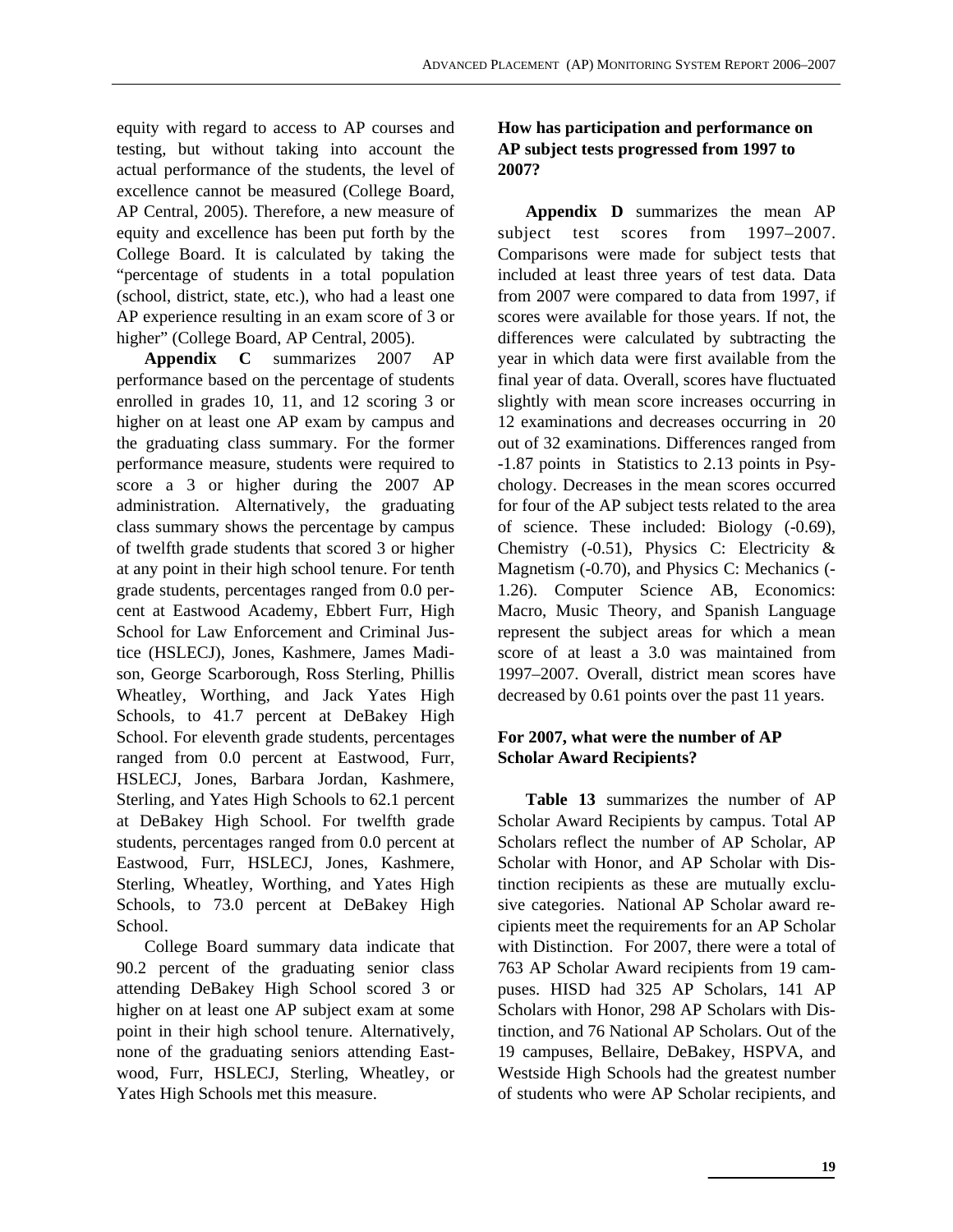|               | Table 13. Number of AP Scholar Award Recipients by Campus, 2007 |                                 |                                              |                                    |                                      |  |  |
|---------------|-----------------------------------------------------------------|---------------------------------|----------------------------------------------|------------------------------------|--------------------------------------|--|--|
| <b>School</b> | AP<br><b>Scholar</b>                                            | <b>AP Scholar</b><br>with Honor | <b>AP Scholar with</b><br><b>Distinction</b> | <b>Total AP</b><br><b>Scholars</b> | <b>National AP</b><br><b>Scholar</b> |  |  |
|               |                                                                 |                                 |                                              |                                    |                                      |  |  |
| Austin        | $\mathbf{1}$                                                    |                                 |                                              | 1                                  |                                      |  |  |
| Bellaire      | 124                                                             | 76                              | 218                                          | 418                                | 58                                   |  |  |
| Carnegie      | 12                                                              | 12                              | 9                                            | 33                                 |                                      |  |  |
| Challenge     | 3                                                               |                                 |                                              | 3                                  |                                      |  |  |
| Chavez        | 2                                                               | 1                               |                                              | 3                                  |                                      |  |  |
| Davis         |                                                                 | 1                               |                                              | 1                                  |                                      |  |  |
| DeBakey       | 39                                                              | 7                               | 19                                           | 65                                 | $\overline{7}$                       |  |  |
| Eastwood      | 1                                                               |                                 |                                              | 1                                  |                                      |  |  |
| Houston       |                                                                 |                                 |                                              | 1                                  |                                      |  |  |
| <b>HSLECJ</b> | 5                                                               | 3                               |                                              | 8                                  |                                      |  |  |
| <b>HSPVA</b>  | 31                                                              | 13                              | 16                                           | 60                                 | $\overline{c}$                       |  |  |
| Lamar         |                                                                 |                                 | 1                                            | 1                                  |                                      |  |  |
| Milby         | 2                                                               | $\boldsymbol{2}$                |                                              | 4                                  |                                      |  |  |
| Scarborough   |                                                                 |                                 |                                              | 1                                  |                                      |  |  |
| Sharpstown    | 3                                                               |                                 |                                              | 3                                  |                                      |  |  |
| Waltrip       | 4                                                               |                                 |                                              | 4                                  |                                      |  |  |
| Washington    | 5                                                               |                                 | 1                                            | 6                                  |                                      |  |  |
| Westbury      | 3                                                               | 1                               |                                              | 4                                  |                                      |  |  |
| Westside      | 87                                                              | 25                              | 34                                           | 146                                | 9                                    |  |  |
| <b>HISD</b>   | 324                                                             | 141                             | 298                                          | 763                                | 76                                   |  |  |

Source: 2007 College Board AP School Scholar Roster Report.

Note: Total AP Scholars reflect the number of AP Scholar, AP Scholar with Honor, and AP Scholar with Distinction recipients as these are mutually exclusive categories. National AP Scholar award recipients meet the requirements for an AP Scholar with Distinction.

were the only campuses where students earned the designation of National AP Scholar.

#### **Discussion**

For the 2006–2007 school year, a total of 7,586 students were enrolled in AP courses, but the number of test-takers for the AP subject exams totaled 4,842. Moreover, in an analysis matching students who completed AP courses and then took the corresponding AP test, only 63.1 percent of the students who completed the AP course took the corresponding AP test. In addition, 3,198 Hispanic, 1,825 African American, and 1,774 White students enrolled in AP courses during the 2006–2007 academic year; however, only 2,091 Hispanic, 763 African American, and 1,085 White students were testtakers based upon self-reported demographic information. These data suggest that although there are students enrolling in AP courses, all are not taking the examinations.

Over the past eleven years, participation in the AP program has increased dramatically from 897 students in 1997 to 4,842 students in 2007. Moreover, the diversity of test-takers has increased markedly over the past ten years. The percentage of African American AP test-takers increased from 8.0 percent in 1997 to 15.8 percent in 2007. Furthermore, Hispanic AP testtakers increased from 27.3 percent in 1997 to 43.2 percent in 2007. Although this is clearly a very positive step districtwide, there is a great deal of variability among campuses. Out of 30 high school campuses for which the College Board provided AP testing results, the percentage of seniors who took AP subject tests ranged from 2.0 percent to 82.1 percent while the participation rate for juniors ranged from 0.0 percent to 65.8 percent. Since there are benefits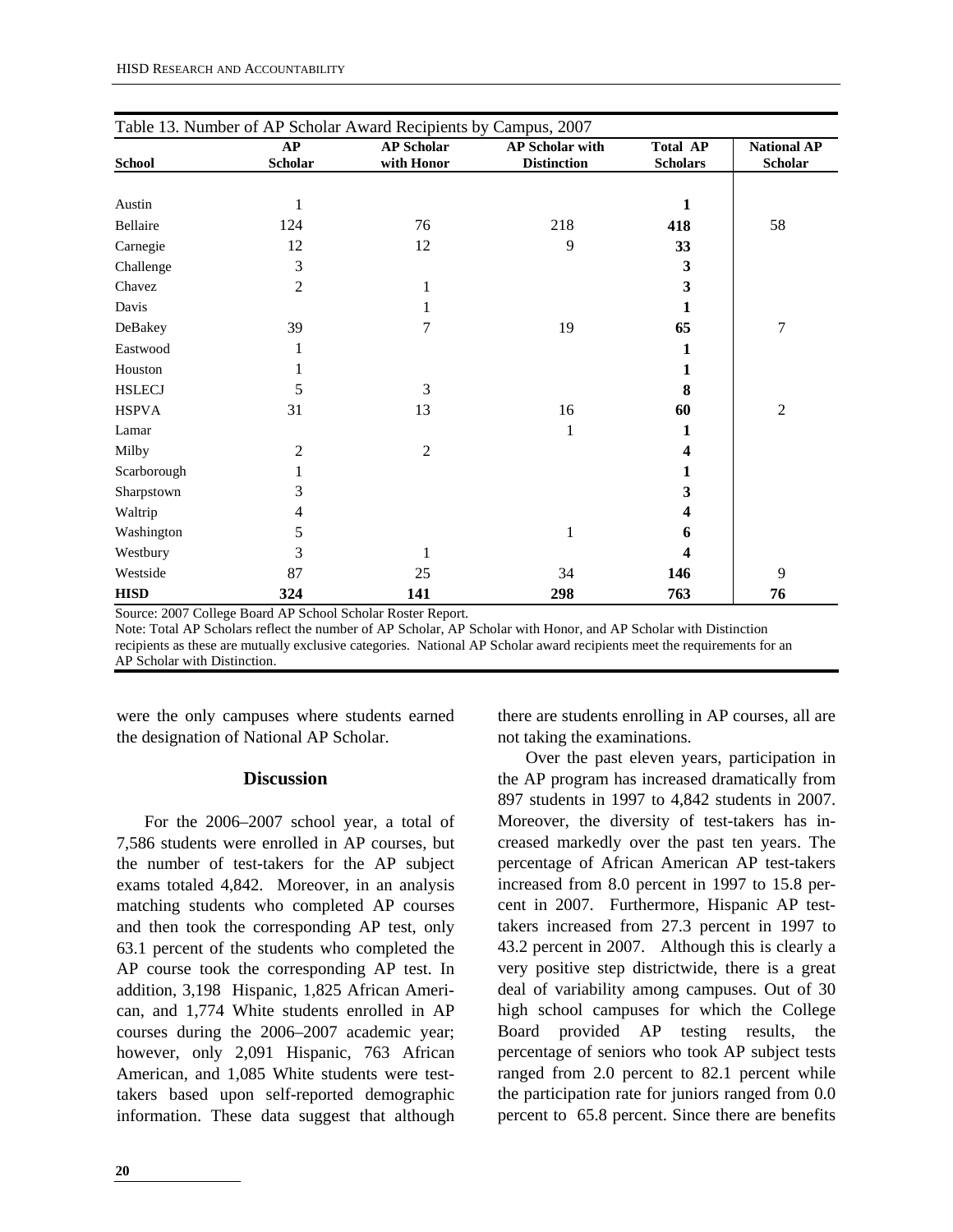such as scholarships, recognition, and college credit/advanced placement, a large number of students may be missing out on the opportunities afforded them by participating. According to the College Board website (2006e), "Students whose AP grades exempt them from introductory college courses typically do better in subsequent higher-level courses than those students who actually take the introductory college course." To motivate students to take AP tests, counselors and school staff should incorporate the assistance of parents by educating them on the benefits, particularly, financial ones.

The data indicate that student performance has been declining from a longitudinal perspective. This may be attributed to the dramatic increase in the number and diversity of test-takers as well as policy decisions to eliminate any barriers to participation by implementing the *AP Initiative*. Over the past eleven years, the mean test scores for the district have declined from 3.19 to 2.58. Although more students are participating, strategic planning is needed to increase the level of performance, especially on those campuses where both participation and performance are low. Components to increase student achievement would encompass strengthening professional development, implementing AP vertical teams to strengthen student preparation at the elementary, middle, and high school levels, conducting a needs assessment to ensure that sufficiently qualified science and mathematics teachers are available at all schools, providing opportunities for students to take prerequisite science and math courses, and monitoring the quality of the classes.

The State Board of Education mandated that students entering high school during the 2007–2008 school year will be required to take four years of math and four years of science under the Recommended High School Program. Since AP and IB science courses in Physics, Chemistry, Biology, and Environmental Science are options to fulfill the new requirements, it would behoove the district to strengthen performance in science, since the data indicate that mean scores have declined in biology, chemistry and Physics C-related AP exams. Conducting a needs assessment of staff and resources (labs and materials), should also be undertaken to ensure that a fourth course in science can be met at the high school level. Moreover, there are students that show AP potential based upon their PSAT scores, but lack the necessary prerequisites to take the advanced science or math courses. In view of the changes in graduation requirements, additional opportunities to take prerequisite courses for these tenth grade students are needed.

Students require an educational foundation so that they are prepared to take advanced classes in high school. At the elementary level, a greater emphasis should be placed on critical and analytical thinking skills. When students enter middle school, it is imperative they have the opportunity to take advanced courses in the four core areas during their tenure so that they have a foundation onto which they can build for high school and college. All HISD middle school campuses should offer algebra and integrated physics and chemistry. Vertical teams within feeder patterns should be developed at the elementary, middle, and high school level to ensure a seamless transition and a strong educational foundation for all students in the district.

Issues pertaining to performance are more pronounced when looking at campus-level data. There are a few campuses for which participation and performance are high relative to other HISD campuses, such as Bellaire, Carnegie Vanguard, DeBakey High Schools, and HSPVA; however, campuses such as Eastwood, Furr, Jones, Kashmere, Wheatley, Worthing, and Yates High Schools had low levels of participation and performance. It is imperative that these schools emphasize professional development and work in vertical teams to strengthen the preparation of students in grades prior to taking AP courses and exams. Further, provide assistance to ensure that courses offered on the campus level follow the rigorous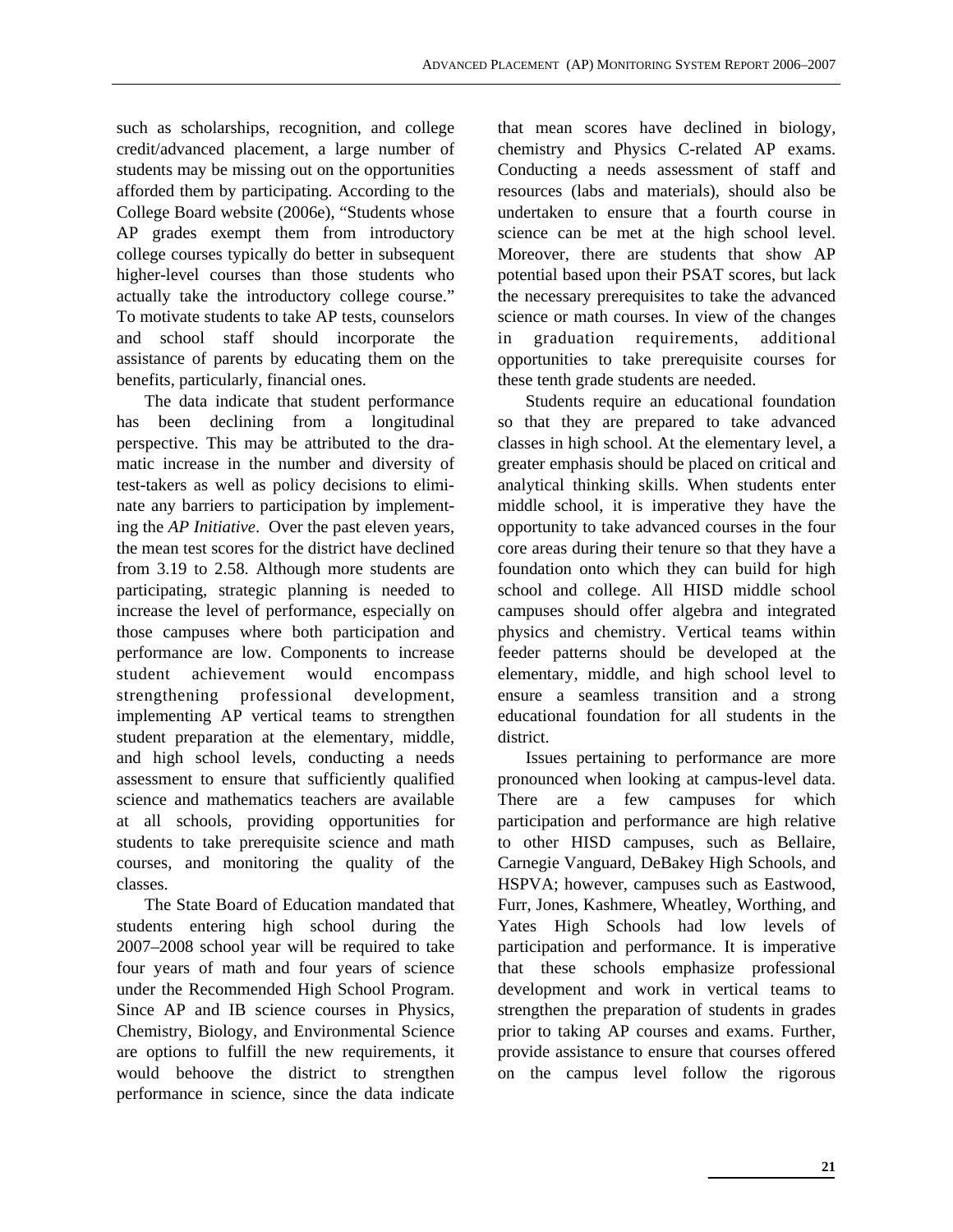standards set forth by the Advanced Placement program.

#### **Recommendations**

- 1. Continue to identify successful efforts to promote participation and performance among students, especially minorities and males, by providing information to students and parents about the benefits of the AP program, which includes scholarships, recognition, and college credit/advanced placement.
- 2. To increase student achievement, continue to provide adequate and relevant professional development opportunities, especially in the area of science. Additionally, strengthen the curriculum in middle school so that students have a strong educational foundation not only academically, but also with regard to the development of higher order thinking skills and time management skills.
- 3. On the campus level, monitor the students enrolled in AP courses and the students who subsequently take the AP subject examinations.
- 4. In order to promote equity and excellence, consideration should be given to creating opportunities for students to take prerequisite math and science courses so that those showing ability or motivation in tenth grade have the necessary foundation to be successful and meet course requirements.
- 5. For campuses with low participation and performance rates, focus on the development of vertical teams (elementary, middle, and high school) so that student preparation is strengthened prior to taking AP courses and monitor the rigor of the courses.

#### **References**

- College Board, AP Central. (2007a). *About AP*. Retrieved on August 9, 2007, from http:// www.collegeboard.com/student/testing/ap/about.html
- College Board, AP Central. (2007b). *AP Course Audit Information*. Retrieved August 9, 2007, from http:// apcentral.collegeboard.com/apc/public/courses/ teachers\_corner/46361.html
- College Board, AP Central. (2007c). *Federal and State AP Exam Fee Assistance*. Retrieved on August 9, 2007 from http://apcentral.collegeboard.com/apc/public/ program/20673.html
- College Board, AP Central. (2007d). AP Scholar Awards. Retrieved on October 4, 2007 from http:// apcentral.collegeboard.com/apc/public/program/ initiatives/2057.html
- College Board, AP Central. (2006a). *The AP Exams*. Retrieved November 9, 2006, from http:// apcentral.collegeboard.com/apc/public/exam/ index.html
- College Board, AP Central. (2006b). Bulletin for AP® Students and Parents, 2006–07. Retrieved on August 9, 2007 from http://www.collegeboard.com/ prod\_downloads/student/testing/ap/AP-bulletin.pdf
- College Board, AP Central. (2006c). *Siemens Awards for Advanced Placement*. Retrieved November 13, 2006, from http://www.collegeboard.com/student/pay/ scholarships-and-aid/23639.html
- College Board, AP Central. (2006d). *Professional Development*. Retrieved November 13, 2006, from http:// apcentral.collegeboard.com/apc/public/teachers/ index.html
- College Board, AP Central. (2006e). *The Courses:Facts*. Retrieved December 4, 2006 from http:// apcentral.collegeboard.com/apc/public/courses/ index.html
- College Board, AP Central. (2005). *Advanced Placement Report to the Nation 2005.* Retrieved April 18, 2005 from http://www.collegeboard.com/prod\_downloads/ about/news\_info/ap/2005/ap-report-nation.pdf
- College Board, AP Central. (2004). Interpreting and Using AP® Grades. Retrieved November13, 2006, from http://apcentral.collegeboard.com/apc/public/ repository/2003\_interpreting\_pdf\_7925.pdf
- Houston Independent School District. (2007). *Secondary School Guidelines, Advanced Academics, XIII*. Houston, Texas: Printing Services.
- Texas Education Agency (2007a). *TEA Correspondence: Advanced Placement/International Baccalaureate Awards for May 2006 Exams*. Retrieved August 9, 2007, from http://www.tea.state.tx.us/taa/ stanprog031407.html
- Texas Education Agency (2007b). 2006 AP/IB Awards. Retrieved August 9, 2007, from http:// www.tea.state.tx.us/gted/aaanouncements.html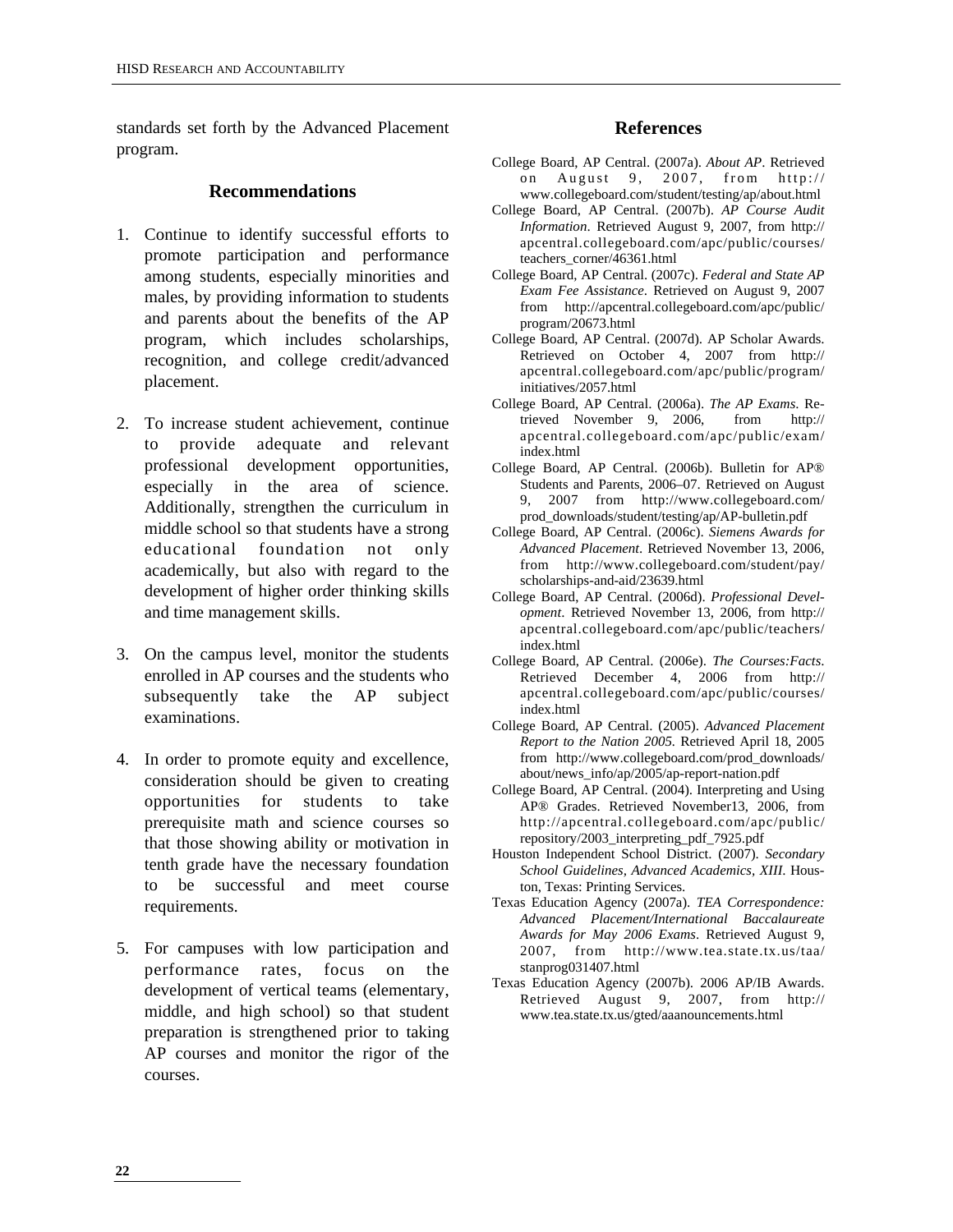# **APPENDIX A AP Course Completion by Race/Ethnicity, Gender, Economic Status, and Campus**

| <b>School Name</b>          | Group                      | $\#$<br><b>Enrolled</b> | # Eligible to<br>Complete | $\#$<br>Completing | $\frac{0}{0}$<br>Completing |
|-----------------------------|----------------------------|-------------------------|---------------------------|--------------------|-----------------------------|
| Austin High School          | All Students               | 714                     | 375                       | 277                | 73.9                        |
| Austin High School          | Female                     | 508                     | 266                       | 198                | 74.4                        |
| Austin High School          | Male                       | 206                     | 109                       | 79                 | 72.5                        |
| Austin High School          | Asian                      | 6                       | 4                         | 3                  | 75.0                        |
| Austin High School          | African American           | 43                      | 21                        | 17                 | 81.0                        |
| Austin High School          | Hispanic                   | 657                     | 346                       | 254                | 73.4                        |
| Austin High School          | White                      | 8                       | 4                         | 3                  | 75.0                        |
| Austin High School          | Non-Econ Disadv            | 88                      | 47                        | 34                 | 72.3                        |
| Austin High School          | Econ Disadv                | 625                     | 327                       | 243                | 74.3                        |
| Austin High School          | <b>Econ Status Missing</b> | 1                       | 1                         | $\boldsymbol{0}$   | $0.0\,$                     |
| <b>Bellaire High School</b> | All Students               | 4,173                   | 2,358                     | 2,340              | 99.2                        |
| <b>Bellaire High School</b> | Female                     | 2,279                   | 1,298                     | 1,290              | 99.4                        |
| <b>Bellaire High School</b> | Male                       | 1,894                   | 1,060                     | 1,050              | 99.1                        |
| <b>Bellaire High School</b> | Asian                      | 1,718                   | 946                       | 939                | 99.3                        |
| <b>Bellaire High School</b> | African American           | 154                     | 90                        | 85                 | 94.4                        |
| <b>Bellaire High School</b> | Hispanic                   | 293                     | 170                       | 167                | 98.2                        |
| <b>Bellaire High School</b> | White                      | 2,008                   | 1,152                     | 1,149              | 99.7                        |
| <b>Bellaire High School</b> | Non-Econ Disadv            | 3,749                   | 2,112                     | 2,101              | 99.5                        |
| <b>Bellaire High School</b> | Econ Disadv                | 412                     | 235                       | 230                | 97.9                        |
| <b>Bellaire High School</b> | <b>Econ Status Missing</b> | 12                      | 11                        | 9                  | 81.8                        |
| Carnegie Vanguard           | All Students               | 1,061                   | 596                       | 583                | 97.8                        |
| Carnegie Vanguard           | Female                     | 491                     | 280                       | 273                | 97.5                        |
| Carnegie Vanguard           | Male                       | 570                     | 316                       | 310                | 98.1                        |
| Carnegie Vanguard           | Asian                      | 30                      | 17                        | 16                 | 94.1                        |
| Carnegie Vanguard           | African American           | 203                     | 118                       | 117                | 99.2                        |
| Carnegie Vanguard           | Hispanic                   | 268                     | 146                       | 140                | 95.9                        |
| Carnegie Vanguard           | Native American            | 6                       | $\overline{4}$            | 4                  | 100.0                       |
| Carnegie Vanguard           | White                      | 554                     | 311                       | 306                | 98.4                        |
| Carnegie Vanguard           | Non-Econ Disadv            | 754                     | 424                       | 418                | 98.6                        |
| Carnegie Vanguard           | Econ Disadv                | 307                     | 172                       | 165                | 95.9                        |
| Challenge HS                | All Students               | 379                     | 177                       | 33                 | 18.6                        |
| Challenge HS                | Female                     | 219                     | 105                       | 21                 | 20.0                        |
| Challenge HS                | Male                       | 160                     | 72                        | 12                 | 16.7                        |
| Challenge HS                | Asian                      | 25                      | $11\,$                    | 1                  | 9.1                         |
| Challenge HS                | African American           | $71\,$                  | 33                        | $\boldsymbol{7}$   | 21.2                        |
| Challenge HS                | Hispanic                   | 195                     | 93                        | 10                 | 10.8                        |
| Challenge HS                | Native American            | $\overline{4}$          | $\sqrt{2}$                | $\mathbf{1}$       | 50.0                        |
| Challenge HS                | White                      | 84                      | 38                        | 14                 | 36.8                        |
| Challenge HS                | Non-Econ Disadv            | 174                     | $80\,$                    | $20\,$             | 25.0                        |
| Challenge HS                | Econ Disadv                | 205                     | 97                        | 13                 | 13.4                        |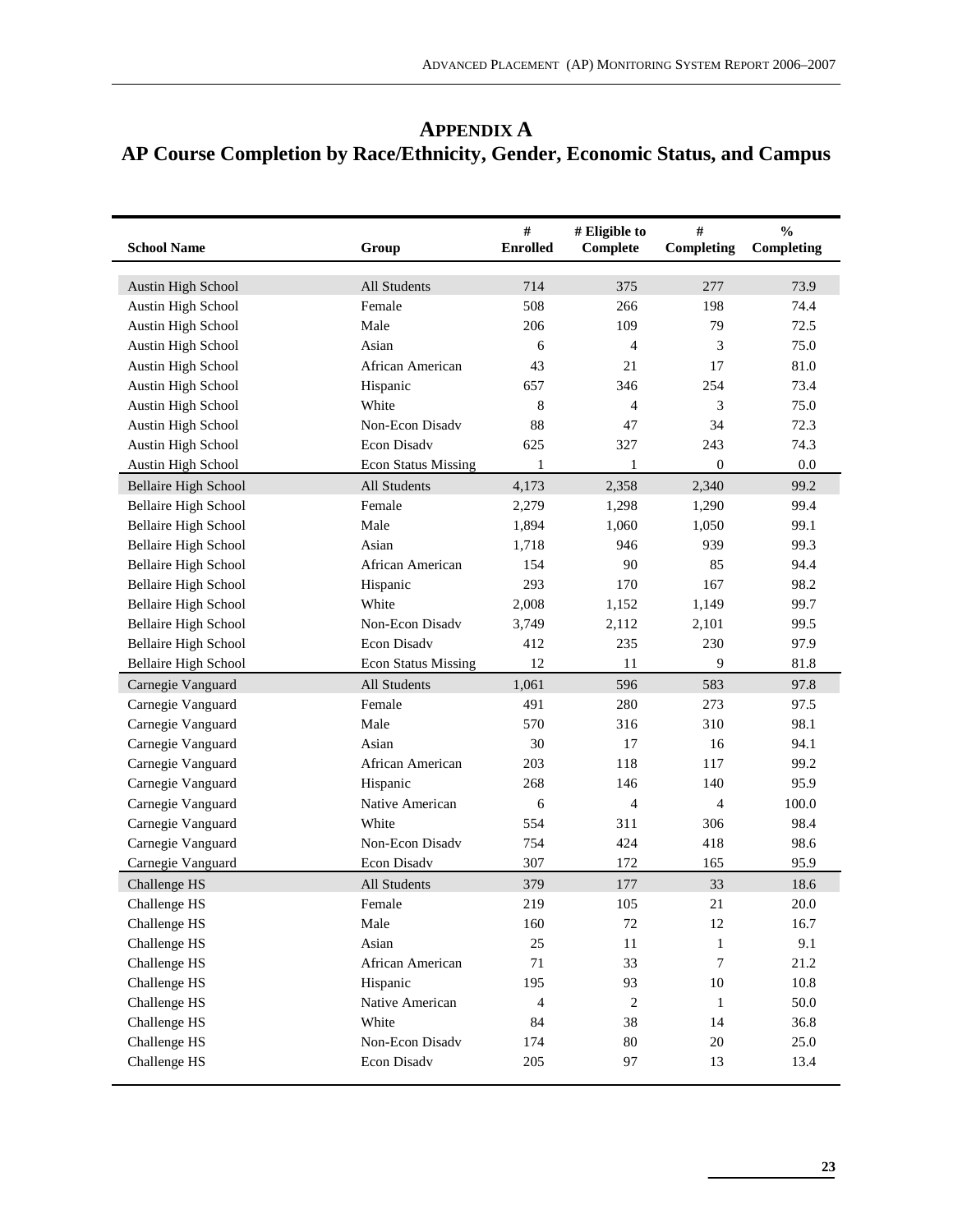# **APPENDIX A (continued) AP Course Completion by Race/Ethnicity, Gender, Economic Status, and Campus**

| <b>School Name</b> | Group                      | $\#$<br><b>Enrolled</b> | # Eligible to<br>Complete | $\#$<br>Completing | $\frac{0}{0}$<br>Completing |
|--------------------|----------------------------|-------------------------|---------------------------|--------------------|-----------------------------|
| Chavez High School | All Students               | 1,006                   | 471                       | 355                | 75.4                        |
| Chavez High School | Female                     | 602                     | 281                       | 228                | 81.1                        |
| Chavez High School | Male                       | 404                     | 190                       | 127                | 66.8                        |
| Chavez High School | Asian                      | 88                      | 42                        | 33                 | 78.6                        |
| Chavez High School | African American           | 79                      | 32                        | 24                 | 75.0                        |
| Chavez High School | Hispanic                   | 801                     | 380                       | 285                | 75.0                        |
| Chavez High School | White                      | 38                      | 17                        | 13                 | 76.5                        |
| Chavez High School | Non-Econ Disady            | 228                     | 105                       | 74                 | 70.5                        |
| Chavez High School | <b>Econ Disadv</b>         | 776                     | 364                       | 280                | 76.9                        |
| Chavez High School | <b>Econ Status Missing</b> | $\overline{c}$          | $\overline{c}$            | 1                  | 50.0                        |
| Davis High School  | All Students               | 404                     | 198                       | 148                | 74.7                        |
| Davis High School  | Female                     | 271                     | 132                       | 101                | 76.5                        |
| Davis High School  | Male                       | 133                     | 66                        | 47                 | 71.2                        |
| Davis High School  | Asian                      | $\overline{4}$          | $\overline{c}$            | 2                  | 100.0                       |
| Davis High School  | African American           | 21                      | 10                        | 10                 | 100.0                       |
| Davis High School  | Hispanic                   | 375                     | 184                       | 135                | 73.4                        |
| Davis High School  | White                      | 4                       | $\overline{c}$            | 1                  | 50.0                        |
| Davis High School  | Non-Econ Disady            | 50                      | 24                        | 20                 | 83.3                        |
| Davis High School  | Econ Disadv                | 351                     | 171                       | 126                | 73.7                        |
| Davis High School  | <b>Econ Status Missing</b> | 3                       | 3                         | 2                  | 66.7                        |
| DeBakey HSHP       | All Students               | 1,249                   | 646                       | 637                | 98.6                        |
| DeBakey HSHP       | Female                     | 800                     | 413                       | 405                | 98.1                        |
| DeBakey HSHP       | Male                       | 449                     | 233                       | 232                | 99.6                        |
| DeBakey HSHP       | Asian                      | 525                     | 273                       | 272                | 99.6                        |
| DeBakey HSHP       | African American           | 299                     | 153                       | 152                | 99.3                        |
| DeBakey HSHP       | Hispanic                   | 308                     | 157                       | 151                | 96.2                        |
| DeBakey HSHP       | Native American            | 8                       | 5                         | 5                  | 100.0                       |
| DeBakey HSHP       | White                      | 109                     | 58                        | 57                 | 98.3                        |
| DeBakey HSHP       | Non-Econ Disadv            | 702                     | 367                       | 365                | 99.5                        |
| DeBakey HSHP       | Econ Disadv                | 537                     | 273                       | 266                | 97.4                        |
| DeBakey HSHP       | <b>Econ Status Missing</b> | 10                      | 6                         | 6                  | 100.0                       |
| Furr High School   | All Students               | 175                     | 101                       | 99                 | 98.0                        |
| Furr High School   | Female                     | 113                     | 66                        | 64                 | 97.0                        |
| Furr High School   | Male                       | 62                      | 35                        | 35                 | 100.0                       |
| Furr High School   | Asian                      | $\overline{4}$          | 2                         | $\sqrt{2}$         | 100.0                       |
| Furr High School   | African American           | 8                       | 4                         | $\overline{4}$     | 100.0                       |
| Furr High School   | Hispanic                   | 150                     | 87                        | 85                 | 97.7                        |
| Furr High School   | White                      | 13                      | 8                         | $\,8\,$            | 100.0                       |
| Furr High School   | Non-Econ Disadv            | 44                      | 23                        | 23                 | 100.0                       |
| Furr High School   | Econ Disadv                | 131                     | $78\,$                    | 76                 | 97.4                        |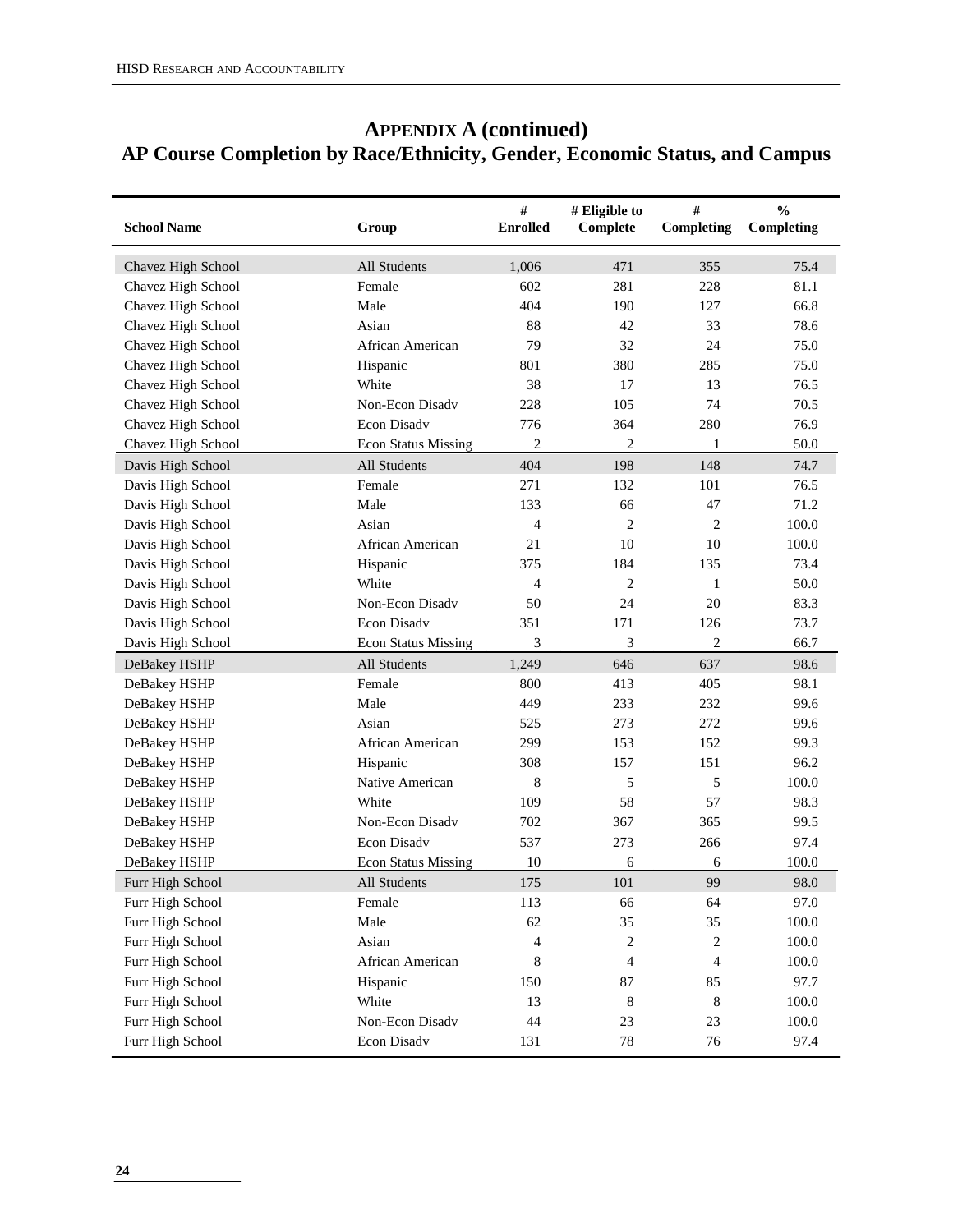| <b>APPENDIX A (continued)</b>                                               |
|-----------------------------------------------------------------------------|
| AP Course Completion by Race/Ethnicity, Gender, Economic Status, and Campus |

| <b>School Name</b>                | Group                      | #<br><b>Enrolled</b> | # Eligible to<br><b>Complete</b> | #<br>Completing  | $\frac{0}{0}$<br>Completing |
|-----------------------------------|----------------------------|----------------------|----------------------------------|------------------|-----------------------------|
| Houston High School (Sam Houston) | All Students               | 741                  | 408                              | 361              | 88.5                        |
| Houston High School (Sam Houston) | Female                     | 396                  | 221                              | 199              | 90.0                        |
| Houston High School (Sam Houston) | Male                       | 345                  | 187                              | 162              | 86.6                        |
| Houston High School (Sam Houston) | Asian                      | 11                   | 7                                | 6                | 85.7                        |
| Houston High School (Sam Houston) | African American           | 11                   | 6                                | 5                | 83.3                        |
| Houston High School (Sam Houston) | Hispanic                   | 700                  | 386                              | 343              | 88.9                        |
| Houston High School (Sam Houston) | White                      | 19                   | 9                                | 7                | 77.8                        |
| Houston High School (Sam Houston) | Non-Econ Disady            | 188                  | 110                              | 98               | 89.1                        |
| Houston High School (Sam Houston) | Econ Disadv                | 550                  | 295                              | 262              | 88.8                        |
| Houston High School (Sam Houston) | <b>Econ Status Missing</b> | 3                    | 3                                | $\mathbf{1}$     | 33.3                        |
| <b>HSLECJ</b>                     | All Students               | 443                  | 280                              | 221              | 78.9                        |
| <b>HSLECJ</b>                     | Female                     | 319                  | 198                              | 150              | 75.8                        |
| <b>HSLECJ</b>                     | Male                       | 124                  | 82                               | 71               | 86.6                        |
| <b>HSLECJ</b>                     | Asian                      | 10                   | 5                                | 3                | 60.0                        |
| <b>HSLECJ</b>                     | African American           | 95                   | 58                               | 50               | 86.2                        |
| <b>HSLECJ</b>                     | Hispanic                   | 313                  | 199                              | 154              | 77.4                        |
| <b>HSLECJ</b>                     | White                      | 25                   | 18                               | 14               | 77.8                        |
| <b>HSLECJ</b>                     | Non-Econ Disadv            | 140                  | 88                               | 70               | 79.5                        |
| <b>HSLECJ</b>                     | Econ Disadv                | 303                  | 192                              | 151              | 78.6                        |
| <b>HSPVA</b>                      | All Students               | 1,406                | 820                              | 406              | 49.5                        |
| <b>HSPVA</b>                      | Female                     | 939                  | 548                              | 264              | 48.2                        |
| <b>HSPVA</b>                      | Male                       | 467                  | 272                              | 142              | 52.2                        |
| <b>HSPVA</b>                      | Asian                      | 74                   | 46                               | 23               | 50.0                        |
| <b>HSPVA</b>                      | African American           | 269                  | 152                              | 69               | 45.4                        |
| <b>HSPVA</b>                      | Hispanic                   | 186                  | 108                              | 58               | 53.7                        |
| <b>HSPVA</b>                      | White                      | 877                  | 514                              | 256              | 49.8                        |
| <b>HSPVA</b>                      | Non-Econ Disadv            | 1,300                | 761                              | 378              | 49.7                        |
| <b>HSPVA</b>                      | Econ Disadv                | 106                  | 59                               | 28               | 47.5                        |
| Johnston Middle School            | <b>All Students</b>        | 63                   | 31                               | 31               | 100.0                       |
| Johnston Middle School            | Grade 8                    | 63                   | 31                               | 31               | 100.0                       |
| Johnston Middle School            | Female                     | 35                   | 18                               | 18               | 100.0                       |
| Johnston Middle School            | Male                       | 28                   | 13                               | 13               | 100.0                       |
| Johnston Middle School            | Hispanic                   | 59                   | 29                               | 29               | 100.0                       |
| Johnston Middle School            | White                      | 4                    | $\boldsymbol{2}$                 | $\boldsymbol{2}$ | 100.0                       |
| Johnston Middle School            | Non-Econ Disadv            | 15                   | 7                                | 7                | $100.0\,$                   |
| Johnston Middle School            | Econ Disadv                | 48                   | 24                               | 24               | 100.0                       |
| Jones High School                 | All Students               | 171                  | 96                               | 41               | 42.7                        |
| Jones High School                 | Female                     | 111                  | 61                               | 24               | 39.3                        |
| Jones High School                 | Male                       | 60                   | 35                               | 17               | 48.6                        |
| Jones High School                 | Asian                      | 3                    | 2                                | 1                | 50.0                        |
| Jones High School                 | African American           | 123                  | 68                               | 29               | 42.6                        |
| Jones High School                 | Hispanic                   | 45                   | 26                               | 11               | 42.3                        |
| Jones High School                 | Non-Econ Disadv            | 37                   | $21\,$                           | 9                | 42.9                        |
| Jones High School                 | Econ Disadv                | 132                  | 73                               | 31               | 42.5                        |
| Jones High School                 | <b>Econ Status Missing</b> | $\boldsymbol{2}$     | $\sqrt{2}$                       | $\mathbf{1}$     | 50.0                        |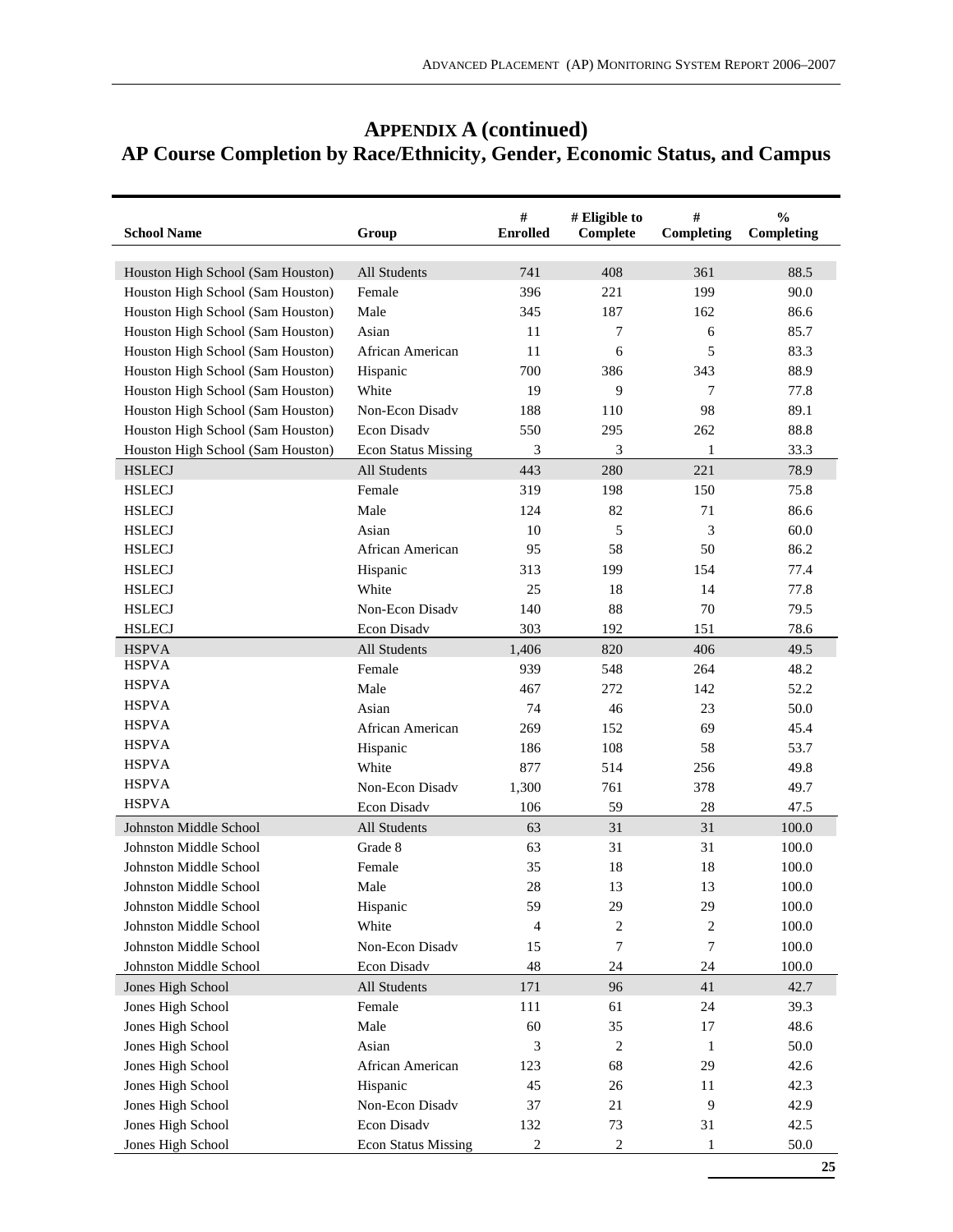| <b>School Name</b>             | Group                      | $\#$<br><b>Enrolled</b> | # Eligible to<br>Complete | #<br>Completing | $\frac{0}{0}$<br>Completing |
|--------------------------------|----------------------------|-------------------------|---------------------------|-----------------|-----------------------------|
|                                |                            |                         |                           |                 |                             |
| Jordan High School for Careers | <b>All Students</b>        | 915                     | 491                       | 482             | 98.2                        |
| Jordan High School for Careers | Female                     | 618                     | 335                       | 328             | 97.9                        |
| Jordan High School for Careers | Male                       | 297                     | 156                       | 154             | 98.7                        |
| Jordan High School for Careers | African American           | 510                     | 275                       | 270             | 98.2                        |
| Jordan High School for Careers | Hispanic                   | 405                     | 216                       | 212             | 98.1                        |
| Jordan High School for Careers | Non-Econ Disadv            | 287                     | 155                       | 150             | 96.8                        |
| Jordan High School for Careers | Econ Disadv                | 628                     | 336                       | 332             | 98.8                        |
| Kashmere High School           | All Students               | 130                     | 65                        | 13              | 20.0                        |
| Kashmere High School           | Female                     | 104                     | 52                        | 12              | 23.1                        |
| Kashmere High School           | Male                       | 26                      | 13                        | $\mathbf{1}$    | 7.7                         |
| Kashmere High School           | African American           | 109                     | 55                        | 11              | 20.0                        |
| Kashmere High School           | Hispanic                   | 21                      | 10                        | 2               | 20.0                        |
| Kashmere High School           | Non-Econ Disadv            | 24                      | 13                        | 1               | 7.7                         |
| Kashmere High School           | Econ Disadv                | 106                     | 52                        | 12              | 23.1                        |
| Lamar High School              | All Students               | 113                     | 54                        | 50              | 92.6                        |
| Lamar High School              | Female                     | 58                      | 27                        | 25              | 92.6                        |
| Lamar High School              | Male                       | 55                      | 27                        | 25              | 92.6                        |
| Lamar High School              | Asian                      | 23                      | 11                        | 10              | 90.9                        |
| Lamar High School              | African American           | 5                       | $\overline{2}$            | 2               | 100.0                       |
| Lamar High School              | Hispanic                   | 26                      | 12                        | 11              | 91.7                        |
| Lamar High School              | White                      | 59                      | 29                        | 27              | 93.1                        |
| Lamar High School              | Non-Econ Disadv            | 79                      | 37                        | 34              | 91.9                        |
| Lamar High School              | Econ Disadv                | 34                      | 17                        | 16              | 94.1                        |
| Lanier Charter Middle School   | All Students               | 48                      | 23                        | 17              | 73.9                        |
| Lanier Charter Middle School   | Grade 8                    | 48                      | 23                        | 17              | 73.9                        |
| Lanier Charter Middle School   | Female                     | 32                      | 15                        | 10              | 66.7                        |
| Lanier Charter Middle School   | Male                       | 16                      | 8                         | 7               | 87.5                        |
| Lanier Charter Middle School   | Hispanic                   | 48                      | 23                        | 17              | 73.9                        |
| Lanier Charter Middle School   | Non-Econ Disadv            | 15                      | 7                         | $\overline{4}$  | 57.1                        |
| Lanier Charter Middle School   | Econ Disadv                | 33                      | 16                        | 13              | 81.3                        |
| Lee High School                | All Students               | 626                     | 326                       | 229             | 70.2                        |
| Lee High School                | Female                     | 384                     | 202                       | 139             | 68.8                        |
| Lee High School                | Male                       | 242                     | 124                       | 90              | 72.6                        |
| Lee High School                | Asian                      | 111                     | 61                        | 50              | 82.0                        |
| Lee High School                | African American           | 92                      | 46                        | 28              | 60.9                        |
| Lee High School                | Hispanic                   | 388                     | 198                       | 133             | 67.2                        |
| Lee High School                | Native American            | 1                       | $\boldsymbol{0}$          | $\mathbf{0}$    | $\rm N/A$                   |
| Lee High School                | White                      | 34                      | 21                        | 18              | 85.7                        |
| Lee High School                | Non-Econ Disadv            | 87                      | 44                        | $28\,$          | 63.6                        |
| Lee High School                | Econ Disadv                | 532                     | 277                       | 200             | 72.2                        |
| Lee High School                | <b>Econ Status Missing</b> | 7                       | 5                         | 1               | 20.0                        |
|                                |                            |                         |                           |                 |                             |

# **APPENDIX A (continued) AP Course Completion by Race/Ethnicity, Gender, Economic Status, and Campus**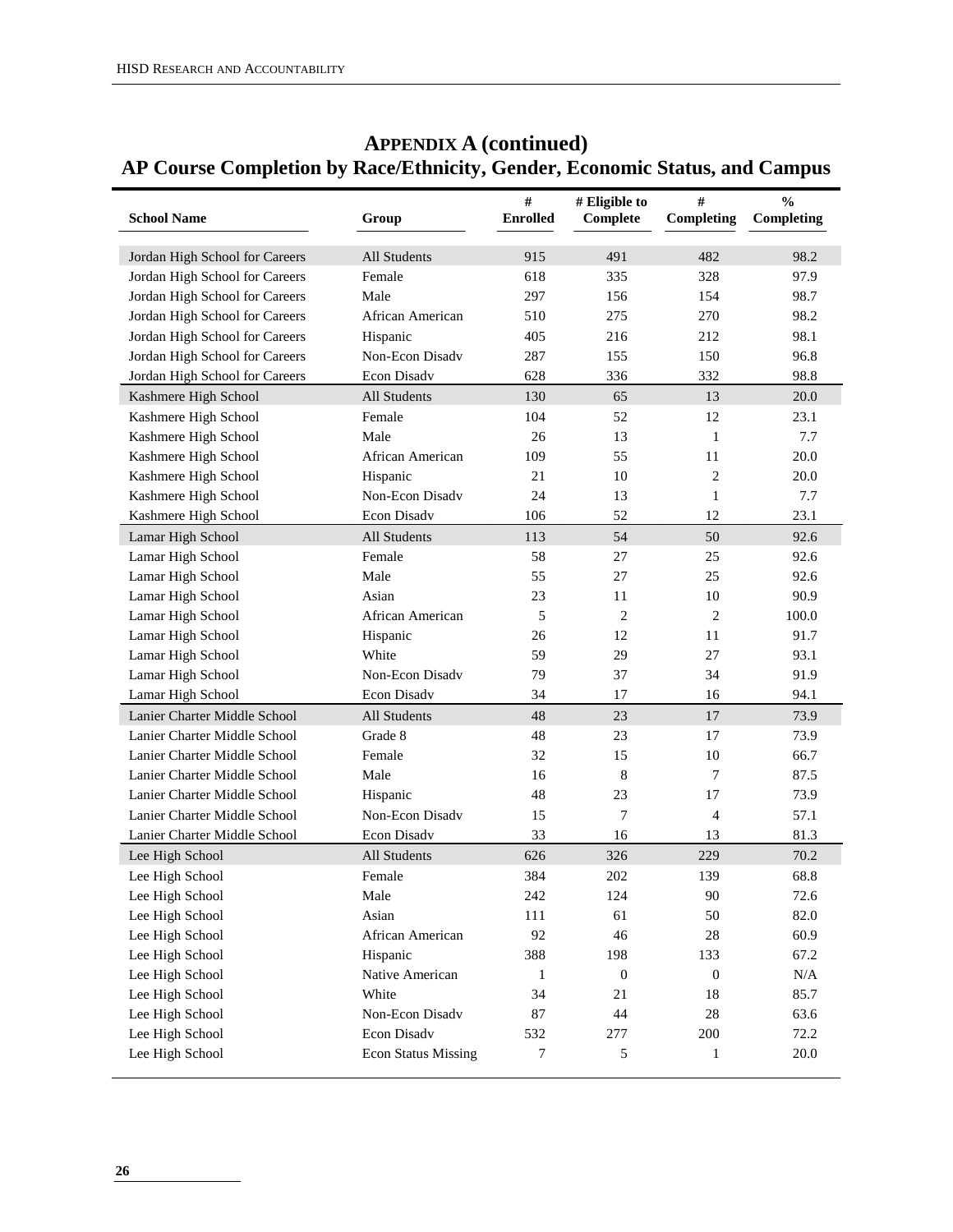| <b>School Name</b>      | Group                      | $\#$<br><b>Enrolled</b> | # Eligible to<br>Complete | #<br>Completing | д,<br>$\frac{0}{0}$<br>Completing |
|-------------------------|----------------------------|-------------------------|---------------------------|-----------------|-----------------------------------|
|                         |                            |                         |                           |                 |                                   |
| Long Middle School      | All Students               | 46                      | 23                        | 18              | 78.3                              |
| Long Middle School      | Grade 8                    | 46                      | 23                        | 18              | 78.3                              |
| Long Middle School      | Female                     | $28\,$                  | 14                        | 12              | 85.7                              |
| Long Middle School      | Male                       | 18                      | 9                         | 6               | 66.7                              |
| Long Middle School      | Hispanic                   | 46                      | 23                        | 18              | 78.3                              |
| Long Middle School      | Non-Econ Disadv            | 6                       | 3                         | $\overline{c}$  | 66.7                              |
| Long Middle School      | Econ Disadv                | 40                      | 20                        | 16              | 80.0                              |
| Madison High School     | <b>All Students</b>        | 804                     | 408                       | 341             | 83.6                              |
| Madison High School     | Female                     | 506                     | 258                       | 221             | 85.7                              |
| Madison High School     | Male                       | 298                     | 150                       | 120             | 80.0                              |
| Madison High School     | Asian                      | 15                      | $\,8\,$                   | 8               | 100.0                             |
| Madison High School     | African American           | 492                     | 253                       | 211             | 83.4                              |
| Madison High School     | Hispanic                   | 295                     | 146                       | 121             | 82.9                              |
| Madison High School     | White                      | $\overline{c}$          | 1                         | $\mathbf{1}$    | 100.0                             |
| Madison High School     | Non-Econ Disadv            | 319                     | 159                       | 135             | 84.9                              |
| Madison High School     | Econ Disadv                | 480                     | 245                       | 202             | 82.4                              |
| Madison High School     | <b>Econ Status Missing</b> | 5                       | $\overline{\mathcal{A}}$  | $\overline{4}$  | 100.0                             |
| Milby High School       | All Students               | 975                     | 491                       | 358             | 72.9                              |
| Milby High School       | Female                     | 549                     | 274                       | 198             | 72.3                              |
| Milby High School       | Male                       | 426                     | 217                       | 160             | 73.7                              |
| Milby High School       | Asian                      | 46                      | 26                        | 23              | 88.5                              |
| Milby High School       | African American           | 50                      | 26                        | 14              | 53.8                              |
| Milby High School       | Hispanic                   | 870                     | 434                       | 317             | 73.0                              |
| Milby High School       | White                      | 9                       | 5                         | 4               | 80.0                              |
| Milby High School       | Non-Econ Disadv            | 231                     | 121                       | 79              | 65.3                              |
| Milby High School       | Econ Disadv                | 744                     | 370                       | 279             | 75.4                              |
| Reagan High School      | All Students               | 715                     | 393                       | 331             | 84.2                              |
| Reagan High School      | Female                     | 406                     | 220                       | 183             | 83.2                              |
| Reagan High School      | Male                       | 309                     | 173                       | 148             | 85.5                              |
| Reagan High School      | Asian                      | $28\,$                  | 16                        | 14              | 87.5                              |
| Reagan High School      | African American           | 19                      | 9                         | 7               | 77.8                              |
| Reagan High School      | Hispanic                   | 632                     | 349                       | 292             | 83.7                              |
| Reagan High School      | White                      | 36                      | 19                        | 18              | 94.7                              |
| Reagan High School      | Non-Econ Disadv            | 155                     | 86                        | 71              | 82.6                              |
| Reagan High School      | Econ Disadv                | 558                     | 305                       | 258             | 84.6                              |
| Reagan High School      | <b>Econ Status Missing</b> | $\sqrt{2}$              | $\boldsymbol{2}$          | 2               | 100.0                             |
| Scarborough High School | All Students               | 274                     | 145                       | 133             | 91.7                              |
| Scarborough High School | Grade 9                    | 2                       | $\mathbf{1}$              | $\mathbf{1}$    | 100.0                             |
| Scarborough High School | Female                     | 154                     | 80                        | 73              | 91.3                              |
| Scarborough High School | Male                       | 120                     | 65                        | 60              | 92.3                              |
| Scarborough High School | Asian                      | 17                      | 10                        | 7               | $70.0\,$                          |
| Scarborough High School | African American           | 60                      | 32                        | $30\,$          | 93.8                              |
| Scarborough High School | Hispanic                   | 140                     | 75                        | 70              | 93.3                              |
| Scarborough High School | White                      | 57                      | $28\,$                    | 26              | 92.9                              |
| Scarborough High School | Non-Econ Disadv            | 102                     | 54                        | 49              | 90.7                              |
| Scarborough High School | Econ Disadv                | 172                     | 91                        | 84              | 92.3                              |

# **APPENDIX A (continued) AP Course Completion by Race/Ethnicity, Gender, Economic Status, and Campus**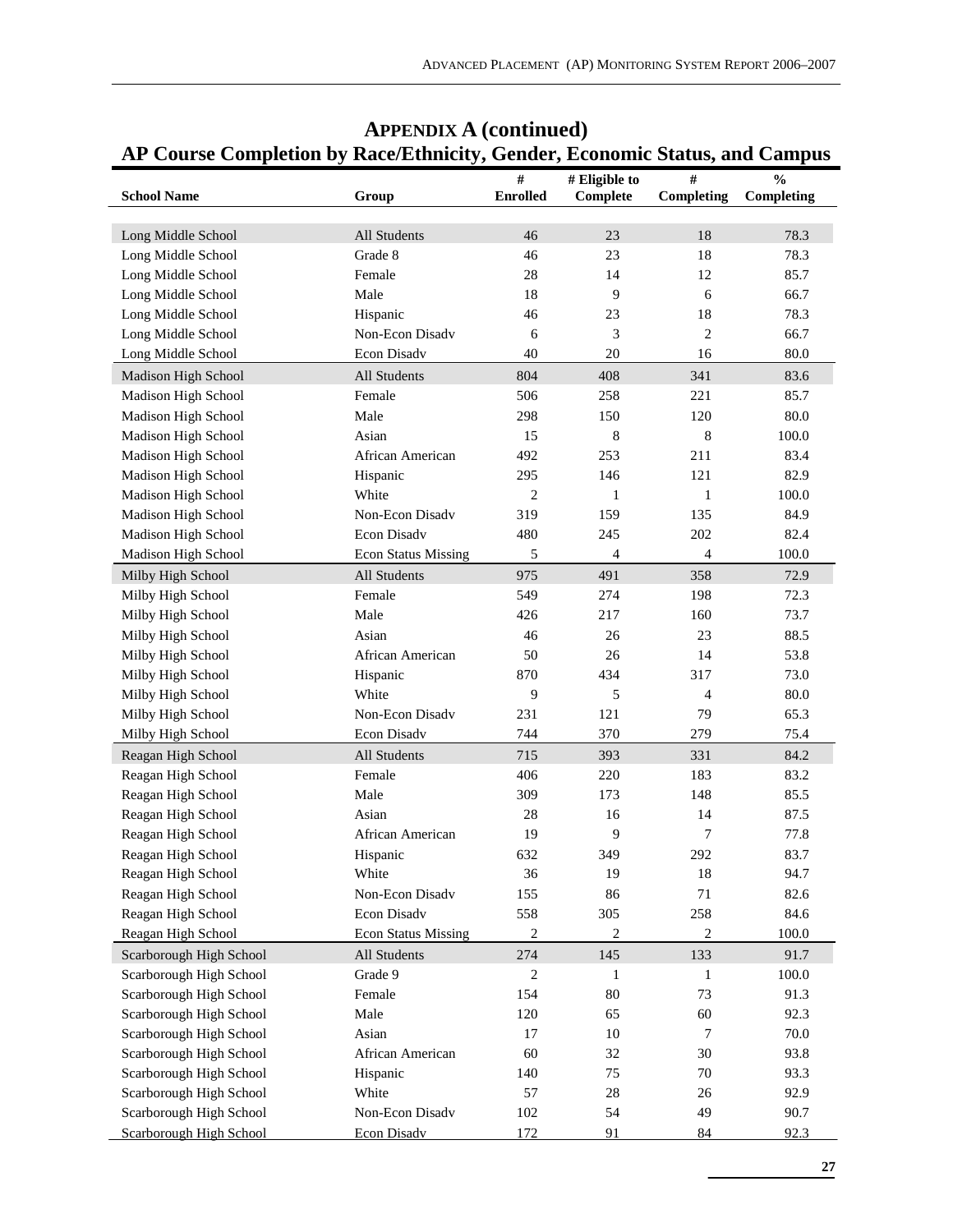|                             |                            | ັ້<br>#         | # Eligible to    | #                | $\frac{0}{0}$ |
|-----------------------------|----------------------------|-----------------|------------------|------------------|---------------|
| <b>School Name</b>          | Group                      | <b>Enrolled</b> | Complete         | Completing       | Completing    |
| Sharpstown High School      | All Students               | 358             | 193              | 129              | 66.8          |
| Sharpstown High School      | Female                     | 246             | 137              | 94               | 68.6          |
| Sharpstown High School      | Male                       | 112             | 56               | 35               | 62.5          |
| Sharpstown High School      | Asian                      | 47              | 25               | 16               | 64.0          |
| Sharpstown High School      | African American           | 72              | 43               | 24               | 55.8          |
| Sharpstown High School      | Hispanic                   | 215             | 112              | 80               | 71.4          |
| Sharpstown High School      | White                      | 24              | 13               | 9                | 69.2          |
| Sharpstown High School      | Non-Econ Disadv            | 68              | 39               | 30               | 76.9          |
| Sharpstown High School      | Econ Disadv                | 286             | 150              | 98               | 65.3          |
| Sharpstown High School      | <b>Econ Status Missing</b> | 4               | 4                | $\mathbf{1}$     | 25.0          |
| <b>Sterling High School</b> | All Students               | 166             | 70               | 54               |               |
|                             | Female                     | 100             | 45               | 34               | 77.1<br>75.6  |
| <b>Sterling High School</b> |                            |                 |                  |                  |               |
| <b>Sterling High School</b> | Male                       | 66              | 25               | 20               | 80.0          |
| Sterling High School        | Asian                      | 1               | $\boldsymbol{0}$ | $\mathbf{0}$     | $\rm N/A$     |
| <b>Sterling High School</b> | African American           | 124             | 52               | 37               | 71.2          |
| Sterling High School        | Hispanic                   | 39              | 17               | 16               | 94.1          |
| Sterling High School        | White                      | $\overline{c}$  | $\mathbf{1}$     | $\mathbf{1}$     | 100.0         |
| Sterling High School        | Non-Econ Disadv            | 38              | 17               | 12               | 70.6          |
| <b>Sterling High School</b> | Econ Disadv                | 128             | 53               | 42               | 79.2          |
| Waltrip High School         | All Students               | 1,476           | 760              | 565              | 74.3          |
| Waltrip High School         | Female                     | 836             | 432              | 329              | 76.2          |
| Waltrip High School         | Male                       | 640             | 328              | 236              | 72.0          |
| Waltrip High School         | Asian                      | 22              | 12               | 7                | 58.3          |
| Waltrip High School         | African American           | 187             | 99               | 69               | 69.7          |
| Waltrip High School         | Hispanic                   | 722             | 362              | 263              | 72.7          |
| Waltrip High School         | White                      | 545             | 287              | 226              | 78.7          |
| Waltrip High School         | Non-Econ Disadv            | 856             | 447              | 338              | 75.6          |
| Waltrip High School         | Econ Disadv                | 620             | 313              | 227              | 72.5          |
| Washington High School      | All Students               | 721             | 399              | 358              | 89.7          |
| Washington High School      | Female                     | 312             | 171              | 157              | 91.8          |
| Washington High School      | Male                       | 409             | 228              | 201              | 88.2          |
| Washington High School      | Asian                      | 12              | 6                | 5                | 83.3          |
| Washington High School      | African American           | 455             | 250              | 232              | 92.8          |
| Washington High School      | Hispanic                   | 189             | 108              | 93               | 86.1          |
| Washington High School      | White                      | 65              | 35               | $28\,$           | 80.0          |
| Washington High School      | Non-Econ Disadv            | 405             | 224              | 204              | 91.1          |
| Washington High School      | Econ Disadv                | 316             | 175              | 154              | 88.0          |
| Westbury High School        | All Students               | 772             | 426              | 329              | 77.2          |
| Westbury High School        | Female                     | 430             | 243              | 187              | 77.0          |
| Westbury High School        | Male                       | 342             | 183              | 142              | 77.6          |
| Westbury High School        | Asian                      | 51              | 29               | 23               | 79.3          |
| Westbury High School        | African American           | 342             | 188              | 139              | 73.9          |
| Westbury High School        | Hispanic                   | 259             | 139              | 109              | 78.4          |
| Westbury High School        | White                      | 120             | $70\,$           | 58               | 82.9          |
| Westbury High School        | Non-Econ Disadv            | 380             | 211              | 170              | 80.6          |
| Westbury High School        | Econ Disadv                | 391             | 214              | 159              | 74.3          |
| <b>Westbury High School</b> | <b>Econ Status Missing</b> | 1               | $\mathbf{1}$     | $\boldsymbol{0}$ | 0.0           |

# **APPENDIX A (continued) AP Course Completion by Race/Ethnicity, Economic Status, and Campus**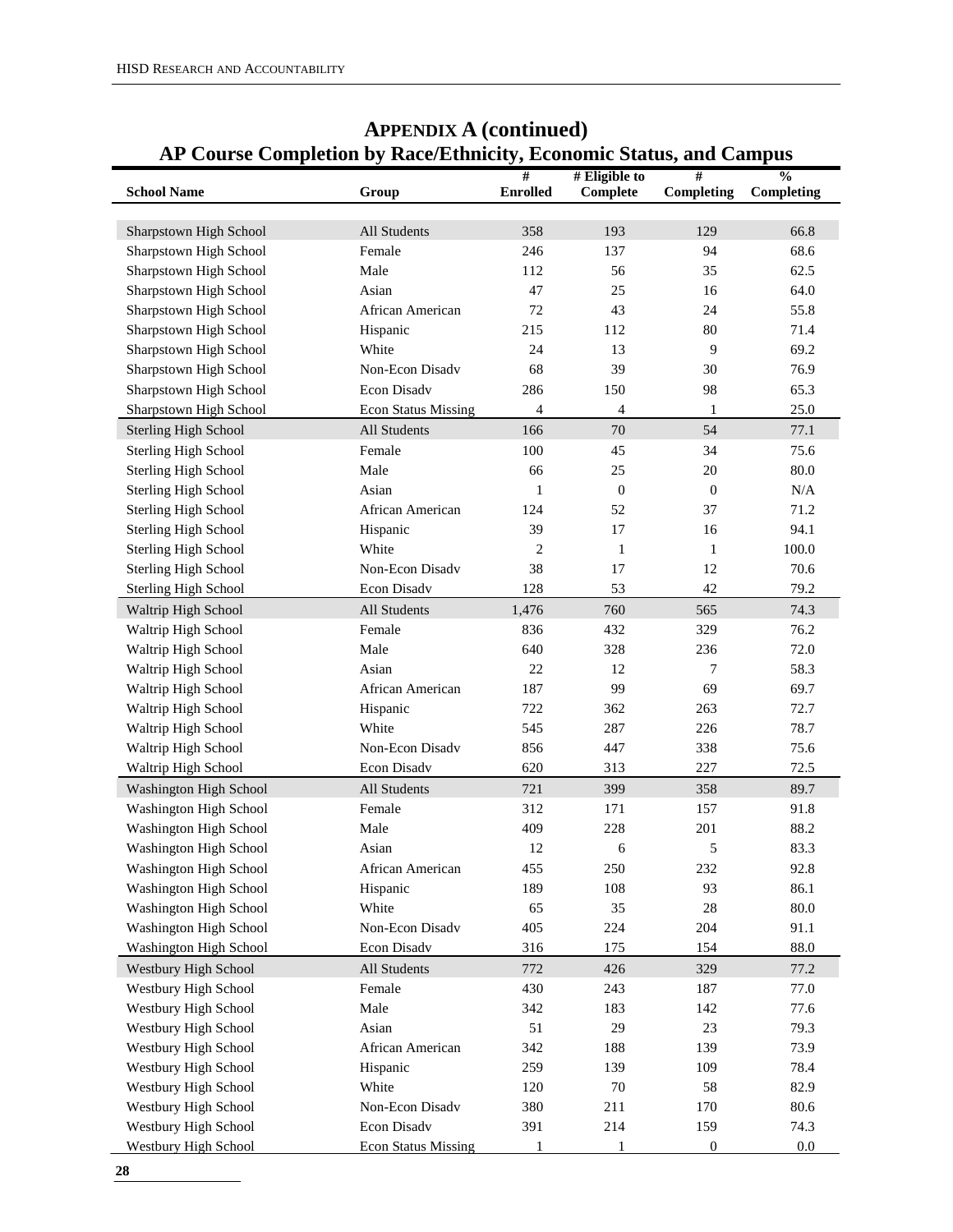| <b>School Name</b>   | Group                      | $\#$<br><b>Enrolled</b> | # Eligible to<br>Complete | #<br>Completing | $\frac{0}{0}$<br>Completing |
|----------------------|----------------------------|-------------------------|---------------------------|-----------------|-----------------------------|
| Westside High School | All Students               | 3,552                   | 1,864                     | 1,707           | 91.6                        |
| Westside High School | Female                     | 1,853                   | 970                       | 897             | 92.5                        |
| Westside High School | Male                       | 1,699                   | 894                       | 810             | 90.6                        |
| Westside High School | Asian                      | 526                     | 278                       | 253             | 91.0                        |
| Westside High School | African American           | 453                     | 222                       | 194             | 87.4                        |
| Westside High School | Hispanic                   | 699                     | 372                       | 339             | 91.1                        |
| Westside High School | Native American            | 10                      | 6                         | 5               | 83.3                        |
| Westside High School | White                      | 1,864                   | 986                       | 916             | 92.9                        |
| Westside High School | Non-Econ Disadv            | 2,673                   | 1,402                     | 1,296           | 92.4                        |
| Westside High School | Econ Disadv                | 856                     | 441                       | 395             | 89.6                        |
| Westside High School | <b>Econ Status Missing</b> | 23                      | 21                        | 16              | 76.2                        |
| Wheatley High School | All Students               | 298                     | 167                       | 153             | 91.6                        |
| Wheatley High School | Female                     | 183                     | 103                       | 96              | 93.2                        |
| Wheatley High School | Male                       | 115                     | 64                        | 57              | 89.1                        |
| Wheatley High School | Asian                      | 8                       | $\overline{4}$            | 3               | 75.0                        |
| Wheatley High School | African American           | 209                     | 115                       | 103             | 89.6                        |
| Wheatley High School | Hispanic                   | 73                      | 44                        | 43              | 97.7                        |
| Wheatley High School | White                      | 8                       | 4                         | $\overline{4}$  | 100.0                       |
| Wheatley High School | Non-Econ Disady            | 80                      | 44                        | 39              | 88.6                        |
| Wheatley High School | <b>Econ Disadv</b>         | 214                     | 119                       | 110             | 92.4                        |
| Wheatley High School | <b>Econ Status Missing</b> | 4                       | 4                         | $\overline{4}$  | 100.0                       |
| Worthing High School | All Students               | 146                     | 69                        | 65              | 94.2                        |
| Worthing High School | Female                     | 111                     | 53                        | 49              | 92.5                        |
| Worthing High School | Male                       | 35                      | 16                        | 16              | 100.0                       |
| Worthing High School | African American           | 138                     | 65                        | 61              | 93.8                        |
| Worthing High School | Hispanic                   | 2                       | 1                         | $\mathbf{1}$    | 100.0                       |
| Worthing High School | Native American            | 6                       | 3                         | 3               | 100.0                       |
| Worthing High School | Non-Econ Disady            | 52                      | 23                        | 23              | 100.0                       |
| Worthing High School | Econ Disadv                | 91                      | 45                        | 41              | 91.1                        |
| Worthing High School | <b>Econ Status Missing</b> | 3                       | 1                         | 1               | 100.0                       |
| Yates High School    | All Students               | 461                     | 261                       | 210             | 80.5                        |
| Yates High School    | Female                     | 297                     | 170                       | 139             | 81.8                        |
| Yates High School    | Male                       | 164                     | 91                        | 71              | 78.0                        |
| Yates High School    | Asian                      | $\overline{4}$          | $\overline{c}$            | $\overline{c}$  | 100.0                       |
| Yates High School    | African American           | 434                     | 247                       | 197             | 79.8                        |
| Yates High School    | Hispanic                   | 23                      | 12                        | 11              | 91.7                        |
| Yates High School    | Non-Econ Disadv            | 215                     | 123                       | 96              | 78.0                        |
| Yates High School    | Econ Disadv                | 240                     | 134                       | 111             | 82.8                        |
| Yates High School    | <b>Econ Status Missing</b> | 6                       | 4                         | 3               | 75.0                        |

# **APPENDIX A (continued) AP Course Completion by Race/Ethnicity, Economic Status, and Campus**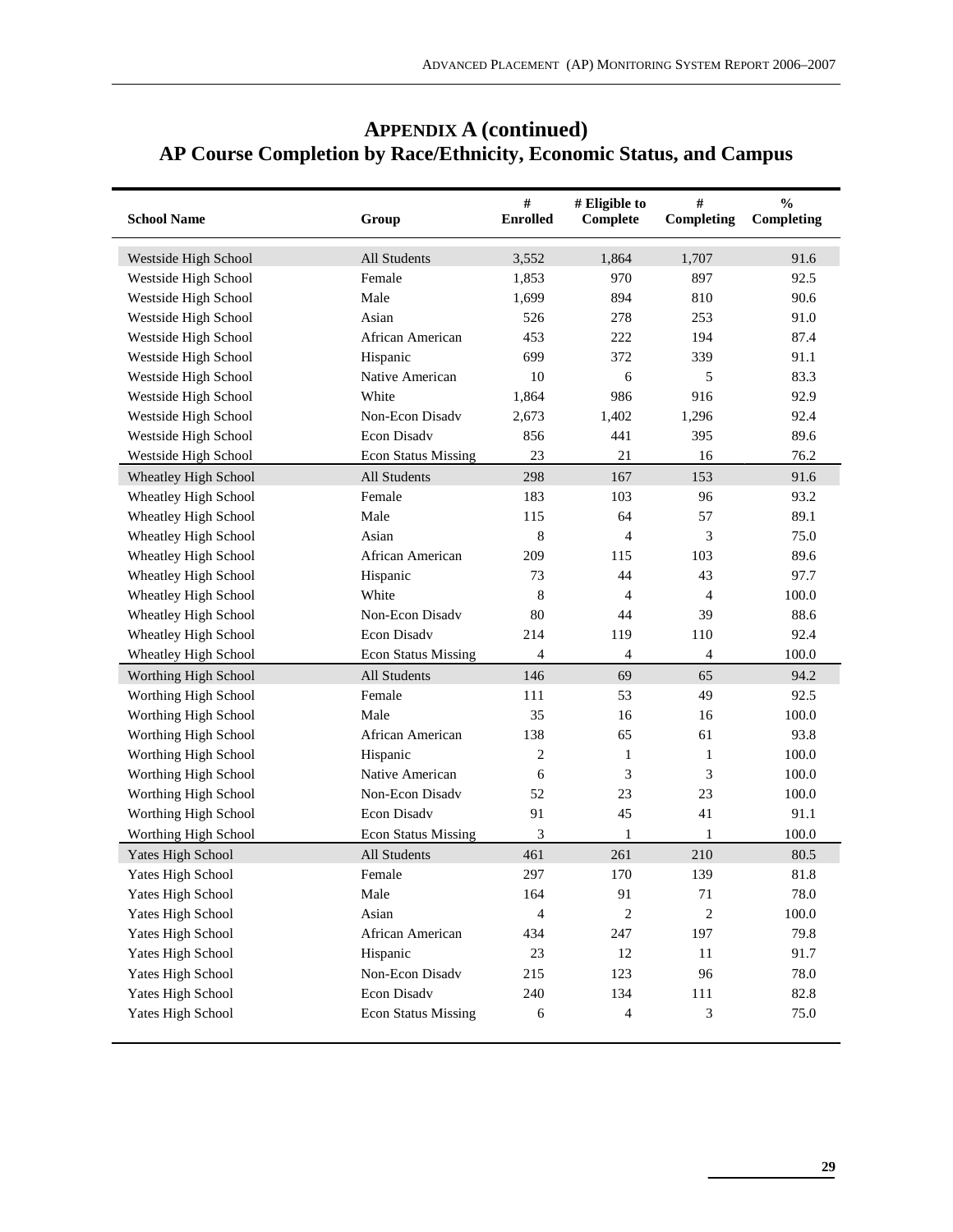| <b>APPENDIX B</b> |  |
|-------------------|--|
|-------------------|--|

| <b>Ethnic and Gender Differential, 2007</b>                                        |         |                          |             |  |  |  |  |  |  |
|------------------------------------------------------------------------------------|---------|--------------------------|-------------|--|--|--|--|--|--|
| <b>Subject</b>                                                                     |         | Male-Female White-Af.Am. | White-Hisp. |  |  |  |  |  |  |
| Art: Studio 2-D                                                                    | 0.33    | N/A                      | N/A         |  |  |  |  |  |  |
| Art: Studio Art-Drawing                                                            | $-0.93$ | N/A                      | N/A         |  |  |  |  |  |  |
| <b>Biology</b>                                                                     | 0.23    | 1.90                     | 1.91        |  |  |  |  |  |  |
| Calculus AB                                                                        | 0.75    | 1.15                     | 1.06        |  |  |  |  |  |  |
| Calculus BC                                                                        | 0.68    | N/A                      | 0.55        |  |  |  |  |  |  |
| Chemistry                                                                          | 0.63    | 2.37                     | 2.46        |  |  |  |  |  |  |
| Chinese Lang. & Culture                                                            | $-0.09$ | N/A                      | N/A         |  |  |  |  |  |  |
| Computer Science A                                                                 | $-0.32$ | N/A                      | 2.42        |  |  |  |  |  |  |
| <b>Computer Science AB</b>                                                         | N/A     | N/A                      | N/A         |  |  |  |  |  |  |
| Economics: Macroeconomics                                                          | 0.54    | 1.32                     | 1.21        |  |  |  |  |  |  |
| Economics: Microeconomics                                                          | $-0.33$ | N/A                      | 1.40        |  |  |  |  |  |  |
| English Language & Composition                                                     | 0.17    | 1.43                     | 1.43        |  |  |  |  |  |  |
| English Literature & Composition                                                   | 0.06    | 1.60                     | 1.58        |  |  |  |  |  |  |
| <b>Environmental Science</b>                                                       | 0.15    | 1.34                     | 1.84        |  |  |  |  |  |  |
| <b>European History</b>                                                            | 0.61    | N/A                      | 1.35        |  |  |  |  |  |  |
| French Language                                                                    | 0.11    | N/A                      | 0.67        |  |  |  |  |  |  |
| <b>French Literature</b>                                                           | N/A     | N/A                      | N/A         |  |  |  |  |  |  |
| German Language                                                                    | $-0.16$ | N/A                      | 0.86        |  |  |  |  |  |  |
| Government & Politics: Comparative                                                 | N/A     | N/A                      | N/A         |  |  |  |  |  |  |
| Government & Politics: U.S.                                                        | 0.26    | 1.65                     | 1.58        |  |  |  |  |  |  |
| History of Art                                                                     | $-0.25$ | N/A                      | 0.79        |  |  |  |  |  |  |
| Human Geography                                                                    | 0.43    | 1.48                     | 1.21        |  |  |  |  |  |  |
| Italian Languages & Culture                                                        | N/A     | N/A                      | N/A         |  |  |  |  |  |  |
| Japanese Language & Culture                                                        | N/A     | N/A                      | N/A         |  |  |  |  |  |  |
| Latin: Literature                                                                  | 0.33    | N/A                      | N/A         |  |  |  |  |  |  |
| Latin: Vergil                                                                      | N/A     | N/A                      | N/A         |  |  |  |  |  |  |
| Music Theory                                                                       | 0.33    | 1.25                     | N/A         |  |  |  |  |  |  |
| Physics B                                                                          | 0.56    | 1.27                     | 2.06        |  |  |  |  |  |  |
| Physics C - Electricity & Magnetism                                                | N/A     | N/A                      | N/A         |  |  |  |  |  |  |
| Physics C - Mechanics                                                              | 0.08    | 2.67                     | 0.81        |  |  |  |  |  |  |
| Psychology                                                                         | $-0.05$ | 0.90                     | 0.97        |  |  |  |  |  |  |
| Spanish Language                                                                   | $-0.38$ | 0.06                     | $-0.45$     |  |  |  |  |  |  |
| Spanish Literature                                                                 | $-0.39$ | N/A                      | 1.24        |  |  |  |  |  |  |
| <b>Statistics</b>                                                                  | 0.67    | 0.90                     | 1.47        |  |  |  |  |  |  |
| <b>United States History</b>                                                       | 0.24    | 1.57                     | 1.61        |  |  |  |  |  |  |
| World History                                                                      | 0.21    | 1.48                     | 1.29        |  |  |  |  |  |  |
| Note: Differential scores are not reported for exams with less than five students. |         |                          |             |  |  |  |  |  |  |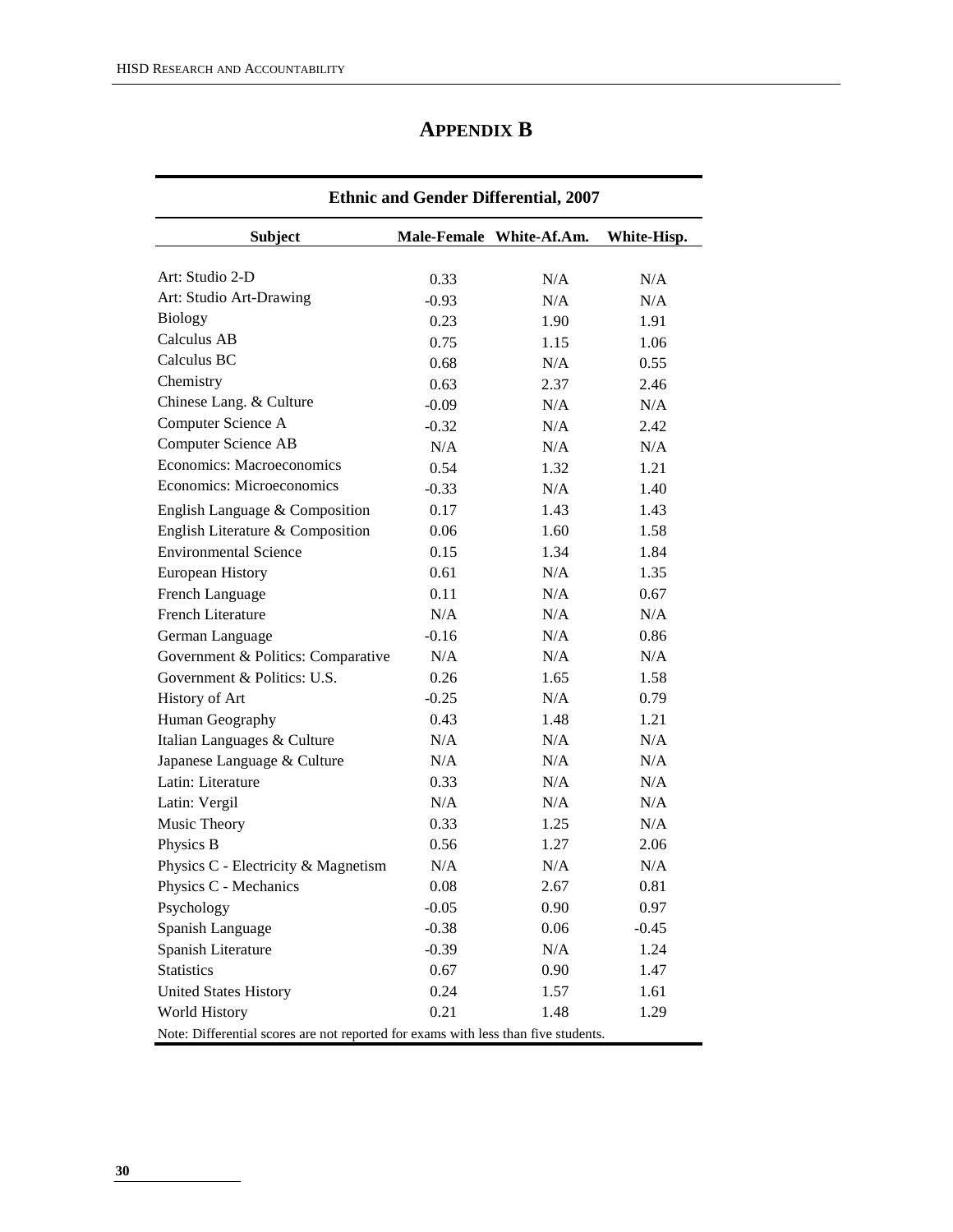# **APPENDIX C**

# **2007 AP Performance Based on Percentage of Student Enrollment and Graduating Class Summary**

| AP Test-Takers Scoring 3 or Higher Based<br>on Enrollment by Grade |                        |                    |                        |                                             |  |  |  |  |
|--------------------------------------------------------------------|------------------------|--------------------|------------------------|---------------------------------------------|--|--|--|--|
| <b>School Name</b>                                                 | $%$ of $10th$<br>Grade | % of 11th<br>Grade | $%$ of $12th$<br>Grade | $%$ of<br><b>Graduating</b><br><b>Class</b> |  |  |  |  |
| Austin                                                             | 0.2                    | 1.1                | 3.3                    | 10.9                                        |  |  |  |  |
| Bellaire                                                           | 22.6                   | 37.3               | 41.2                   | 55.8                                        |  |  |  |  |
| Carnegie                                                           | 28.9                   | 50.7               | 34.7                   | 66.7                                        |  |  |  |  |
| Challenge                                                          | 13.0                   | 14.0               | 2.5                    | 16.3                                        |  |  |  |  |
| Chavez                                                             | 3.9                    | 8.3                | 5.8                    | 17.8                                        |  |  |  |  |
| Davis                                                              | 0.2                    | 8.9                | 3.0                    | 14.4                                        |  |  |  |  |
| DeBakey                                                            | 41.7                   | 62.1               | 73.0                   | 90.2                                        |  |  |  |  |
| Eastwood                                                           | 0.0                    | 0.0                | 0.0                    | 0.0                                         |  |  |  |  |
| Furr                                                               | 0.0                    | 0.0                | 0.0                    | 0.0                                         |  |  |  |  |
| Houston                                                            | 0.2                    | 0.2                | 0.7                    | 5.1                                         |  |  |  |  |
| <b>HSLECJ</b>                                                      | 0.0                    | 0.0                | 0.0                    | 0.0                                         |  |  |  |  |
| <b>HSPVA</b>                                                       | 9.0                    | 27.3               | 44.3                   | 56.9                                        |  |  |  |  |
| Jones                                                              | 0.0                    | 0.0                | 0.0                    | 1.1                                         |  |  |  |  |
| Jordan                                                             | 0.7                    | 0.0                | 0.3                    | 4.1                                         |  |  |  |  |
| Kashmere                                                           | 0.0                    | 0.0                | 0.0                    | 3.0                                         |  |  |  |  |
| Lamar                                                              | 0.5                    | 0.8                | 5.3                    | 6.9                                         |  |  |  |  |
| Lee                                                                | 0.2                    | 2.6                | 4.8                    | 5.9                                         |  |  |  |  |
| Madison                                                            | 0.0                    | 0.8                | 2.8                    | 3.9                                         |  |  |  |  |
| Milby                                                              | 3.6                    | 9.9                | 4.0                    | 9.1                                         |  |  |  |  |
| Reagan                                                             | 1.0                    | 3.1                | 2.3                    | 11.1                                        |  |  |  |  |
| Scarborough                                                        | 0.0                    | 1.5                | 1.5                    | 3.0                                         |  |  |  |  |
| Sharpstown                                                         | 0.5                    | 2.3                | 5.4                    | 11.1                                        |  |  |  |  |
| Sterling                                                           | 0.0                    | 0.0                | 0.0                    | 0.0                                         |  |  |  |  |
| Waltrip                                                            | 0.6                    | 3.7                | 2.7                    | 5.6                                         |  |  |  |  |
| Washington                                                         | 4.6                    | 6.6                | 19.1                   | 23.4                                        |  |  |  |  |
| Westbury                                                           | 1.4                    | 1.2                | 2.2                    | 2.7                                         |  |  |  |  |
| Westside                                                           | 15.3                   | 17.8               | 27.9                   | 40.5                                        |  |  |  |  |
| Wheatley                                                           | 0.0                    | 0.5                | 0.0                    | 0.0                                         |  |  |  |  |
| Worthing                                                           | 0.0                    | 0.5                | 0.0                    | 0.4                                         |  |  |  |  |
| Yates                                                              | 0.0                    | 0.0                | 0.0                    | 0.0                                         |  |  |  |  |
|                                                                    |                        |                    |                        |                                             |  |  |  |  |

Source: 2007 College Board Report.

Note: Results do not include data for students enrolled in ninth grade or lower. The percentage of enrollment by grade measures the students enrolled in grades 10, 11, and 12 who scored 3 or higher on at least one AP exam during the 2006 school year. The Graduating Class Summary shows what percentage of students in grade 12 scored a 3 or higher at any point in their high school years.